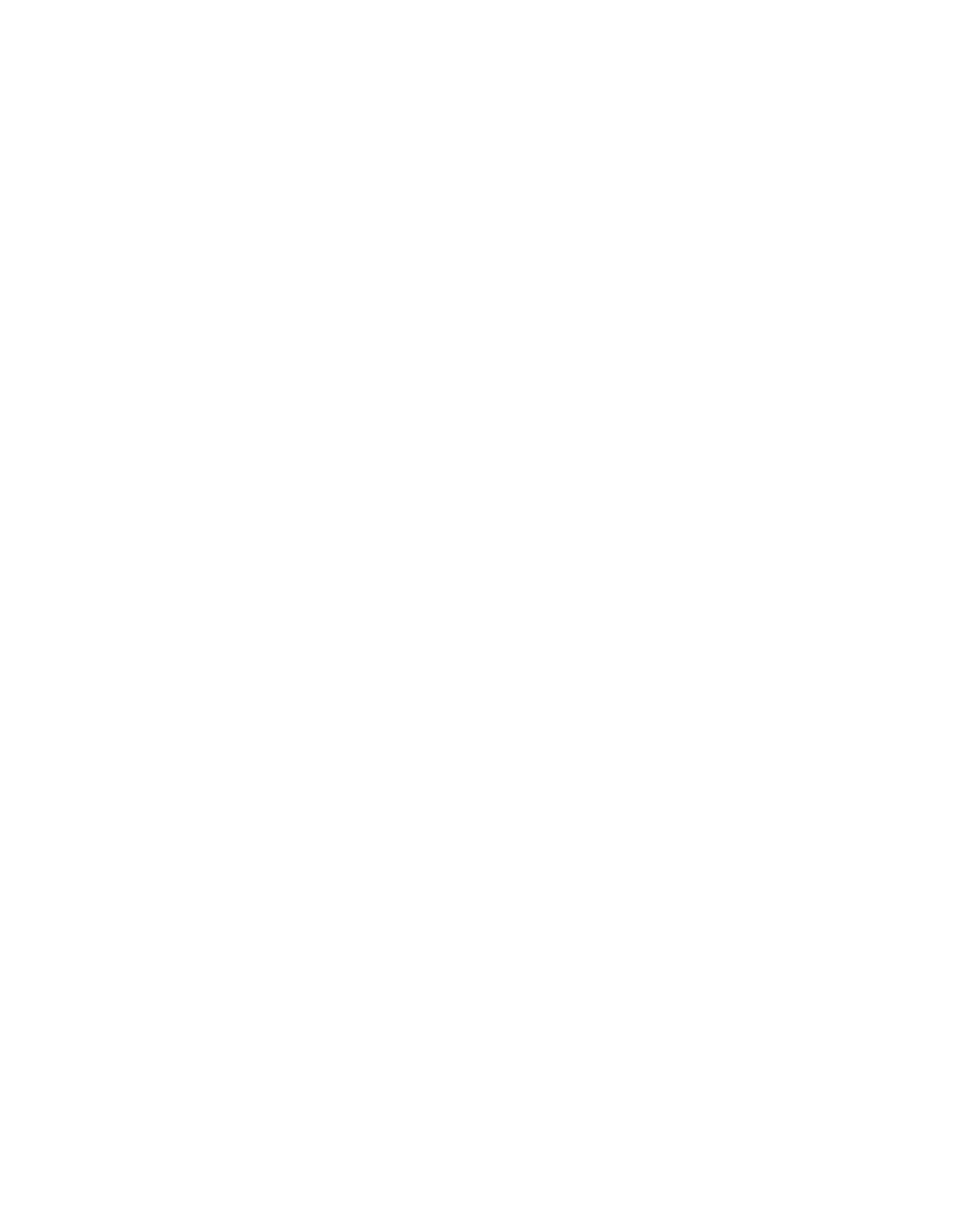## **TABLE OF CONTENTS**

| 1.  |      |       |                                                                                                                                  |  |  |  |
|-----|------|-------|----------------------------------------------------------------------------------------------------------------------------------|--|--|--|
| 2.  |      |       |                                                                                                                                  |  |  |  |
| 3.  |      |       |                                                                                                                                  |  |  |  |
| 4.  |      |       |                                                                                                                                  |  |  |  |
| 5.  |      |       |                                                                                                                                  |  |  |  |
|     | 5.1  |       |                                                                                                                                  |  |  |  |
|     |      |       | 5.1.1 The AIT's Provisions on Cost of Credit Disclosure 6                                                                        |  |  |  |
|     |      |       |                                                                                                                                  |  |  |  |
|     |      |       |                                                                                                                                  |  |  |  |
|     | 5.2  |       |                                                                                                                                  |  |  |  |
|     |      |       | 5.2.1 The CBR Are Inconsistent with the Express Terms of the HA  21                                                              |  |  |  |
|     |      |       | 5.2.2 The Process by which the CBR Were Put into Force Is<br>Contrary to AIT Article 406, the "Transparency" Provision  27       |  |  |  |
|     |      |       | 5.2.3 The Resulting Disharmony with Alberta's HA-Compliant<br>Legislation Is an Obstacle to Trade Contrary to AIT Article 403 36 |  |  |  |
|     |      | 5.2.4 | The CBR's Inconsistencies with the HA Cannot be Justified<br>under Article 803's "Legitimate Objectives" Exclusion Clause  41    |  |  |  |
| 6.  |      |       |                                                                                                                                  |  |  |  |
|     | 6.1  |       |                                                                                                                                  |  |  |  |
|     | 6.2. |       | The Impact on Future Federal-Provincial Negotiations and the AIT. 42                                                             |  |  |  |
| 7.  |      |       | DETERMINATION OF IMPAIRMENT TO TRADE AND INJURY  44                                                                              |  |  |  |
|     | 7.1  |       |                                                                                                                                  |  |  |  |
|     | 7.2  |       |                                                                                                                                  |  |  |  |
| 8.  |      |       |                                                                                                                                  |  |  |  |
| 9.  |      |       |                                                                                                                                  |  |  |  |
| 10. |      |       |                                                                                                                                  |  |  |  |
|     |      |       |                                                                                                                                  |  |  |  |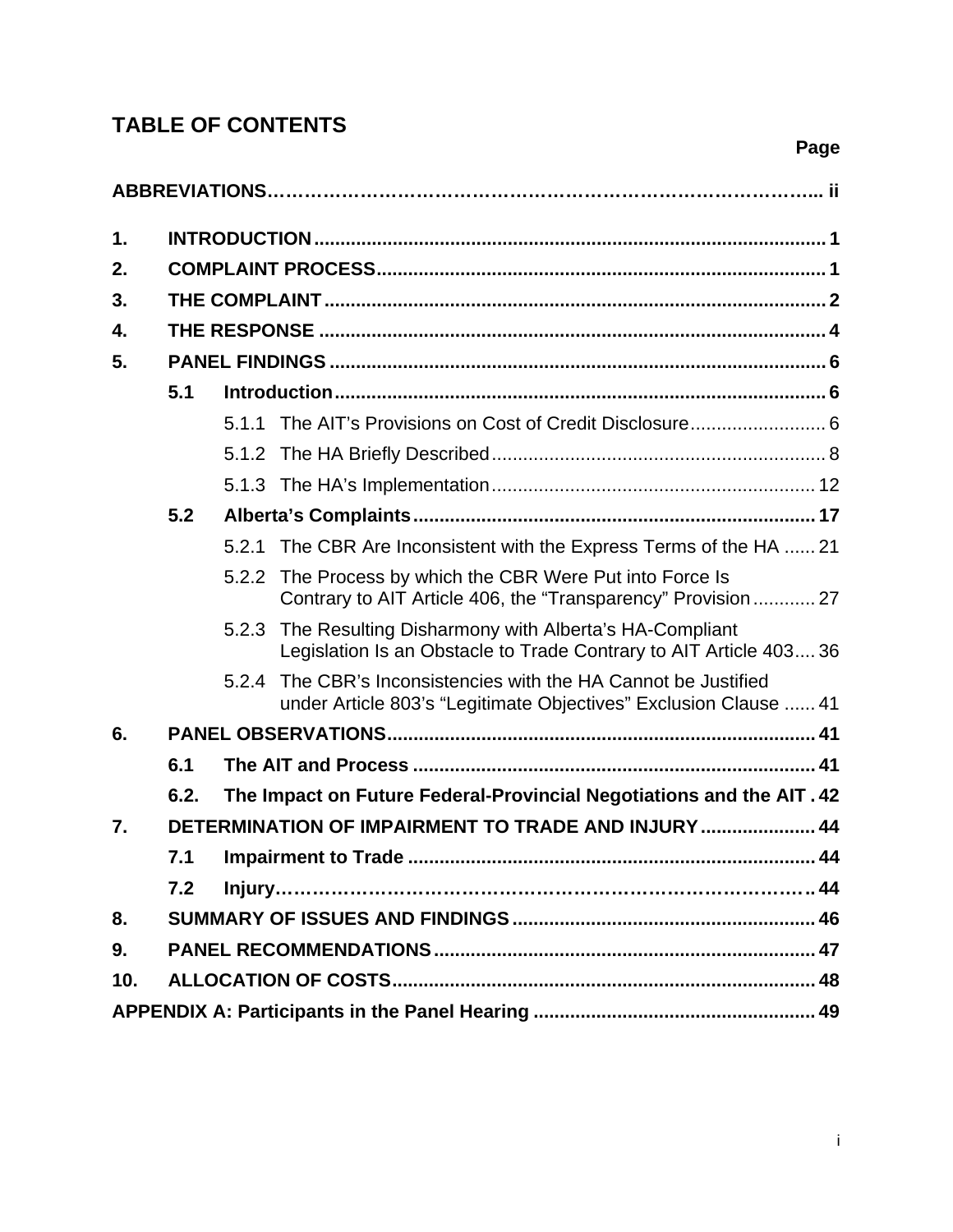## **ABBREVIATIONS**

| <b>AIT</b>  | Agreement on Internal Trade                                                                    |
|-------------|------------------------------------------------------------------------------------------------|
| HA          | Agreement for Harmonization of Cost of Credit Disclosure Laws in Canada<br>- Drafting Template |
| <b>CBR</b>  | <b>Bank Act-Cost of Borrowing (Banks) Regulations</b>                                          |
| <b>MRCA</b> | Ministers Responsible for Consumer Affairs                                                     |
| <b>CMC</b>  | <b>Consumer Measures Committee</b>                                                             |
| <b>APR</b>  | Annual Percentage Rate                                                                         |
| <b>AIR</b>  | <b>Annual Interest Rate</b>                                                                    |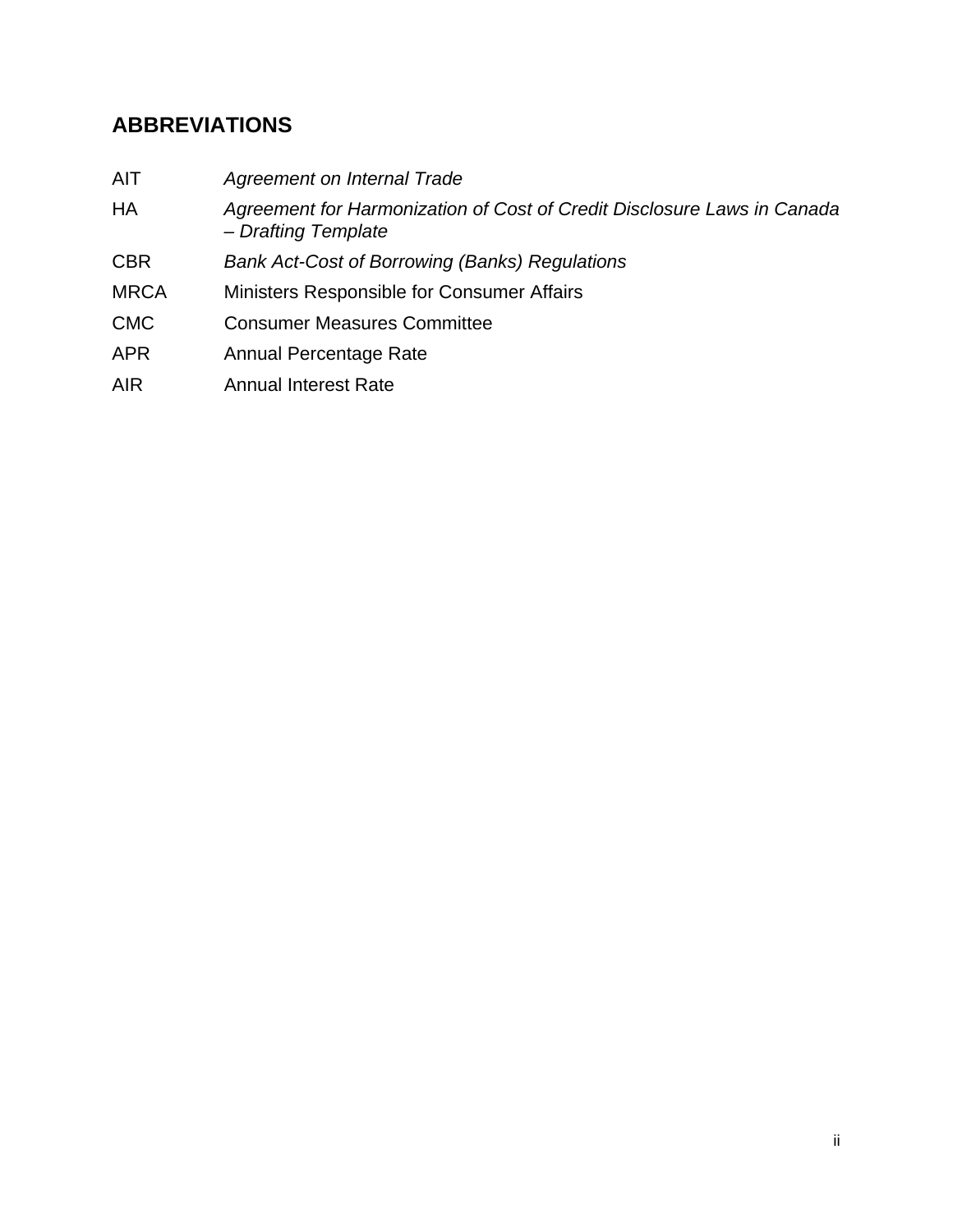## **1. INTRODUCTION**

The subject of this report is a dispute brought forward by Alberta under Article 1704 (Request for Panel) of the *Agreement on Internal Trade* (AIT)<sup>1</sup> regarding the federal *Bank Act-Cost of Borrowing (Banks) Regulations* (CBR).

British Columbia and Québec joined Alberta in its dispute with Canada. The AIT allows other Parties with a substantial interest in the matter in dispute to join the proceedings.<sup>2</sup> A Panel was duly established under the provisions of the AIT. Its terms of reference are to examine whether the measure at issue is inconsistent with the AIT. $3$  As provided in paragraph 2 of Article 1707 (Report of Panel), the Panel report shall contain:

- "(a) findings of fact;
- (b) a determination, with reasons, as to whether the actual measure in question is inconsistent with this *Agreement*;
- (c) a determination, with reasons, as to whether the measure has impaired or would impair internal trade and has caused or would cause injury; and
- (d) recommendations, if requested by a disputing Party, to assist in resolving the dispute."

### **2. COMPLAINT PROCESS**

In accordance with Article 809P4.2 (Consultations) of Chapter Eight (Consumer-Related Measures and Standards), by letter dated December 20, 2002, Alberta formally requested that Canada enter into consultations on the matter in question. Alberta cited consultations on the matter that had already taken place between the two Parties, as well as other consultations that had involved other Parties to the AIT. In light of such consultations, Alberta requested that Canada agree to reduce the timeframes for two of the steps under the Article 809P4 consultation process with a view to proceeding to the final step in the process: a request for the assistance of the Ministers Responsible for Consumer Affairs (MRCA). By letter dated January 7, 2003, Canada agreed that all of the steps in the Article 809P4 consultation process prior to a request for the assistance of the MRCA had been satisfied.

By letter dated February 11, 2003, Alberta formally requested the assistance of the MRCA in resolving the matter. The Ministers met by conference call on May 12, 2003. They were unable to resolve the matter but agreed to refer it to their Deputy Ministers for further consideration. Deputy Ministers were given until June 11, 2003 to find a

<sup>1</sup> *Agreement on Internal Trade*; Entered into force July 1, 1995. Unless otherwise specified "Articles" and Annexes" refer to the articles and annexes of the AIT. A consolidated version of the AIT is available on the website of the *Agreement on Internal Trade*: www.ait-aci.ca.

<sup>2</sup> Article 1704.9.

<sup>3</sup> Article 1705.4.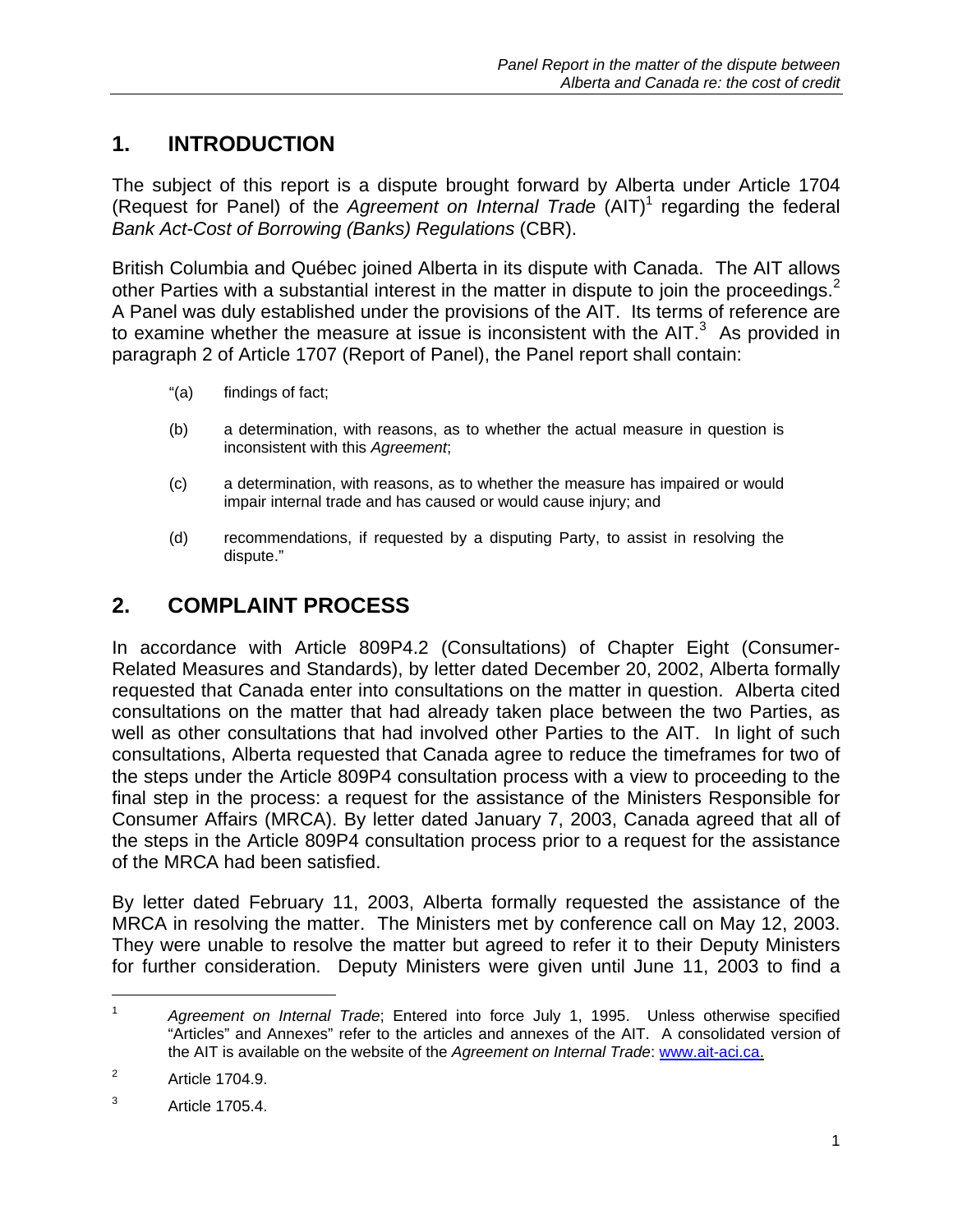solution to the dispute. On that date, the Deputy Ministers informed Ministers in writing that they had been unable to find a solution.

By letter dated November 7, 2003, Alberta requested the establishment of a panel under Article 1704 (Request for Panel).

A hearing of the Panel, which was open to the public, was held in Ottawa, Ontario on March 15 and 16, 2004.

## **3. THE COMPLAINT**<sup>4</sup>

l

Article 807 (Reconciliation of Consumer-Related Measures and Standards) obliges the Parties, for the purposes of Article 405 (Reconciliation), to reconcile, to the greatest extent possible, their respective consumer-related measures and standards listed in Annex 807.1 (Reconciliation of Consumer-Related Measures and Standards). Paragraphs 7 to 10 of Annex 807.1 specify that the Parties are obliged to adopt harmonized legislation respecting cost of credit disclosure and identifies objectives that the harmonized legislation must meet, the forms of credit to which it must apply, the relevant federal legislation and the deadlines for completing negotiations on harmonization and implementing the harmonized legislation.

The Agreement for Harmonization of Cost of Credit Disclosure Laws in Canada – Drafting Template (HA) was negotiated by the Parties pursuant to Article 807 and Annex 807.1. The HA was approved by the MRCA at their November 13, 1998 meeting. Alberta contends that the HA represents the Parties' consensus on reconciliation "to the greatest extent possible" with respect to cost of credit disclosure legislation. Alberta alleges that the federal CBR adopted in September 2001 are inconsistent with the AIT in that they deviate in at least two substantive ways from the HA:

- they do not require the disclosure of the Annual Percentage Rate (APR) for lines of credit; and
- they dispense with the requirement that a borrower obtain legal advice in order to waive a two-day cost of credit disclosure on mortgages.

In addition to the CBR's alleged inconsistency with Article 807 and Annex 807.1, Alberta maintains that Canada breached Article 406.2 (Transparency) by not notifying Alberta

<sup>4</sup> The complaints of Alberta, Québec and British Columbia are described more fully in their respective submissions to the Panel which can be found on the Internal Trade Agreement website: www.ait-aci.ca. The submissions are entitled: 1) Submission by the Complaining Party, Government of Alberta, December 22, 2003 (hereinafter Alberta's Submission); 2) Written Submission from the Government of Québec, Intervening Party, January 22, 2004 (hereinafter Québec's Submission); 3) Submission by the Intervening Party, the Government of British Columbia, January 23, 2004 (hereinafter British Columbia's Submission).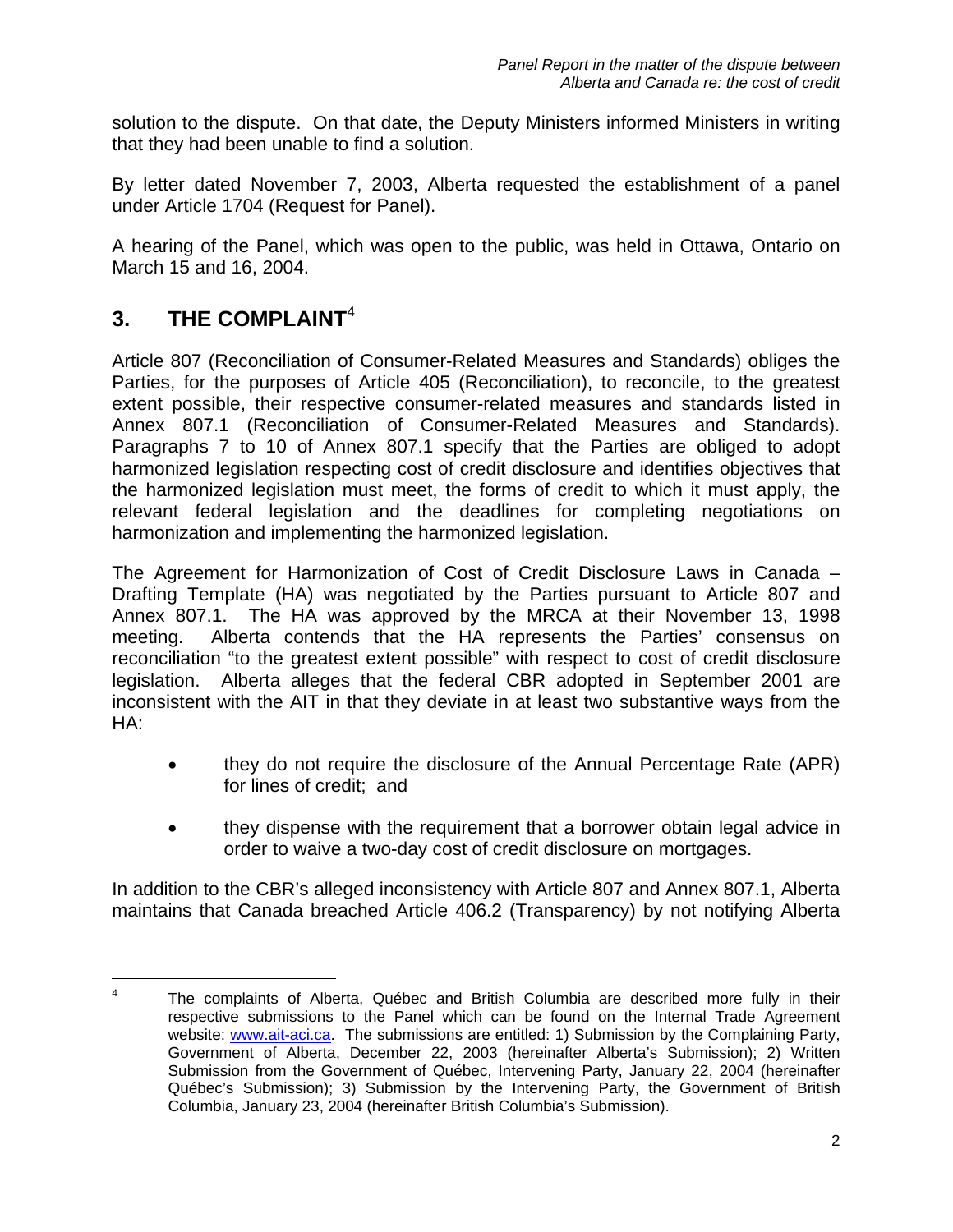and the other Parties to the AIT that the CBR would "materially affect the operation"<sup>5</sup> of the AIT*.* 

Finally, Alberta asserts that by creating disharmony between the federal and Alberta cost of credit disclosure laws, the CBR have created an obstacle to internal trade in contravention of Article 403 (No Obstacles).

Alberta alleges that Alberta regulated financial institutions have been injured because federally regulated financial institutions do not have to meet the same stringent cost of credit disclosure obligations as their provincial counterparts. In Alberta's view, this places Alberta regulated institutions at a competitive disadvantage.

Furthermore, Alberta alleges that the disharmony between cost of credit disclosure requirements between federally regulated and Alberta regulated institutions has adversely affected consumer protection for Alberta residents.

Alberta asked the Panel to find that the two provisions of the CBR at issue:

- are an obstacle to internal trade as set out in Article 403;
- are inconsistent with Article 406's transparency obligations;
- are not justified as a legitimate objective under Article 803; and
- do not to the greatest extent possible reconcile cost of credit disclosure legislation contrary to Articles 405 and 807 and Annex 807.1.

Alberta asked the Panel to recommend that the CBR be amended in accordance with the HA to require:

- that the 2-days advance notice provision on cost of credit disclosure on mortgages before the credit consumer incurs any obligation that would affect the APR be only properly waived upon the borrower obtaining independent legal advice; and
- that there be full disclosure of the APR for line of credit agreements, such disclosure including interest and non-interest costs where applicable as set out in the HA.

Québec agrees with Alberta's allegations regarding the CBR's alleged inconsistencies with the AIT. In addition, Québec alleges that the CBR are inconsistent with paragraphs 3(a) and 4(e) of Article 101 (Mutually Agreed Principles) and Article 102 (Extent of Obligations). Québec also alleges that the CBR establish a level of consumer protection below that established by the HA and current Québec cost of credit disclosure legislation. As the AIT does not oblige a Party to lower its current level of consumer protection in order to achieve harmonization of the measures listed in Annex

<sup>5</sup> Article 406.2.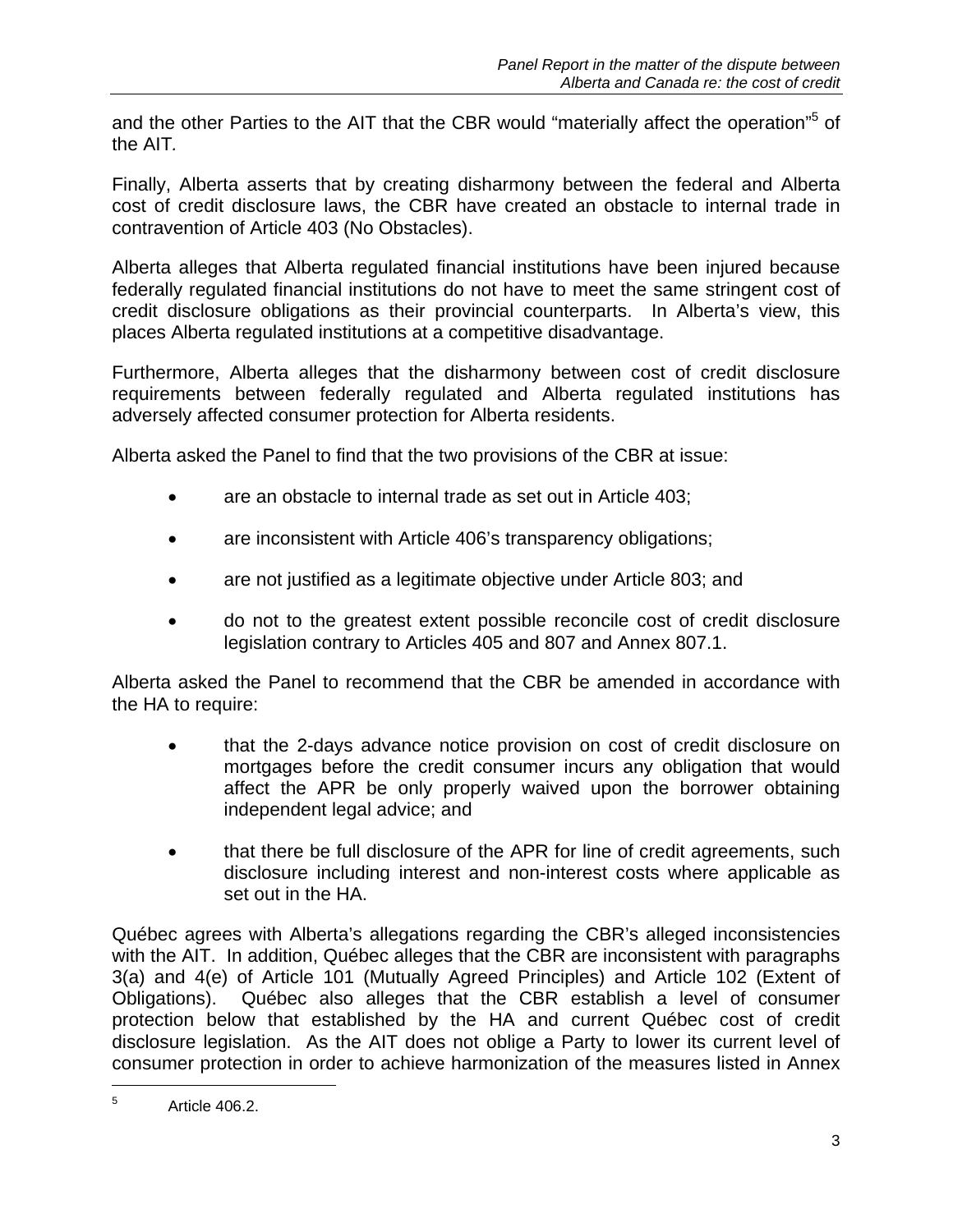807.1, Quebec asserts that it does not intend to adjust its regulations to harmonize with the CBR.

Québec contends that the CBR cause significant harm to Québec consumers and businesses. In addition to the remedy requested by Alberta, Québec asked the Panel to direct the Government of Canada, as an interim measure until the CBR are amended, to immediately take all necessary measures to suspend the application and effects of paragraphs 7(2) and 10(1)(b) of the CBR.

British Columbia agrees with Alberta's and Québec's allegations regarding the CBR's alleged inconsistencies with the AIT. In addition, British Columbia alleges that the CBR are inconsistent with paragraph 3(b) of Article 101 and Article 1808 (Non-Conforming Measures).

British Columbia contends that by providing a competitive advantage to federally regulated institutions in the highly competitive financial market, the CBR impair internal trade and cause injury to provincially regulated institutions. British Columbia argues that, based on a prior panel's holding that proof of a demonstrable dollar amount is not necessary to establish injury, this Panel can make a finding of actual or potential injury by a common sense consideration of the significant shifts in market share that the CBR would cause.

## **4. THE RESPONSE**<sup>6</sup>

l

Canada maintains that the CBR are consistent with the AIT and do not violate Articles 101, 102, 403, 405, 406, 807, and 1808 or Annex 807.1.

Canada contends that it has complied with the reconciliation requirements of Articles 405 and 807 and Annex 807.1 by minimizing any differences between the CBR and the HA to the greatest extent possible. The CBR's two deviations from the HA were made in response to concerns raised by stakeholders during consultations on a draft of the CBR and Canada contends that they provide a superior level of consumer protection to that provided by the comparable provisions of the HA.

Canada submits that the two deviations from the HA fall within the margin of flexibility afforded by the AIT and the HA, specifically, by subsection 1(4) of the HA.

Canada contends that it conformed to the transparency requirements of Article 406 by circulating the draft CBR to the provinces and territories in February 2000 and prepublishing them in the *Canada Gazette* several months before they were registered on March 15, 2001.

<sup>6</sup> Canada's response to the complaint is more fully described in *Submission of the Responding Party, Government of Canada, February 16, 2004* (hereinafter Canada's Submission) which can be found on the *Agreement on Internal Trade* website: www.ait-aci.ca.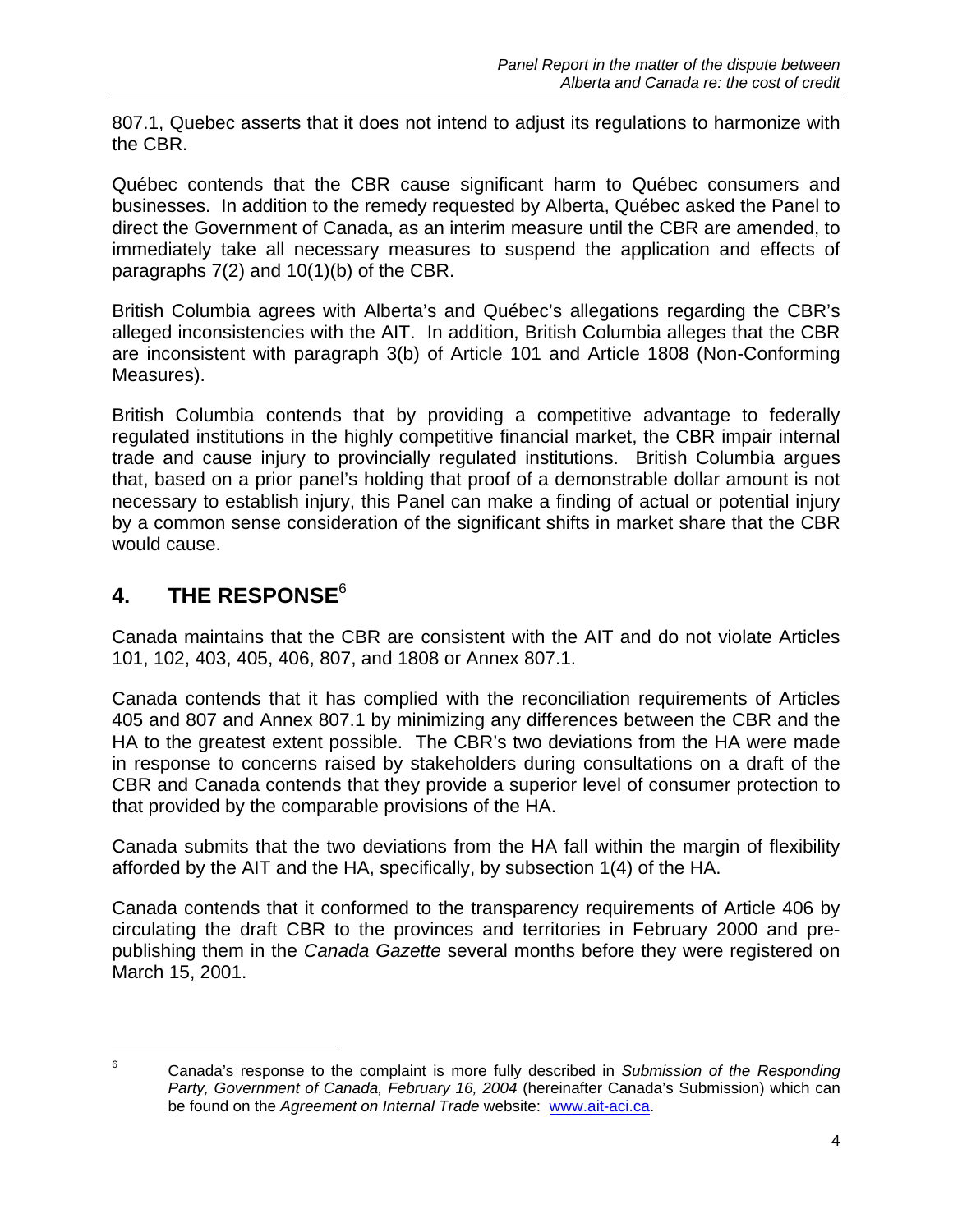Canada submits that the differences between the CBR and Alberta's cost of credit disclosure laws are so minor as to have minimal, if any, impact on internal trade. Further, the failure of other provinces and territories to amend their legislation to conform with the HA cannot be attributed to the differences between the HA and the CBR. Canada argues that even if the harmonization process has been impeded by the federal government's adoption of the CBR, it does not follow that an obstacle to trade has been created.

Canada argues that Alberta, Québec and British Columbia have not provided any documented evidence that provincially regulated financial institutions have been injured as a result of the alleged competitive advantage of federally regulated financial institutions. Canada submits that evidence of a shift in market share in favour of the federally regulated institutions with documentation of causation would be required to support the allegations of injury.

Canada submits that:

- the Panel should not find that the CBR are inconsistent with the AIT;
- no recommendations are required from the Panel; and
- the Panel should dismiss the complaint.

In the event that the Panel did find a breach of the AIT, Canada requested that, should the Panel recommend that the CBR be amended, it set out precisely how that should be effected:

- With respect to disclosure for APR for lines of credit, would it be acceptable for the regulations to stipulate the assumptions to be made on the part of banks with respect to the terms of the loan and the amount?
- With respect to the waiver of the cooling-off period, what advice must the borrower seek from a lawyer? Is it acceptable for the regulations to establish other conditions under which the borrower may waive the cooling-off period? If so, what is the nature of those conditions?

Canada also requested the Panel to provide direction on:

- how the Parties are to interpret subsection 1(4) of the HA; and
- how cost of credit legislation is to deal with frequently changing conditions in the credit market.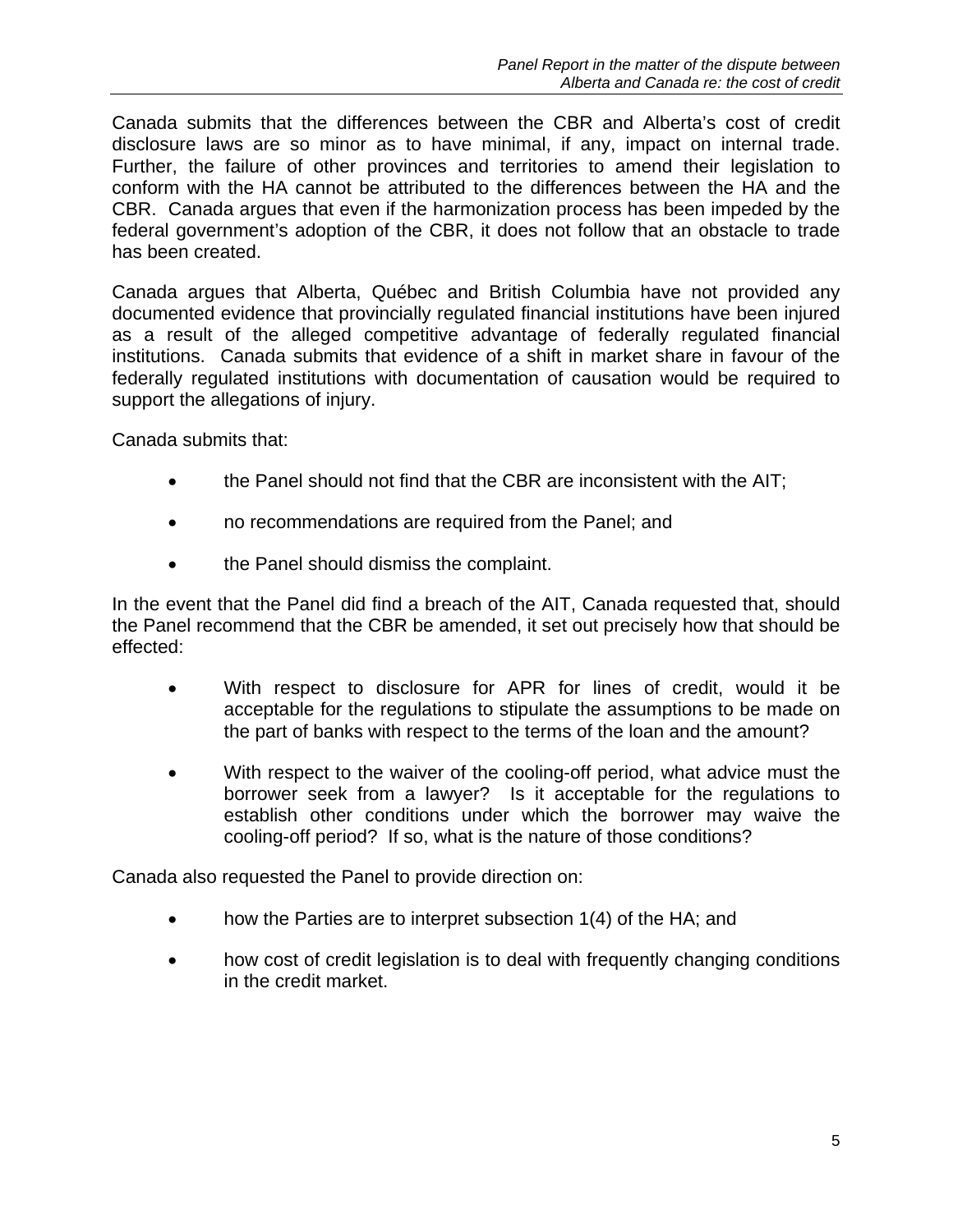### **5. PANEL FINDINGS**

#### **5.1 Introduction**

When the AIT entered into force in 1995, it could best be described as a work in progress. Throughout the AIT there were directives to the Parties to complete negotiations by a specified date or to ensure that their respective measures covered by the AIT complied with it. Chapter Eight (Consumer-Related Measures and Standards) was no exception to this general observation.

#### **5.1.1 The AIT's Provisions on Cost of Credit Disclosure**

Part IV of the AIT, which includes Chapter Eight, contains a number of "Specific Rules" dealing with various aspects of trade within Canada. Recognizing that standards can operate as obstacles to trade, the Parties assumed obligations respecting licensing, registration, and certification fees (Article 805), residency and local presence requirements (Article 806), and the reconciliation of consumer-related measures and standards (Article 807). At the same time Article 804, Right to Establish Consumer-Related Measures and Standards, confirmed each Party's respective right in pursuit of a legitimate objective to establish the level of consumer protection that it considers appropriate.

Article 807 is a chapter-specific version of a more generally worded provision found in the AIT's "General Rules". Article 405 (Reconciliation) provides:

"1. In order to provide for the free movement of persons, goods, services and investments within Canada, the Parties shall, in accordance with Annex 405.1, reconcile their standards and standards-related measures by harmonization, mutual recognition or other means.

2. Where a difference, duplication or overlap in regulatory measures or regulatory regimes operates to create an obstacle to internal trade, the Parties shall, in accordance with Annex 405.2, cooperate with a view to addressing the difference, duplication or overlap."

Article 807 (Reconciliation of Consumer-Related Measures and Standards) elaborated upon Article 405:<sup>7</sup>

"1. For the purposes of Article 405 (Reconciliation), the Parties shall, to the greatest extent possible, reconcile their respective consumer-related measures and standards listed in Annex 807.1 to a high and effective level of consumer protection. No Party shall be required by such reconciliation to lower the level of consumer protection that it maintains as at the date of entry into force of this Agreement.

2. The list of measures and standards in Annex 807.1 may be expanded in accordance with Article 809."

Article 800.2 states: "For greater certainty, Articles 400 (Application) … 405 (Reconciliation) …apply to this Chapter, except as otherwise provided in this Chapter."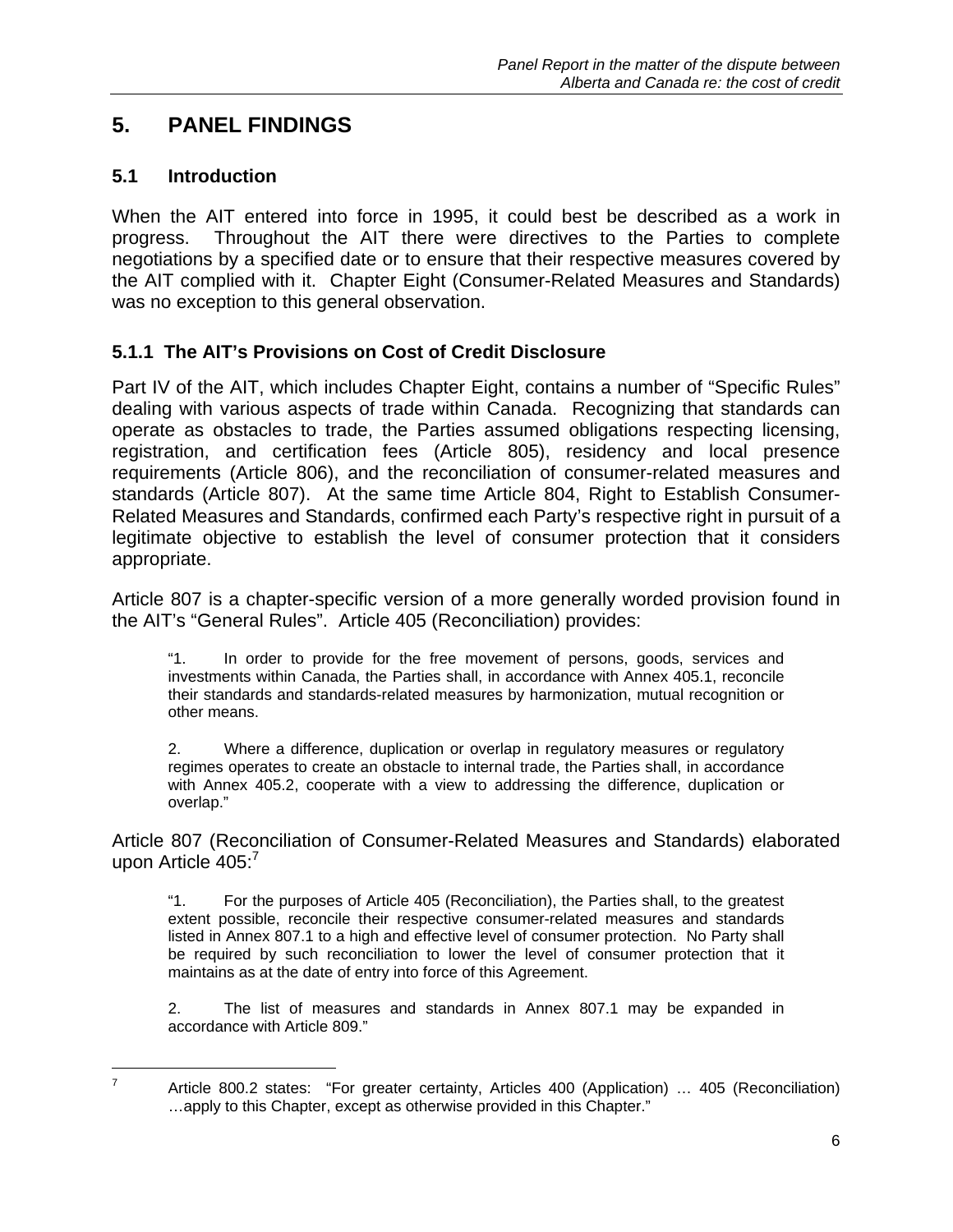While Article 807 did not expressly state that a federal-provincial/territorial negotiation would be initiated, all Parties understood that this is what the harmonization process would entail. Annex 807.1(7) (Reconciliation of Consumer-Related Measures and Standards: Cost of Credit Disclosure) listed the objectives of adopting harmonized legislation in this area and contemplated the conduct of negotiations:

"7. The Parties shall adopt harmonized legislation respecting the disclosure of cost of credit in accordance with the following objectives, among others:

- (a) to ensure that, before making a credit-purchasing decision, consumers receive fair, accurate and comparable information about the cost of credit;
- (b) to ensure that, with respect to non-mortgage credit, consumers are entitled to repay their loans at any time and, in that event, to pay only those finance charges that have been earned at the time the loans are repaid; and
- (c) to ensure that the disclosure is as clear and as simple as possible, taking into account the inherent complexity of disclosure issues related to any form of credit.

8. The harmonized cost of credit disclosure legislation referred to in paragraph 7 shall apply to all forms of consumer credit, including.

- (a) fixed credit such as loans for a fixed sum to be repaid in installments;
- (b) open credit such as lines of credit and credit cards;
- (c) loans secured by mortgage of real property;
- (d) supplier credit such as conditional sale agreements; and
- (e) long-term leases of consumer goods.
- 9. Federal legislation relevant to costs of credit disclosure includes:
	- (a) the disclosure provisions in the *Bank Act* (Canada) and the federal cost of borrowing regulations;
	- (b) the cost of credit disclosure provisions in federal legislation governing other federally incorporated financial institutions; and
	- (c) the *Interest Act* (Canada).

10. The Parties shall complete negotiations on the harmonization of cost of credit disclosure no later than January 1, 1996, and shall adopt such harmonized legislation no later than January 1, 1997."

Although the AIT does not define "harmonized legislation" it defines "harmonization" to mean "making identical *or* minimizing the differences between standards or related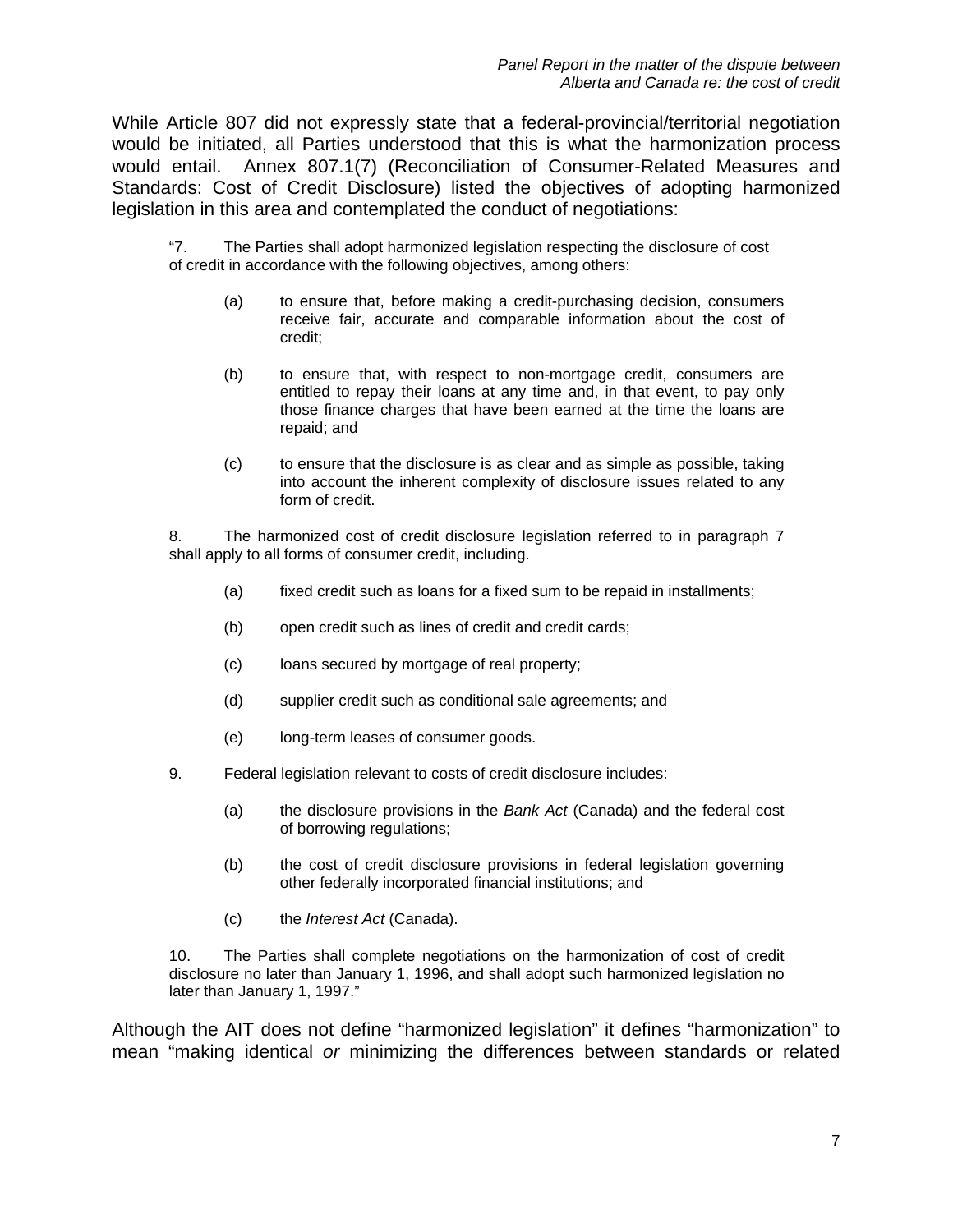measures of similar scope".<sup>8</sup> [Emphasis added.] This definition combines two different forms of collaboration. Governments may seek to establish a common or uniform standard (by making identical standards) or they may seek to minimize differences between their respective standards. In the latter case, continuing differences in regulation are contemplated and tolerated. Both processes are encompassed in the definition of harmonization.

Chapter Eight also established a committee to oversee the process of completing the work contemplated by the Parties. Article 809 established the Committee on Consumer-Related Measures and Standards (CMC) to monitor the Chapter's implementation and administration, facilitate the process for reconciliation of consumerrelated measures and standards, including the identification of such measures and standards for inclusion in Annex 807.1, provide a forum for discussion on issues relating to measures and standards, and to submit to Ministers an annual report relating to Chapter Eight.<sup>9</sup>

Although the cost of credit disclosure negotiations were not completed within the time frame set out in Annex 807.1, the Parties did finally arrive at an agreement. In a CMC conference call held on April 15, 1998, it was noted that the CCDL WG (Cost of Credit Disclosure Law Working Group) had approved a "template". In an undated letter, the Co-chairs of the CMC reported this progress to the Alberta Minister responsible for this matter<sup>10</sup> (and presumably to other Ministers Responsible for Consumer Affairs) noting that the template was finalized "[a]fter further rounds of consultations with key stakeholders (*e.g*., the Canadian Bankers Association, Canadian Finance & Leasing Association) and discussions among CMC members...".<sup>11</sup> They mentioned that "Alberta has introduced legislation consistent with this template, to be enacted in the fall of 1998" and in conclusion noted the stakeholders' continuing interest in the process:

"As you can appreciate, stakeholders are very anxious to see the final version of the template. In addition, they have expressed a keen desire to be able to monitor progress in the implementation of harmonization."<sup>12</sup>

On June 1, 1998, the CMC formally approved the Agreement for Harmonization of Cost of Credit Disclosure Laws in Canada: Drafting Template (HA).<sup>13</sup>

#### **5.1.2 The HA Briefly Described**

The HA addressed "Consumer Loans" in Part I, which dealt with 10 subjects:

l

 $12$  *Id.* 

<sup>8</sup> Article 200.

<sup>9</sup> Article 809.

<sup>10</sup> Alberta's Submission, Annex 1, Tab 7.

 $11$  *Id.* 

<sup>&</sup>lt;sup>13</sup> Alberta's Submission, CMC Minutes of April 15 Conference Call, Annex 1, Tab 6.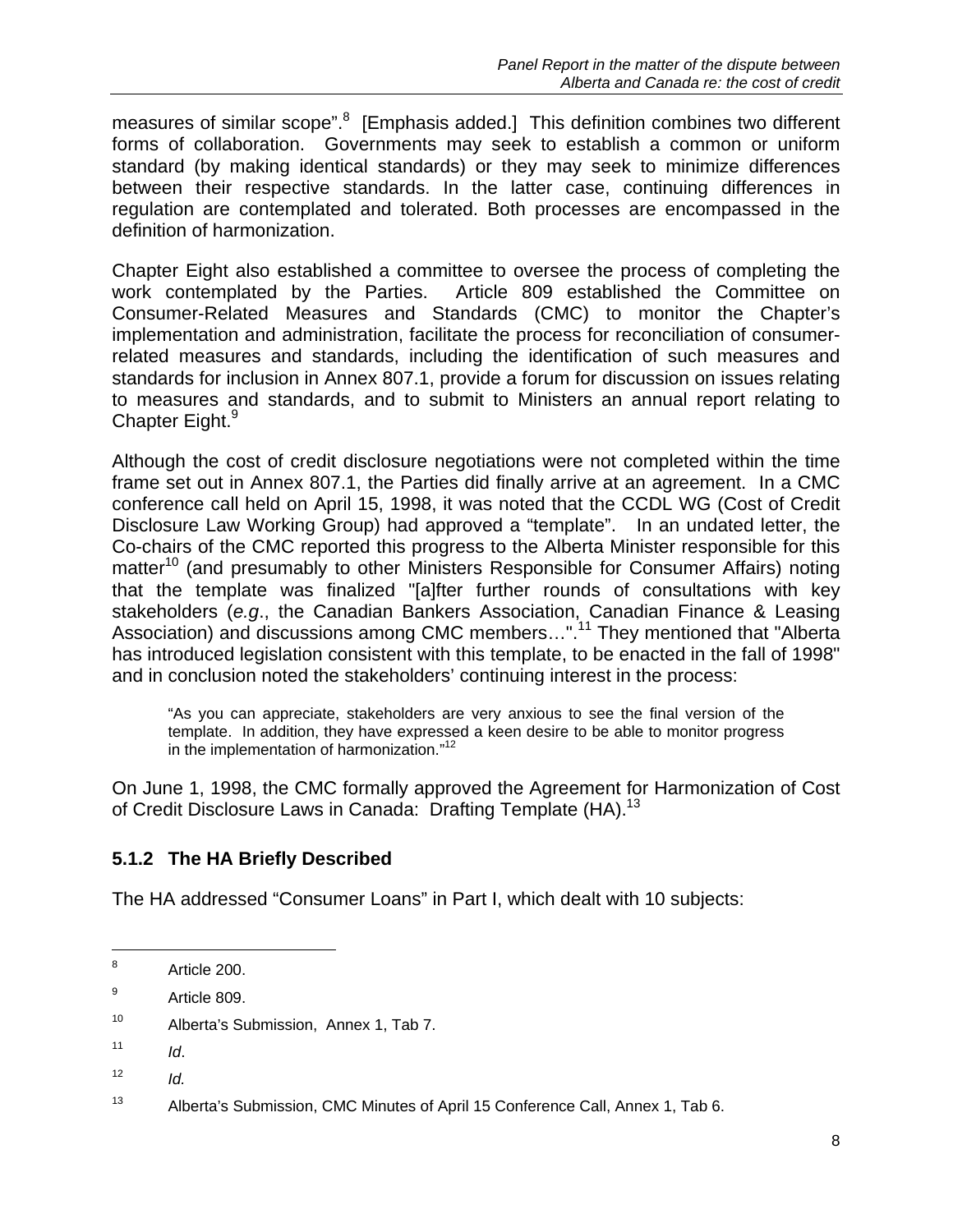- (i) Annual Percentage Rate or APR;
- (ii) Disclosure Statements;
- (iii) Subsequent Disclosure;
- (iv) Prepayment of Loans;
- (v) Default Charges;
- (vi) Credit Cards;
- (vii) Brokered Loans;
- (viii) Cancellation of Optional Services;
- (ix) Informal Credit Arrangements; and
- (x) Advertisements.

Part II, which is not relevant to the issues in dispute here, dealt with Leases.

The HA's format warrants some description, particularly since it is a somewhat unusual product of negotiations with its "Introduction" section reflecting multiple objectives and purposes.

After recounting that the Ministers Responsible for Consumer Affairs had agreed "in principle" with the harmonization proposals of July 1996 and that they had requested the CMC to develop a technical template expressing the proposals in sufficient detail to guide legal drafting and to conduct technical consultations with stakeholders, the HA then describes its format:

#### "**Format of this Paper**

l

The following *draft agreement* reflects *recommendations by Consumer Affairs Ministers*  and consultations by the Consumer Measures Committee with industry and consumer representatives on draft proposals issued in July of 1996. It provides the *policy decisions made in the course of the negotiations and approved by Ministers*, as well as a *boxed template* to assist individual jurisdictions in giving common legislative effect to these policy decisions.

*Additional policy clarifications and items proposed by the Working Group* as a result of stakeholder comments and deliberations subsequent to the September 1996 Ministers' Meeting are in bold text. "<sup>14</sup> [Bolding in original; italics added.]

The HA thus simultaneously comprises a "draft agreement" with "recommendations" by Ministers, "policy decisions", a "boxed template" to assist jurisdictions to give common legislative effect to the policy decisions, and "additional policy clarifications and items"

<sup>14</sup> Harmonization Agreement, p. 1, "**Format of this Paper**". [Bolding in original.]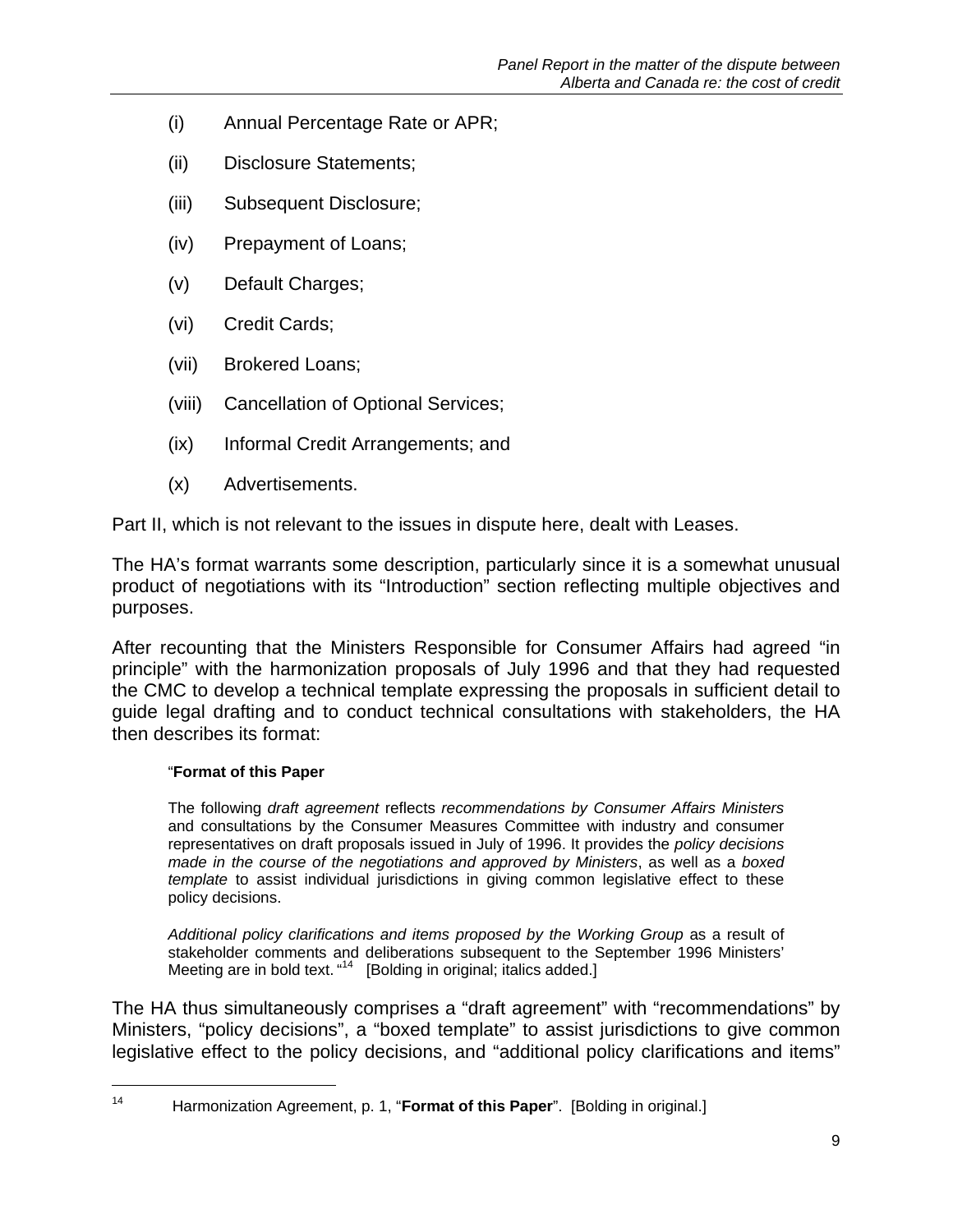proposed by the Working Group of officials who drafted the agreement on behalf of the CMC.

The HA then sets out the objectives of the proposed reforms, namely, "to harmonize laws and develop uniform cost of credit disclosure requirements in order to reduce compliance costs and provide uniform consumer protection across Canada, to clarify and, where possible, simplify cost of credit disclosure rules; and to modernize laws to take account of developments in credit markets in recent years". It "is intended that consumers will benefit from a consistently high standard of protection and that businesses will be able to use the same procedures, credit advertisements, disclosure statements and disclosure in contracts in all parts of the country". Finally, the paper notes that the "harmonization agreement is intended to cover a core subject matter of cost of credit and long term leasing disclosure to consumers" and "[j]urisdictions reserve the right to apply the harmonized standard more broadly, to otherwise engage in substantive regulation of credit and leasing practices, and to address enforcement and compliance issues individually in ways that do not reduce the practical level of harmonization on the core subject of consumer disclosure".<sup>15</sup> The next section, entitled "Application", states that "[h]armonization will apply to all federal and provincial laws governing disclosure of the cost of consumer loans" and identifies the relevant federal financial institutions laws (and the *Interest Act*) and provincial consumer protection and financial institution laws as the subjects of the harmonization process.<sup>16</sup>

This is followed by a section entitled "Compliance", which states in bolded text:

#### "**Individual jurisdictions will have the discretion to decide how they will enforce the harmonized provisions**."<sup>17</sup>

The Introduction then presents the first of a series of "Drafting Template Proposal(s)", setting out a suggested section 1 of a jurisdiction's regulation on cost of borrowing disclosure:

*"Drafting Template Proposal:*

*S.1* 

*(1) In this section, "borrower", "credit grantor" and "credit agreement" include a lessee, lessor and lease, respectively.* 

- *(2) Subject to the following paragraphs, these harmonized provisions only applies to* 
	- *a) a credit agreement made by a credit grantor in the course of carrying on a business, or*
	- *b) credit agreement arranged by a broker whether or not the credit grantor enters into the agreement in the course of carrying on a business.*

-

 $15$  *Id.*, pp. 1-2.

 $16$  *Id.*, p. 2.

 $17$  *Id.*, p. 2.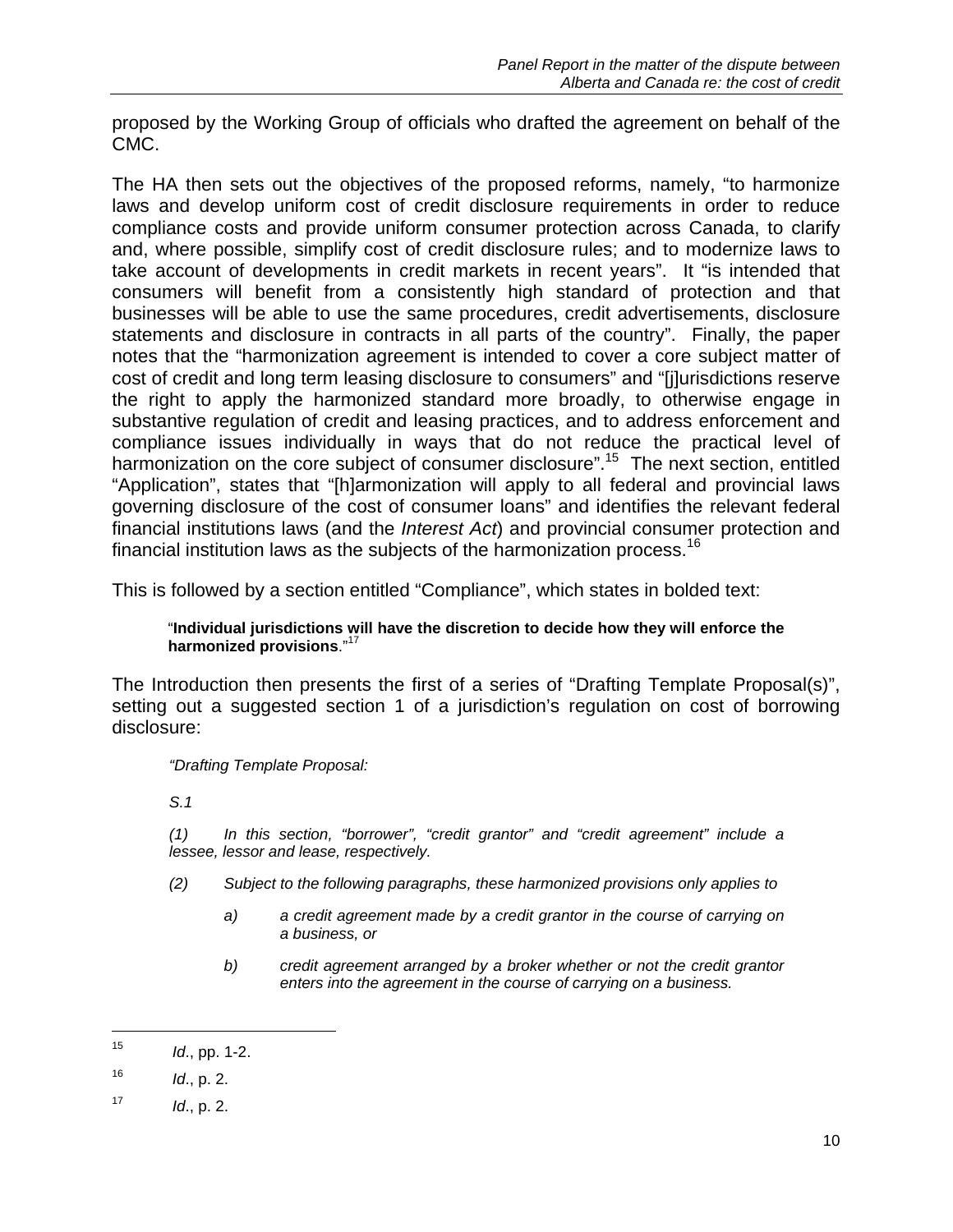*(3) The harmonized provisions do not apply if,* 

1

- *a) the credit agreement is a business credit agreement; or*
- *b) the borrower is not a natural person.*

*(4) The Regulation making authority may, by regulation, exclude any class of credit agreement or class of credit grantor or broker from the application of the harmonized provisions or modify the application of any the (sic) provisions with respect to any class of credit agreement or class of credit grantor or broker*." [Italics in original; underlining added.]

The Panel will revert to the underlined subsection 1(4). For present purposes, it warrants noting that this sub-section assumes pivotal importance in the present dispute and that it appears to stand in contrast to the HA's previously-stated objectives. While the negotiations were aimed at uniformity and consistency of credit disclosure legislation, subsection 1(4) states that a jurisdiction may *exclude* credit agreements or credit grantors from the application of the harmonized provisions or modify the application of its provisions to any class of credit agreement or credit grantor. This power to exclude appears to reflect anintent to retain each jurisdiction's discretion to act differently from other jurisdictions and underscores the fact that the drafters were contemplating harmonization rather than a model law to be implemented in accordance with its terms by each AIT Party.<sup>18</sup>

Finally, the Introduction contains a concluding section based on paragraph 7 of Annex 807.1 entitled, "Purpose of Cost of Credit Disclosure Law":

"The objectives of the harmonized laws are those which have guided development of cost of credit disclosure legislation in the past. They are to ensure that:

<sup>&</sup>lt;sup>18</sup> Canada's Submission, Tab 25, pp. 4-5, contains a submission by the Ontario branch of the Canadian Bar Association on an earlier version of the HA released for public comment by the CMC on September 26, 1997. In its submission, the CBA-Ontario criticized the template approach and foreshadowed the present dispute: "…Rather than working toward a uniform or model statute which would integrate the principles agreed to by the Ministers, the Drafting Template merely provides what are essentially disjointed provisions even though they are cosmetically arranged in sequentially numbered sections. *Clearly, these provisions are nowhere close to a statute.* It seems to be contemplated that each of the individual jurisdictions will from this genesis draft its own statutory language. The prospect of provisions being separately drafted in ten or more jurisdictions is not an attractive one. This process for developing legislation Canada-wide belies consistency. Inconsistent legislation will likely contribute to consumer uncertainty and inequalities. …*It will also perpetuate the problems currently faced by credit grantors who carry on business in more than one jurisdiction. The Drafting Template itself highlights in a great number of places the fact that individual jurisdictions have expressly reserved the right to deal with a topic as they see fit.* This apparent lack of consensus is reflected further by the fact that the Drafting Template also contemplates many matters which are to be addressed in regulations. *For example, regulations are to address significant matters such as classes of credit agreements or classes of credit grantors to be exempted from the provisions, modifications of the provisions with respect to certain classes of agreement or credit grantor, 'default charges', the meaning of 'plain language', and so on. Presumably, each jurisdiction is to set its own policies as to such important matters, and then draft its own regulations in its own fashion …*". [Emphasis added.]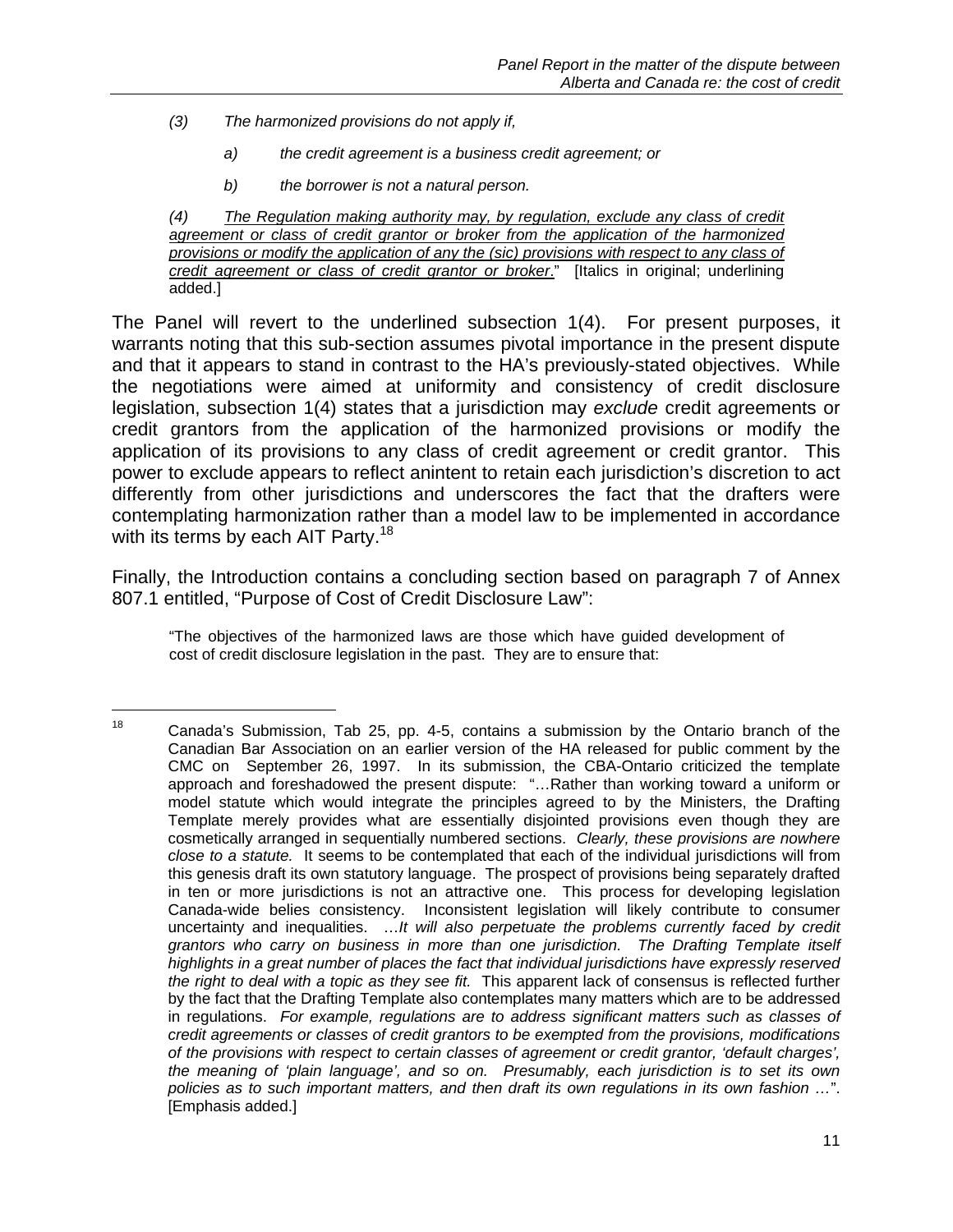- consumers receive fair, accurate, timely and comparable information about the cost of credit in order to obtain the most economical credit for their needs;
- disclosure and disclosure requirements be as clear and simple as possible, given the inherent complexity of the subject matter;
- consumers be entitled to pay off loans (other than mortgages) at any time, and if they do so, incur only those finance charges earned up to the time at which the loan is paid off. Collateral mortgage loans are subject to the same prepayment rights as regular loans."

The HA then notes that given the complexity of credit transactions, it is important that disclosure documents be in plain language (and sets out the second drafting template proposal in that regard) and thereafter addresses the various components of the cost of credit disclosure harmonization agreement, beginning with the Annual Percentage Rate (APR).

The APR is one of the matters at dispute in this proceeding. The APR measures the cost of borrowing for a credit agreement and is expressed as an annual percentage rate that includes the Annual Interest Rate. It is an important means by which the comparability of different credit offers can be ascertained. The idea is that the lender must disclose not only the interest rate but all non-interest charges that may be levied. The policy concern is that if Lender A stipulates an APR of, for example, 9% and Lender B stipulates an Annual Interest Rate of 8%, plus charges, the consumer may be led to conclude that Lender B is offering cheaper credit than Lender A, when this may not be the case.

#### **5.1.3 The HA's Implementation**

Having concluded the HA, the next step in the intergovernmental consultation process was to secure ministerial approval of the drafting template.

A Draft Report to Ministers prepared by the Office of Consumer Affairs, Industry Canada, dated October 6, 1998, addressed the projected timelines for implementation by governments.19 It noted that Alberta's 1998 *Fair Trading Act* was scheduled to be proclaimed on September 1, 1999 along with its accompanying regulations. In Canada's case, reference was made to the 1997 amendments to the regulation-making power in the *Bank Act*. As for the federal regulations, the Report indicated that: "Bank Act Regs are in the drafting stage: implementation is scheduled for 1999."<sup>20</sup> At that time both Canada and Alberta appeared to have similar timelines for producing their regulations.

<sup>19</sup> Alberta's Submission, Annex II. Tab 1. p. 2

<sup>20</sup> *Id*.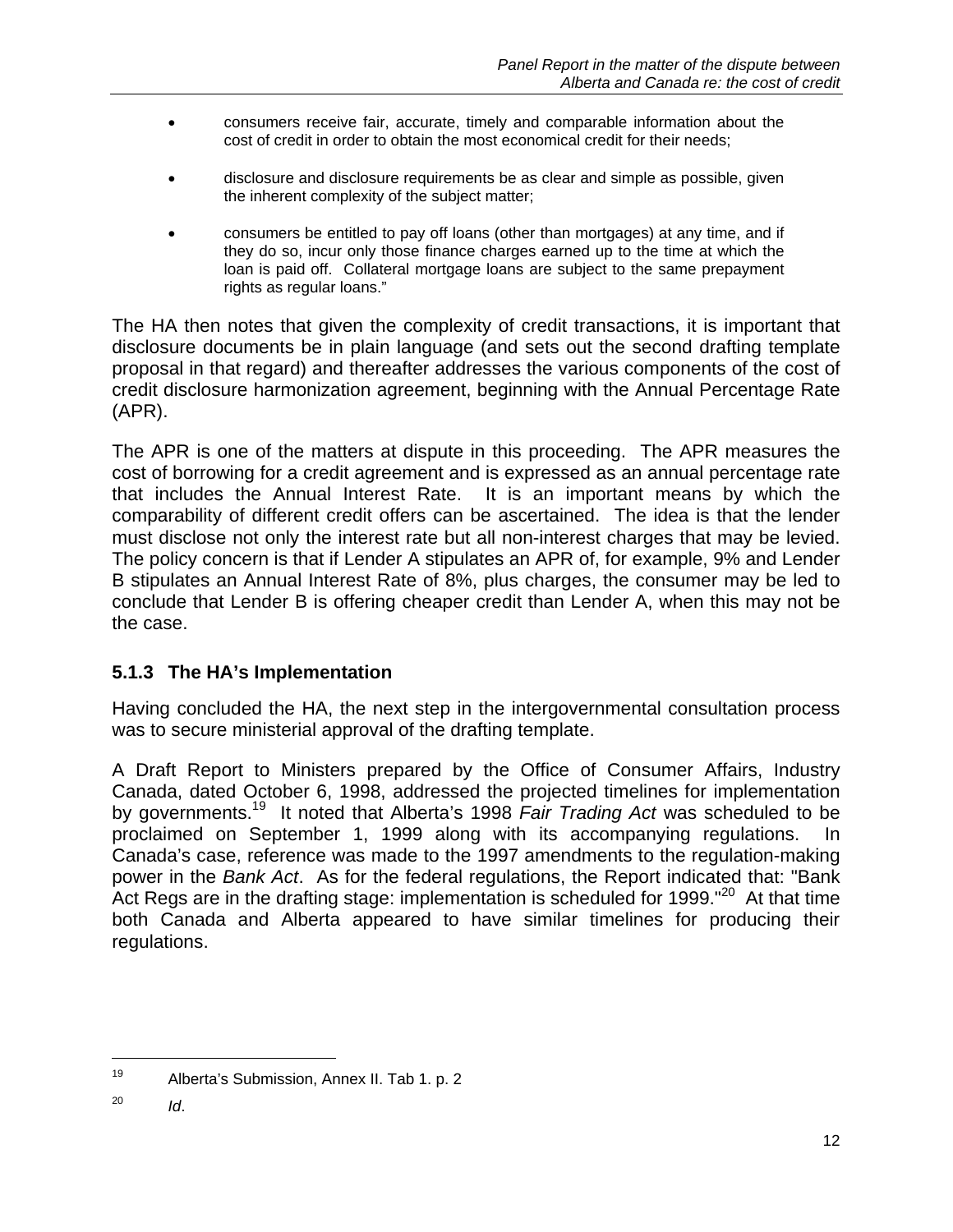Section III of the Report, entitled, "Implementation Issues" addressed a number of issues. Of particular interest to this dispute are items b., "*Who implements first?*", and c. "*True harmonization*."21

With respect to "*Who implements first?*," the Report stated:

"CMC discussions indicated a reluctance by some smaller jurisdictions to move ahead with implementation in advance of larger jurisdictions. They expressed concern about finding themselves alone with new rules.

There was agreement among CMC members on the importance of having a critical mass of larger jurisdictions moving forward with implementation and there had been progress on this front. Alberta has already moved ahead with new legislation and has shared its *Fair Trading Act* with all jurisdictions. The federal government has amended legislation and *shared draft regulations with all jurisdictions*. Ontario and Québec have both indicated that they plan to amend (or introduce) legislation later this year and regulations by June 1999. This gives smaller jurisdictions more certainty with respect to the substance and timing of implementation in a critical mass of larger jurisdictions." [Emphasis added.]

With respect to "*True harmonisation*" the Report stated:

*"Stakeholders have expressed concern that different jurisdictions may implement different rules.* While the template provides a significant degree of direction regarding harmonisation, there are issues of interpretation by drafters which could lead to different language in the legislation and regulations.

CMC has a strong commitment to true harmonisation and supports stronger informal cooperation among officials and drafters across jurisdictions. *Much of the template is likely to be covered in regulations so cooperation on drafting regulations is recognized as particularly important.* [Emphasis added.]

Efforts to date include:

- The federal Department of Finance shared confidential draft regulations with provinces and territories to seek comment.
- Valuable input was received from Alberta, Québec and Ontario. Alberta plans to send its draft regulations to CMC members and their drafters early this fall.
- Alberta's Chief Legislative Counsel will be sharing Alberta's draft regulations with his counterparts from other jurisdictions during this group's annual meeting in September."<sup>22</sup>

The Draft Report also commented on the staging of implementation across the country, given the obvious interest of stakeholders in terms of modification of their contracts and disclosure practices, etc.:

<sup>21</sup> *Id.*, pp. 3-4.

 $10^2$ , p. 4.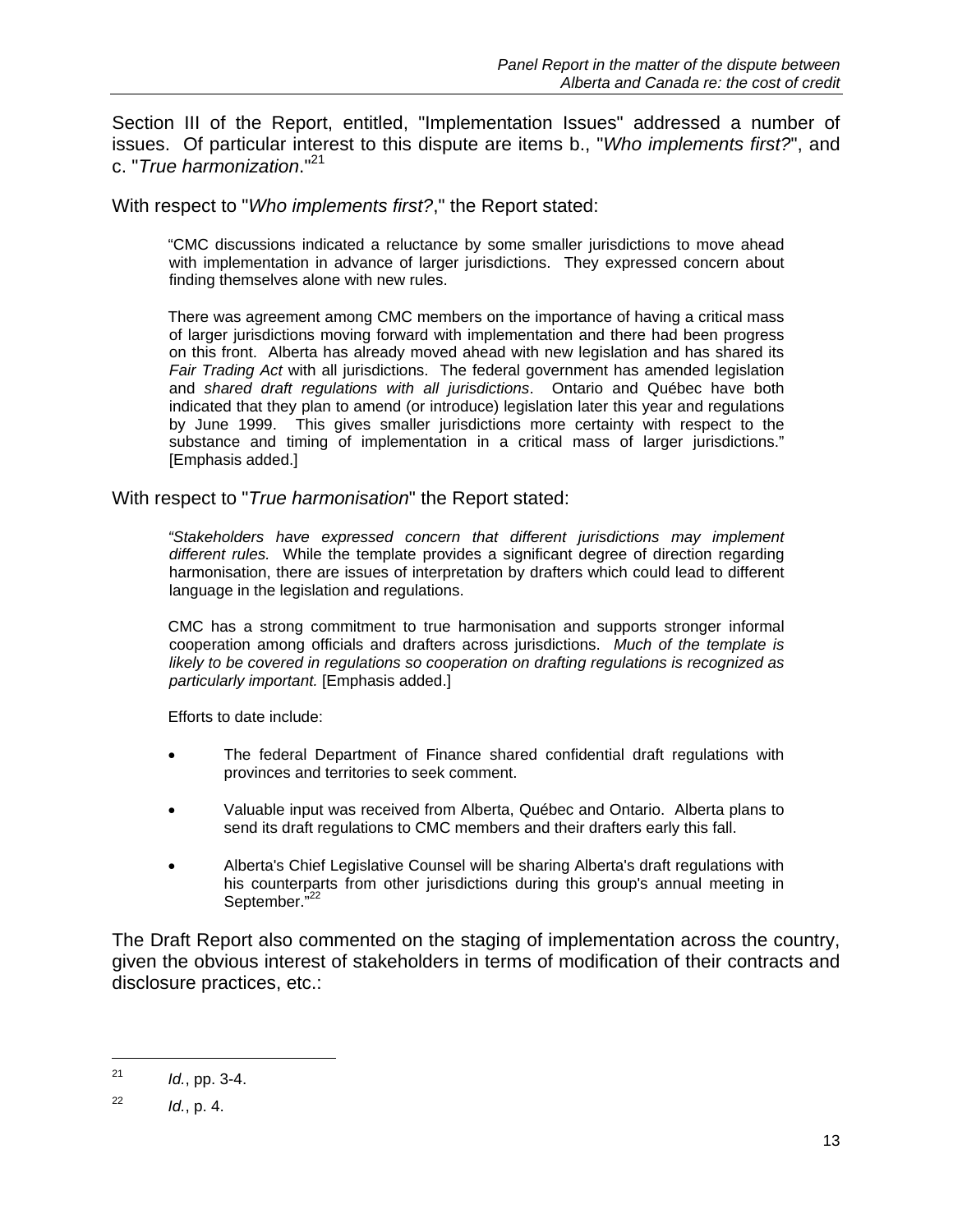"Stakeholders have a particular interest in the date which new regulations go into force in the larger jurisdictions. Based on the table in Section II, the federal government, Alberta, Ontario and Québec will be implementing the new regulations in 1999. *Close cooperation among these jurisdictions on the timing and substance of their regulations will help to provide some certainty and direction to stakeholders*..."23 [Emphasis added.]

Finally, the communications strategy to be implemented by the Parties contemplated that the CMC would play a role both in monitoring and independently assessing how each Party's legislation and regulations implemented the HA:

"The CMC will be monitoring implementation on an ongoing basis to assess the degree of "real harmonization" and will sponsor an independent assessment based on draft regulations available in the late spring…

The Consumer Connection section of Industry Canada's Strategies website is proposed as the focal point for ongoing information-sharing with stakeholders…"

#### And:

"Conclusions from CMC's *proposed independent assessment* of new legislation and regulations could be shared with stakeholders through the *Consumer Connection* website."<sup>24</sup> [Emphasis added.]

The CMC submitted the Report to Ministers on the Cost of Credit Disclosure Legislation Harmonization at their meeting in Charlottetown on November 13, 1998. The Ministers accepted and approved the Report and also "endorsed the common communication strategy." According to the "Summary of Proceedings" of that meeting, the Federal Minister, the Hon. John Manley:

"…encouraged all governments to continue the progress in bringing the legislation to law.

He indicated that the communications strategy in the documentation suggests posting provincial legislative and regulatory developments on the Consumer Connections Website at Industry Canada. He said that the harmonization effort provides a good example of what can be achieved through federal-provincial-territorial cooperation. He added that the objective is to have consumers better informed and allow them to learn what is involved in discerning the cost of credit."

As the October 1998 Draft Report to Ministers contemplated, Alberta was the first jurisdiction in Canada to implement the HA and it duly shared its draft legislation with the other Parties to the AIT. Alberta's *Fair Trading Act* and related *Cost of Credit Disclosure Regulation* both entered into force on September 1, 1999. Alberta followed the HA closely, requiring the APR to be disclosed in all forms of credit agreement for open credit and implementing the waiver of the 2-day cooling off period for mortgage loans if the borrower obtained independent legal advice. Alberta added two other means by which the 2-day cooling off period could be waived and there was some dispute as to whether this was as faithful to the HA as Alberta claimed. Canada asserted that Alberta did not implement the waiver period in the manner contemplated

<sup>23</sup> *Id*., p. 5.

 $^{24}$  *Id.*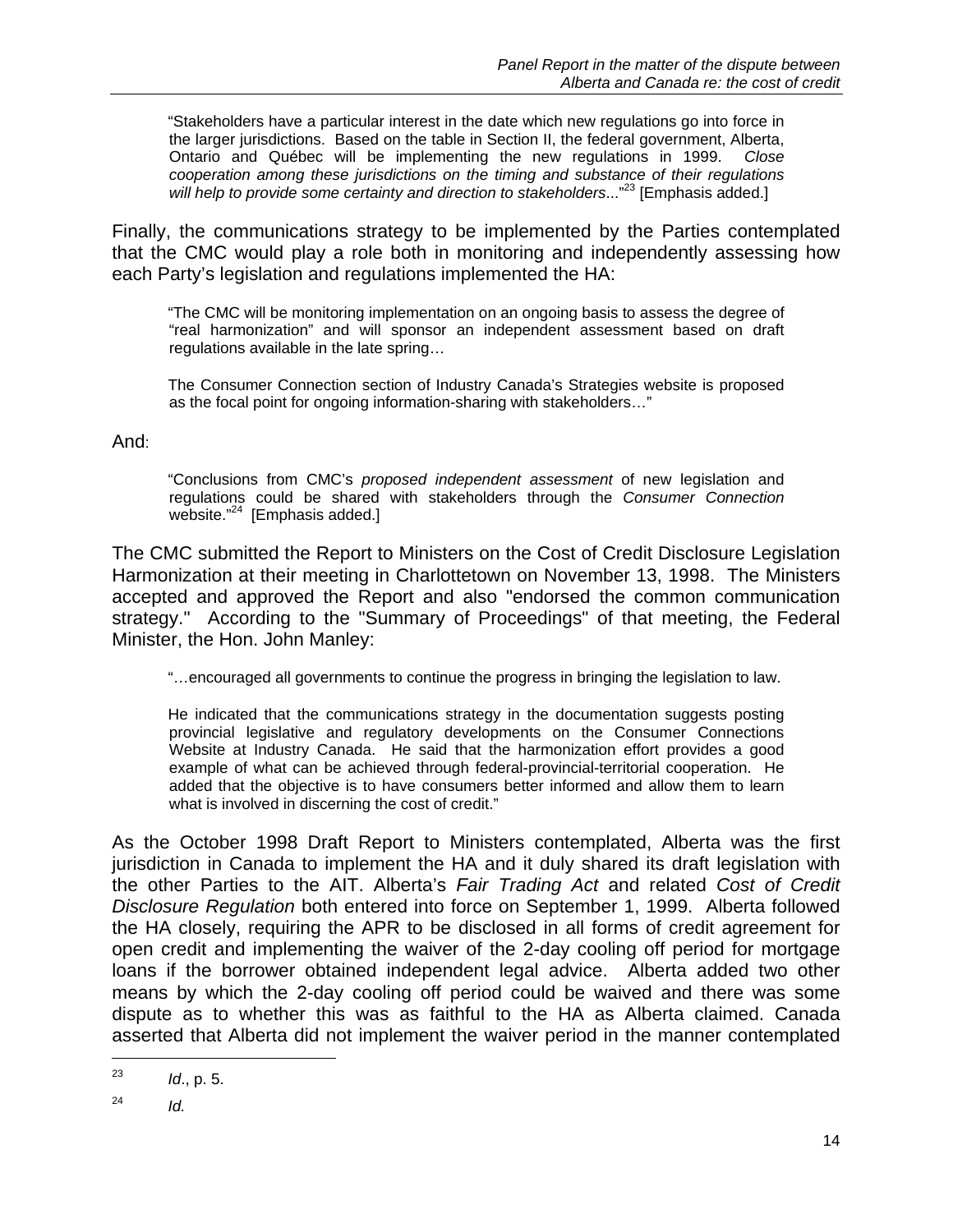by the HA.<sup>25</sup> Alberta responded at the hearing that it had merely provided for more favourable conditions for its borrowers, as expressly permitted by the HA.<sup>26</sup> For the purposes of this dispute, which focuses on Canada's measure, this argument need not be resolved.

The timing of Alberta's implementation warrants noting. It brought its legislation and regulations into force shortly after receiving the first draft of the *Cost of Borrowing (Banks) Regulations* (CBR) from the federal Department of Finance. (By letter dated August 20, 1999, the Department of Finance transmitted its draft CBR to each province.) As shall be seen, this first version of the CBR was HA-consistent. Alberta's complaint concerns the second version of the regulations which ultimately entered into force on September 1, 2001.

Canada was the next jurisdiction to implement the HA. After the first draft of the CBR had been drafted and distributed to the provinces for comment, the federal Department of Finance initiated its own stakeholders' consultations as required by the *Government of Canada Regulatory Policy*.

Following such consultations, Canada chose to exclude lines of credit from the HA's requirement that the APR be disclosed. Canada required that banks disclose all noninterest charges in addition to interest charges, but did not go the further step of requiring that they be disclosed as an APR. $^{27}$  Canada also varied the 2-day cooling off period waiver for mortgages. Instead of requiring the borrower to obtain independent legal advice in order to waive the 2-day period, the CBR permitted the borrower to simply waive the period.<sup>28</sup> These are the two aspects of the Canadian measure at issue in this dispute. $29$ 

Although some provinces took initial steps to implement the HA, since Canada's CBR have been promulgated, none have brought legislation or regulations into effect.

<sup>25</sup> Canada's Submission, paras. 90-95.

<sup>&</sup>lt;sup>26</sup> Hearing Transcript, pp. 63-64.

<sup>27</sup> Canada's Submission, paras. 55-56.

<sup>28</sup> *Id*., para. 64.

<sup>29</sup> The dispute centered on the *Cost of Borrowing (Banks) Regulations*. However, Canada also promulgated cost of borrowing regulations for other federally regulated financial institutions such as Canadian insurance companies, foreign insurance companies, and trust and loan companies. In each instance, the regulations mirrored the CBR in exempting lines of credit from the APR disclosure requirement and relaxing the waiver requirements for mortgages. See Canada's Submission, Tab 14, where the Regulatory Impact Analysis Statement notes at p. 2901 of the *Canada Gazette*: "New *Cost of Borrowing (Trust and Loan Companies) Regulations* …, which will provide for a disclosure regime for federally regulated trust and loan companies and federally regulated insurance companies identical to that set forth in the new *Cost of Borrowing (Banks) Regulations,* are now required to implement the federal government's commitments under the harmonization exercise."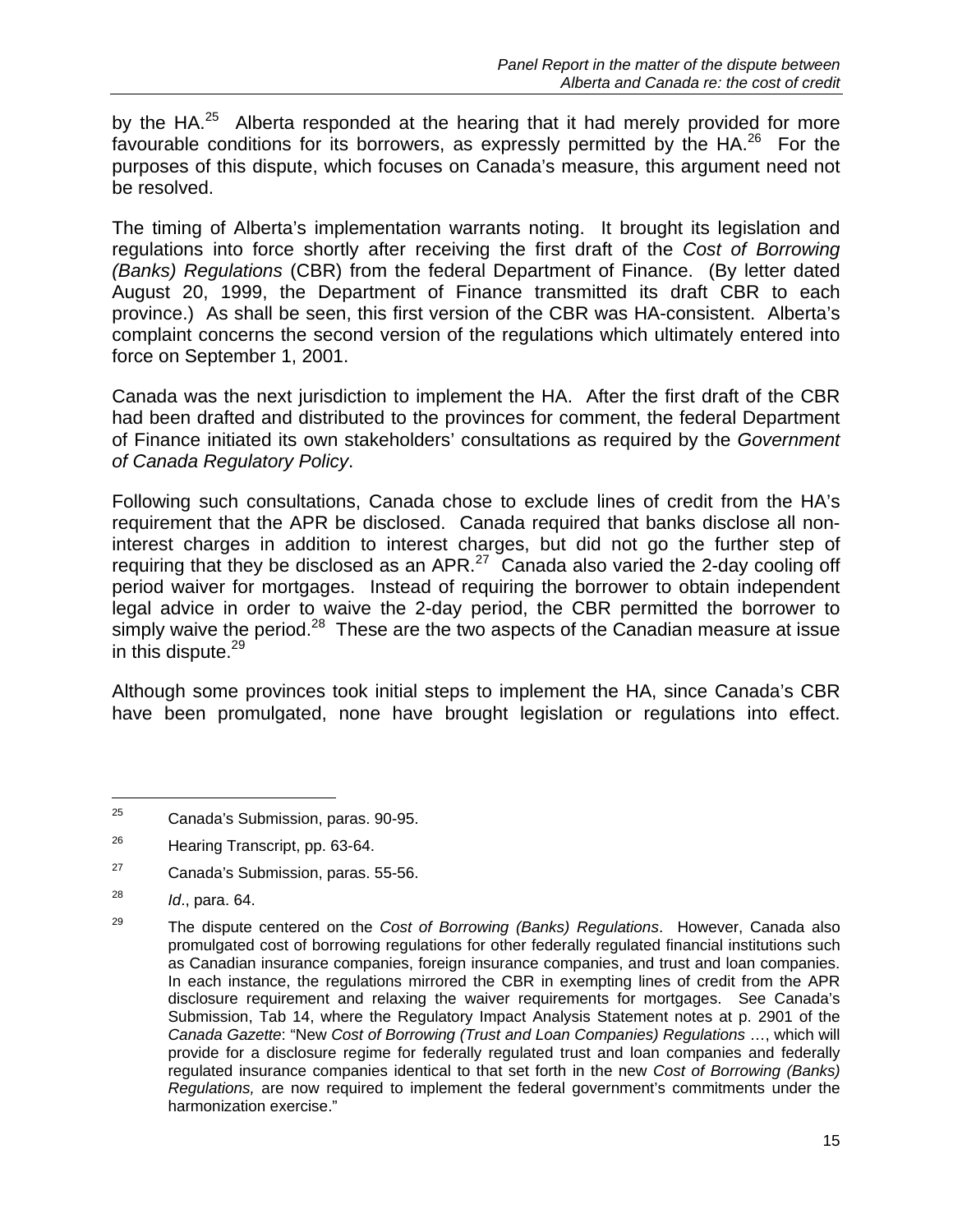Alberta's view (one shared by Québec and British Columbia) is that Canada's action has stalled the reform process.<sup>30</sup> Alberta asserts that its:

"…concern … relates to Finance Canada's action in weakening the commitment to cooperative action and cooperative federalism. The unannounced retreat from the jointly negotiated Harmonization Template, particularly after Alberta's expeditious legislated commitment to the Harmonization Template … has seriously damaged provincial and territorial perspectives as to the resolve of Canada in cooperative federal efforts such as the Agreement on Internal Trade."<sup>31</sup>

Alberta relied in this respect on a number of letters from other provinces and territories in reply to a questionnaire dispatched to them by Alberta.<sup>32</sup>

For its part, Canada denies that its action has impaired internal trade or the harmonization process:

"168. … only minor differences exist between the *CBR* and the proposals in the Harmonization Document. The AIT and the Harmonization Document contemplate these minor differences. If any territory and province feels it cannot proceed with its own cost of credit disclosure measures, their failure to act cannot be attributed to the federal government's adoption of the *CBR*. Rather, the failure of other governments to act flows either from an inability to accommodate the flexibility provided in the Harmonization Document and the AIT or from local conditions.

\*\*\*

l

172. While Alberta believes that the harmonization process has stalled, it comes as some surprise that minor differences between the *CBR* and the Harmonization Document caused this to occur. As demonstrated above, the Harmonization Document allowed for some degree of difference between measures adopted by each jurisdiction. These differences are also minor relative to the still outstanding obligations under the AIT of the other parties (including the intervening parties in this dispute). They have not met their obligations under the AIT to any extent. Nothing in the evidence or in logic or common sense excuses them from complying with the AIT and the Harmonization Document to the greatest extent possible." $33 \int$  Underlining in original.]

- Ontario, dated August 28, 2003 and December 04, 2003,
- Nova Scotia, dated December 9, 2003,
- New Brunswick, dated November 27, 2003,
- British Columbia, dated August 19, 2003,
- Saskatchewan, dated December 8, 2003,
- Northwest Territories, dated August 27, 2003 and December 12, 2003, and
- Yukon Territory, dated December 3, 2003.
- 33 Canada's Submission, paras. 168, 172.

 $30$  British Columbia's Submission, p. 26, "This lack of harmonization was the deciding factor in British Columbia not proclaiming this legislation."

<sup>31</sup> Alberta's Submission, p. 7.

 $32$  Annex III of Alberta's Submission includes letters to this effect from: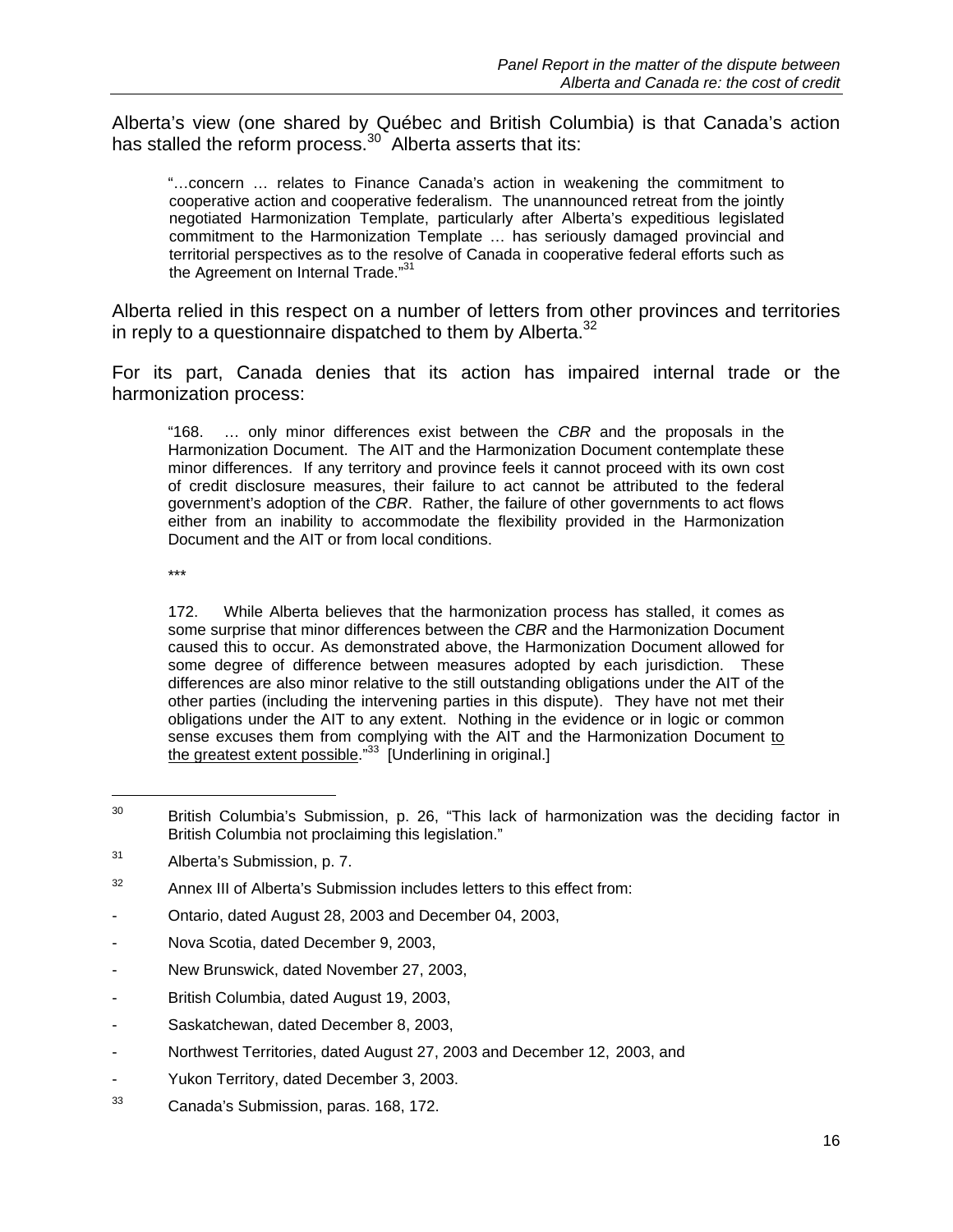#### **5.2 Alberta's Complaints**

Alberta, joined by the intervenors Québec and British Columbia, asserts that the CBR offend both the HA and the AIT. Alberta's Submission is lengthy and complex. There is considerable discussion of the relationship between harmonization under AIT Article 807 and Annex 807.1 generally, as well as detailed description of the HA, Alberta's measures, and those features of the CBR which are said to offend Canada's obligations. For purposes of addressing Alberta's central arguments, the Panel has found it convenient to group them as follows:

- (i) The CBR are inconsistent with the express terms of the HA;
- (ii) The process by which the CBR were put into force is contrary to AIT Article 406, the "Transparency" provision;
- (iii) The resulting disharmony with Alberta's HA-compliant legislation is an obstacle to trade contrary to AIT Article 403, the "No Obstacles" provision; and
- (iv) The measure's inconsistencies with the HA cannot be justified under Article 803's "Legitimate Objectives" exclusion clause.<sup>34</sup>

The Panel will address each in turn.

l

By way of introduction to its analysis, the Panel wishes to make some general comments about standards such as those at issue in this case.

Standards, be they consumer-related or other technical standards, have presented very difficult challenges for governments seeking to liberalize trade at the international level and, in Canada's case, at the domestic level. Setting standards raises sensitive issues of sovereignty. Each government wishes to legislate and regulate according to its own conception of the public interest (which of course is not static and will change over time). Due to differing conceptions of what is in the public interest and how such interest should be protected, differences in regulation routinely and naturally occur. Yet sometimes such regulatory differences can act as barriers to trade. Hence, at the international level (and now within Canada), governments have addressed the problem essentially in five ways:

- first, they have established rules that set out when barriers to trade are *prima facie* impermissible;
- second, they have agreed that it may still be possible for a Party to justify a measure that acts as a barrier to trade if the Party can demonstrate that the measure's purpose is to achieve a "legitimate objective" and meets certain other criteria;

 $34$  This follows the order of argument at pp. 1-29 of Alberta's Submission.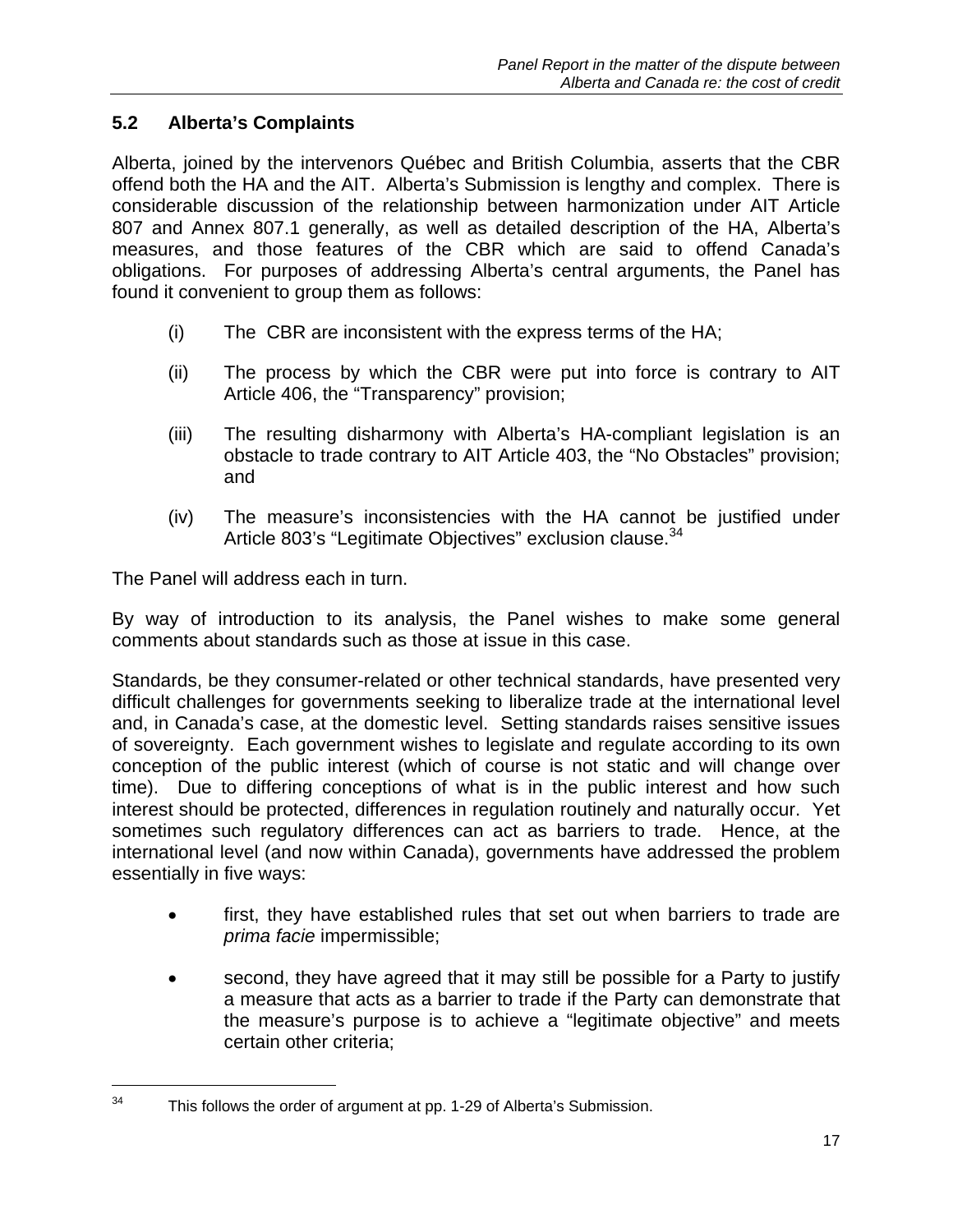- third, they have provided for the requirement of "transparency" so as to enable other Parties to ascertain what measures a Party has taken that might affect the operation of the agreement;
- fourth, they have contemplated a process for conducting further negotiations on standards-related matters without pre-judging the outcome of such negotiations; and
- fifth, they have provided for consultations and in some cases dispute settlement in the event that a dispute arises over a standard.

The AIT follows this approach.

Chapter Four, entitled, "General Rules", sets out the basic obligations undertaken by each Party, $35$  establishes a "legitimate objectives" test that may allow a Party to justify an otherwise impermissible measure,<sup>36</sup> and provides for the further reconciliation of Parties' standards by harmonization, mutual recognition, or other means. $37$  Generally speaking, the obligations set forth in this chapter are subject to the AIT's Chapter Seventeen dispute settlement mechanism.<sup>38</sup>

Chapter Eight, entitled, "Consumer-Related Measures and Standards", modifies Chapter Four's general rules with respect to a particular category of standards. The basic obligations against trade barriers are carried forward from Chapter Four "except as otherwise provided in this Chapter".<sup>39</sup> The Article 404 "Legitimate Objectives" provision does *not* apply because it is superseded by a chapter-specific provision in Article 803. $40$  The Article 405 "reconciliation" obligation continues to apply, albeit as modified and supplemented by Article 807. $41$  Finally, Annex 807.1 sets out three matters for further negotiation.<sup>42</sup>

The Parties' collective undertaking to conduct certain negotiations on differing standards should be distinguished from the other Chapter Eight obligations. Whereas Articles 401-403 set out obligations that apply to each Party's own measures, Article 405 establishes the obligation to reconcile standards when different Parties regulate differently:

l

42 Annex 807.1, Reconciliation of Consumer-Related Measures and Standards.

 $35$  In Articles 401-403.

<sup>36</sup> Article 404.

 $37$  Article 405.

 $38$  Although, as shall be seen, there is an important exception contained in Annex 405.2, paragraph 10.

<sup>39</sup> See Article 800.2.

 $^{40}$  Article 800.1.

<sup>41</sup> Article 807, Reconciliation of Consumer-Related Measures and Standards.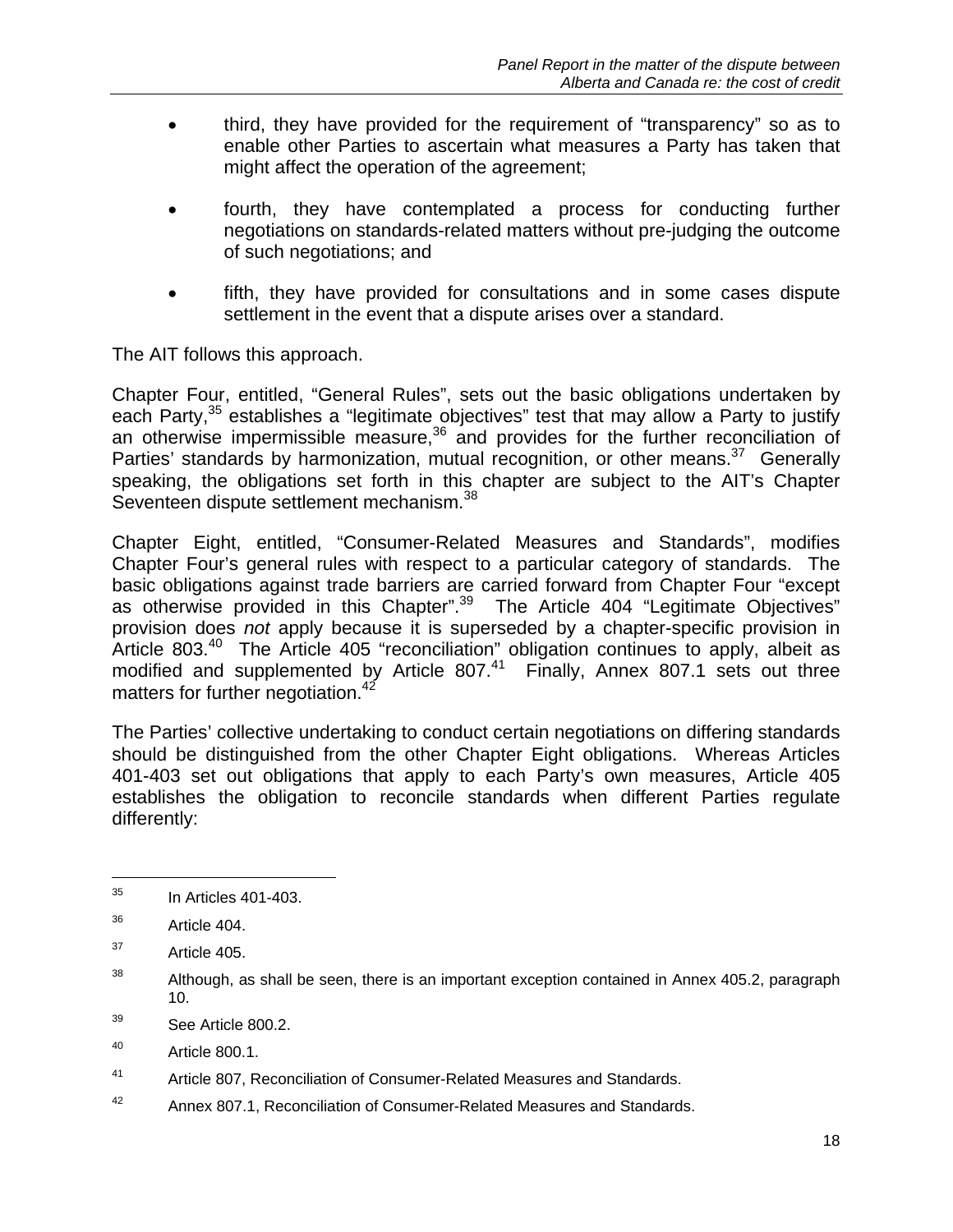"Article 405: Reconciliation

1. In order to provide for the free movement of persons, goods, services and investments within Canada, the Parties shall, in accordance with Annex 405.1, reconcile their standards and standards-related measures by harmonization, mutual recognition or other means.

2. Where a difference, duplication or overlap in regulatory measures or regulatory regimes operates to create an obstacle to internal trade, the Parties shall, in accordance with Annex 405.2, cooperate with a view to addressing the difference, duplication or overlap." [Emphasis added.]

This provision is aimed at promoting the free movement of persons, etc. within Canada. Since different jurisdictions can regulate differently, the reconciliation of such differences takes place either through the negotiations contemplated in Annex 405.1 or, where the difference operates to create an obstacle to trade, through the consultative process set out in Annex 405.2.

Article 807 builds upon this basic obligation in the specific case of consumer-related measures and standards:

"Article 807: Reconciliation of Consumer-Related Measures and Standards

1. For the purposes of Article 405 (Reconciliation), the Parties shall, to the greatest extent possible, reconcile their respective consumer-related measures and standards listed in Annex 807.1 to a high and effective level of consumer protection. No Party shall be required by such reconciliation to lower the level of consumer protection that it maintains as at the date of entry into force of this Agreement.

2. The list of measures and standards in Annex 807.1 may be expanded in accordance with Article 809."

It was pursuant to Articles 405 and 807 that the Parties conducted the cost of credit disclosure negotiations.

The differences between Article 807 and other Chapter Eight obligations warrant comment. Article 807 commits the Parties to a reconciliation process but does not oblige them to attain a particular result. This is consistent with the international agreements that influenced the structure and content of the AIT.

The AIT preserves a margin of appreciation for each Party. For example, a province that felt strongly about a particular standard that was more stringent than those maintained by other provinces would not be obliged to sacrifice its own standard in the interests of harmonization and liberalized trade. To make it clear that standard reconciliation would not lead to the so-called "race to the bottom" feared by some critics of standards negotiations, the second sentence of Article 807.1 confirmed that no Party shall be required by such reconciliation to lower the level of consumer protection that it maintained at the time of the AIT's entry into force. This text holds significance for each Party because it preserves its right to act in the public interest as it so defines it. The AIT's treatment of standards recognizes and legitimizes a Party's right to disagree with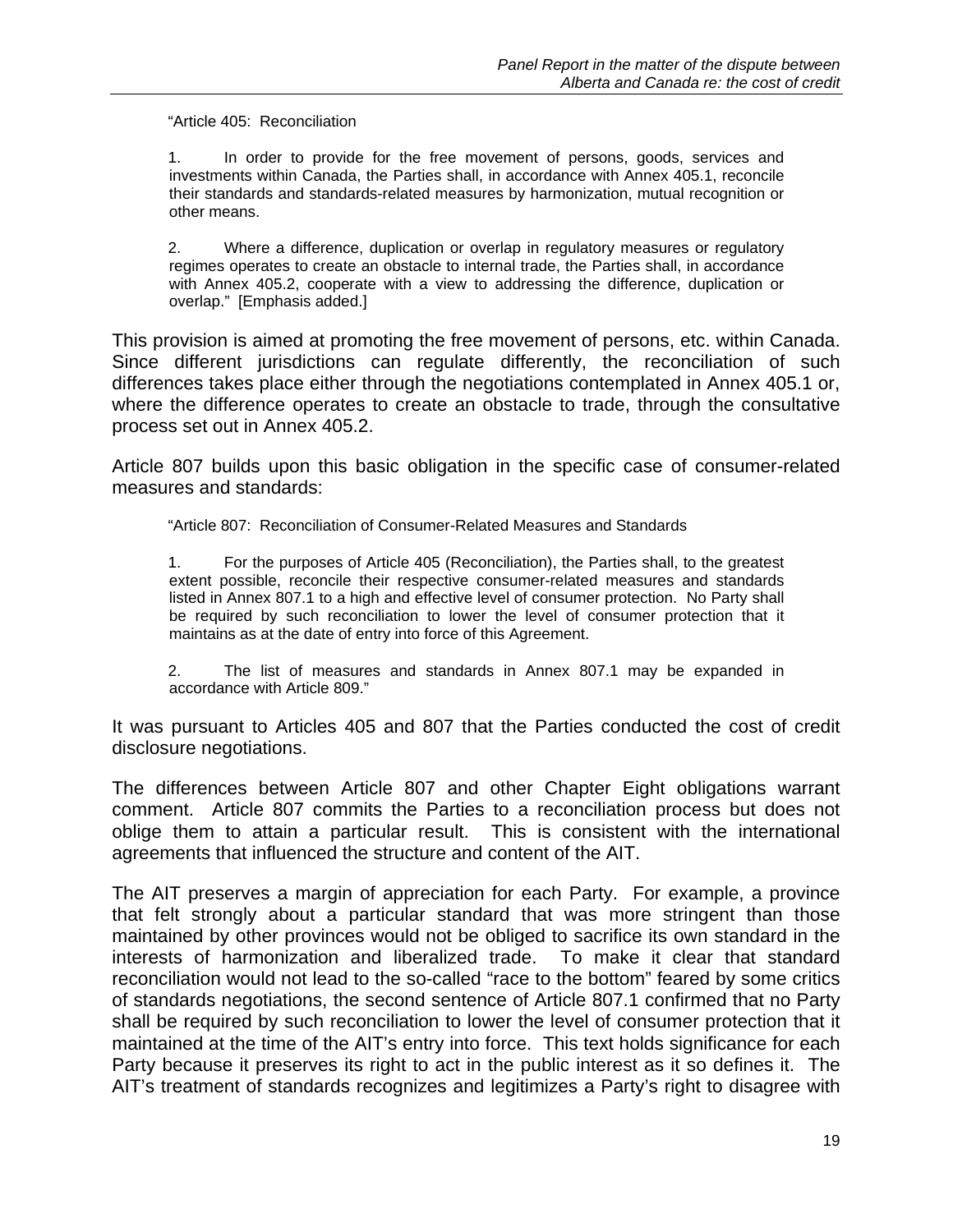other Parties as to what the appropriate level of protection should be and the best way to attain such protection.

This flexibility is reflected further in Annex 807.1, the reconciliation annex, which set out three negotiations to be conducted after the AIT entered into force on: (i) direct selling, (ii) upholstered and stuffed articles measures, and (iii) harmonized legislation on cost of credit disclosure, the matter that occupies this Panel. Paragraph 7 of the Annex listed three objectives of the negotiations "among others" not expressly listed:

"Annex 807.1: Reconciliation of Consumer-Related Measures and Standards

Cost of Credit Disclosure

7. The Parties shall adopt harmonized legislation respecting the disclosure of cost of credit in accordance with the following objectives, among others:

- (a) to ensure that, before making a credit-purchasing decision, consumers receive fair, accurate and comparable information about the cost of credit;
- (b) to ensure that, with respect to non-mortgage credit, consumers are entitled to repay their loans at any time and, in that event, to pay only those finance charges that have been earned at the time the loans are repaid; and
- (c) to ensure that the disclosure is as clear and as simple as possible, taking into account the inherent complexity of disclosure issues related to any form of credit."

Paragraph 8 listed the forms of consumer credit to which the harmonized cost of credit disclosure legislation would apply. Paragraph 9 listed the federal legislation relevant to cost of credit disclosure and paragraph 10 established a deadline for completion of negotiations and adoption of harmonized legislation.

However, nothing was said about the details of the negotiations, what form the harmonized legislation should take, whether there should be a uniform law or something less, and so on. These matters were left for the negotiations.

Finally, as noted earlier, in defining "harmonization" for the purposes of the AIT, the Parties conjoined two different notions. Article 200 states:

**"harmonization** means making identical or minimizing the differences between standards or related measures of similar scope." [Bolding in original.]

During the cost of credit disclosure negotiations, the Parties opted for the latter form of harmonization; rather than employing a uniform or model law approach (such as that undertaken by the Uniform Law Conference), they chose to seek to minimize the differences between standards or related measures of similar scope.

Having recorded these general observations, the Panel now turns to Alberta's main contentions.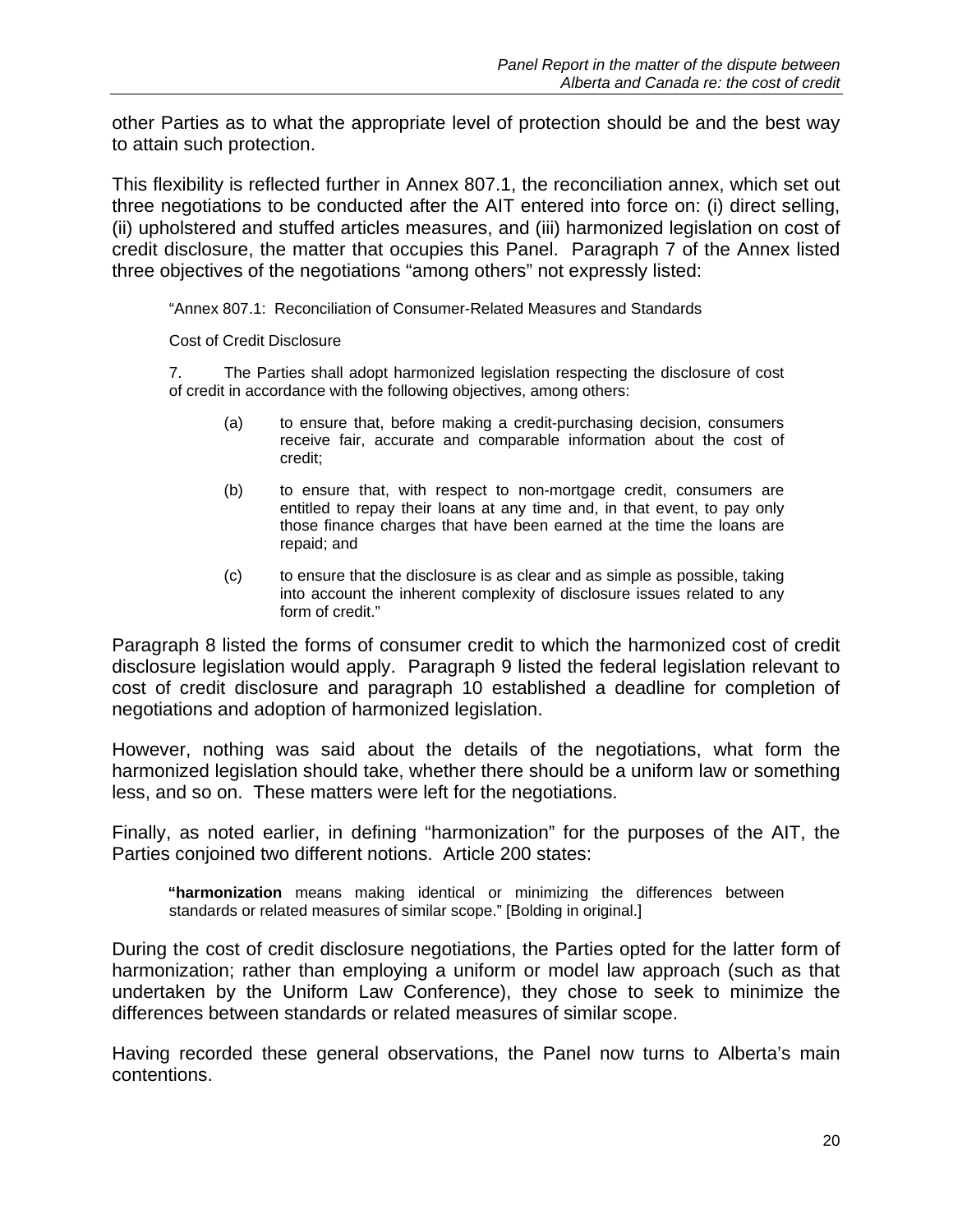#### **5.2.1 The CBR Are Inconsistent with the Express Terms of the HA**

Alberta's first allegation is that the CBR were inconsistent with the requirements of the HA. It asserts:

"The regulation equates disclosure of cost of borrowing respecting lines of credit to only require a reporting of the annual interest rate. Non-interest costs as set out in the s. 5(1)(a) through (e) (sic) are not disclosed to consumers of credit as a cost of borrowing if the credit arrangement is a line of credit. The Harmonization Template includes these categories of non-interest costs as a cost of borrowing within the APR formula. The Harmonization Template requires the disclosure of the APR to consumers of credit agreements that include lines of credit agreements. This inconsistency materially affects the operation of the AIT as it relates to cost of credit disclosure harmonization. The deliberate inconsistency with the Harmonized Template also causes a disharmony of cost of credit disclosure with respect to federal and Alberta consumer-related measures and standards. The disharmony is an obstacle to internal trade."<sup>43</sup>

Alberta goes on to assert that the CBR's deviation from the HA's requirement of obtaining independent legal advice prior to waiving the 2-day cooling off period for mortgages was also inconsistent with the HA:

"The regulation allows for a waiver of the two clear business days cooling off period between disclosure and entering into an enforceable mortgage (or the making of a payment other than a disbursement) if the borrower simply has received the disclosure and consents to a waiver of time.

Again, the Harmonization Template requires a two-day cooling off period for mortgage loans, between disclosure and the earlier date of enforceability of the credit agreement or the first (non-disbursement related) payment under the credit agreement. The two-day period for receiving the disclosure statement may be waived by the borrower if the borrower obtains independent legal advice. The regulation provides a waiver of time through simple consent.

The inconsistency materially affects the operation of the AIT as it relates to cost of credit disclosure harmonization. The deliberate inconsistency with the Harmonized Template also causes a disharmony of cost of credit with respect to federal and Alberta consumerrelated measures and standards. The disharmony is an obstacle to internal trade."<sup>44</sup>

Canada admits that its CBR excluded lines of credit from the requirement that the APR be disclosed to would-be borrowers and that they changed the terms of the waiver of the cooling off period for mortgages. Canada contends that it complied with the AIT by minimizing any differences between its regulations and the proposals in the HA "to the greatest extent possible". This approach, it says, achieves the level of consumer protection and harmony with other cost of credit disclosure regimes mandated by Article  $807$  of the AIT. $45$ 

<sup>43</sup> Alberta's Submission, pp. 21-22.

<sup>44</sup> *Id*., p. 22.

<sup>45</sup> Canada's Submission, para. 3.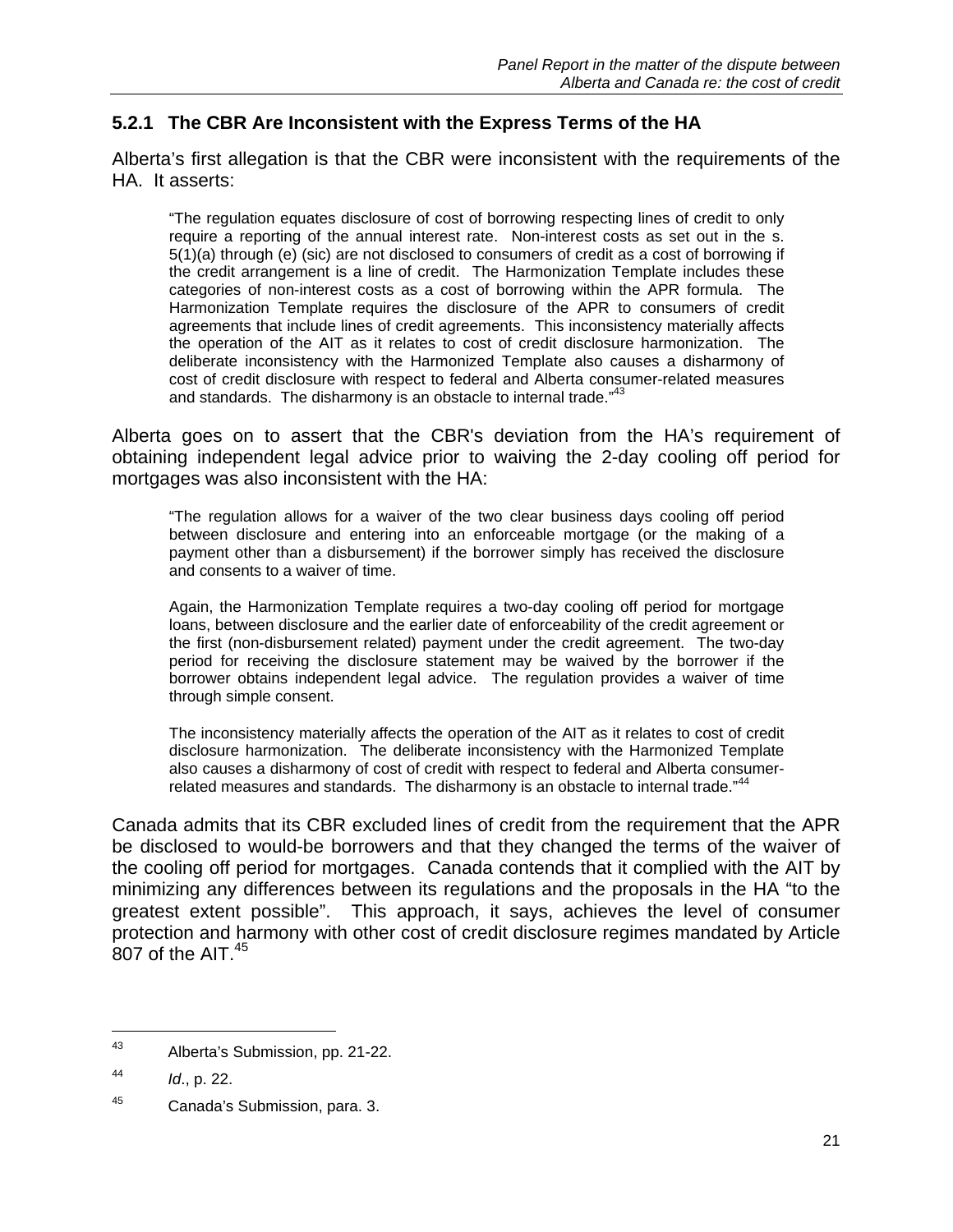Canada points out further that subsection 1(4) of the HA was added to provide flexibility to the Parties:

"148. Although it appears that some members of the CMC would have liked to go beyond the harmonization requirements of the AIT by having parties agree in the Harmonization Document to legislate *uniform* cost of credit disclosure requirements, in the end the members of the CMC allowed considerable flexibility."<sup>46</sup> [Canada then quotes subsection 1(4).]

Canada says therefore that the modification of HA proposals 2.1.2 and 10.2 (regarding APR and lines of credit) is clearly allowed by subsection 1(4).<sup>47</sup> Canada takes the same position with respect to the waiver of the 2-day cooling off period.<sup>48</sup>

The question of whether Canada's CBR are consistent with the HA requires the Panel to interpret the HA in its entirety, and subsection 1(4) in particular, in light of the AIT's provisions setting out the scope of the cost of credit disclosure negotiations. Alberta (together with British Columbia and Québec) argues that subsection 1(4) is not an unqualified right to exclude any class of credit agreement or class of credit grantor from the basic requirements of the HA template. It relies on the HA's objectives as well as the negotiating history to assert that it was not the negotiators' intent to allow a Party to take exclusions of the type taken by Canada because this would undermine the HA's trade liberalizing, consumer protection, and related objectives.

For its part, Canada asserts that the right was not qualified in the sense asserted by the three provinces, that the Parties were engaged in a harmonization process which contemplated differences in implementation (rather than a uniform law approach requiring complete uniformity in implementation), and that it has reconciled its consumer-related measures in this case to the greatest extent possible. Canada submits that after it engaged in further stakeholder consultations and internal policy discussions, it concluded that the two ways in which the CBR deviated from the HA template were appropriate in the circumstances.

As noted earlier in the Panel's description of the HA, subsection 1(4) of the HA states:

*"(4) The Regulation making authority may, by regulation, exclude any class of credit agreement or class of credit grantor or broker from the application of the harmonized provisions or modify the application of any [of] the provisions with respect to any class of credit agreement or class of credit grantor or broker.*" 49 [Italics in original.]

Canada argues its two actions fall into this exclusion clause:

• The exclusion of lines of credit from the requirement to specify the APR falls into the "Regulation making authority [Canada] … by regulation,

<sup>46</sup> *Id*., para. 148.

<sup>47</sup> *Id*., para. 157.

<sup>48</sup> *Id*., paras. 96-97.

<sup>49</sup> Harmonization Agreement, subsection 1(4).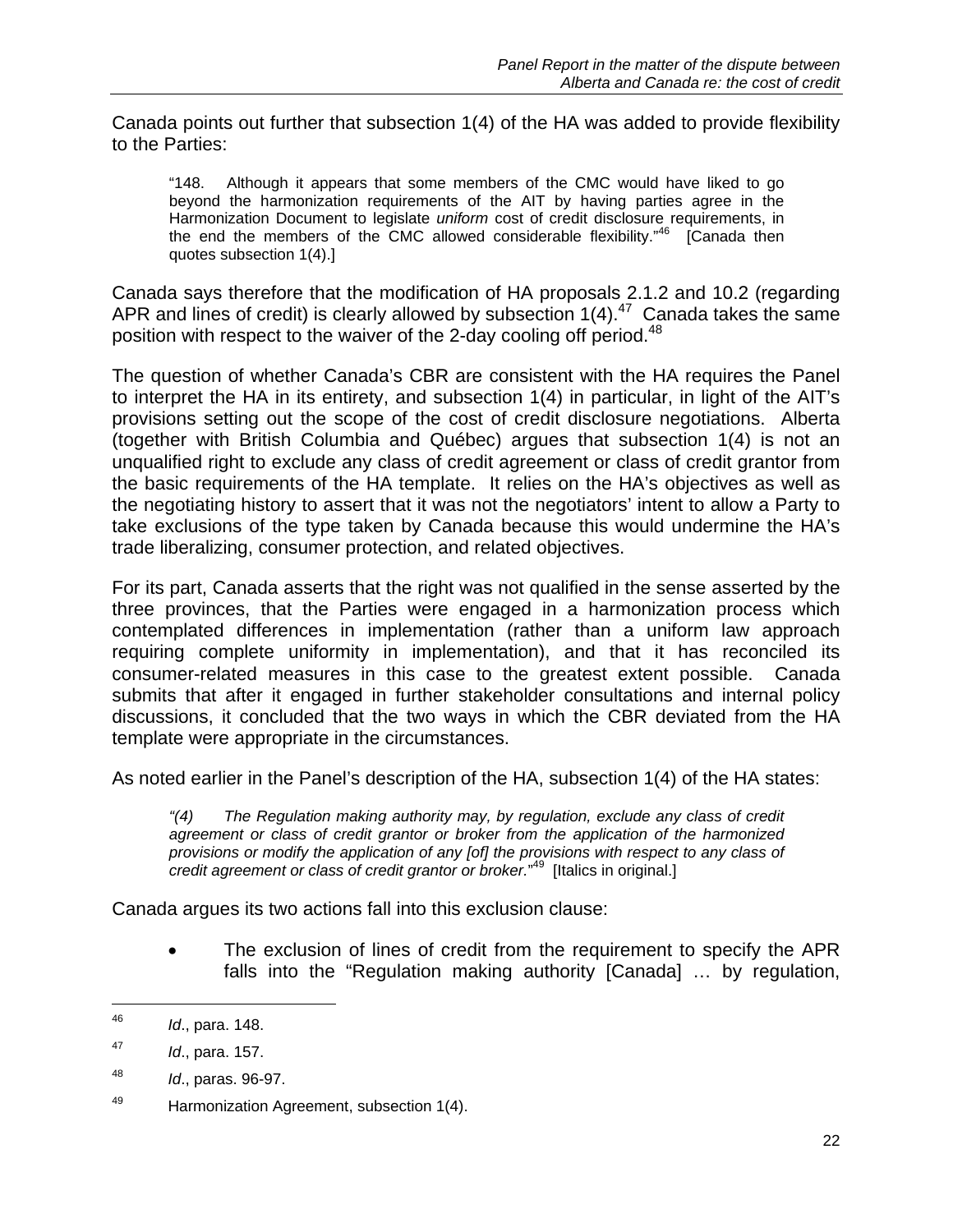exclud[ing] any class of credit agreement [lines of credit] … from the application [of] the harmonized provisions [regarding the APR] … ".

• The insertion of a less rigorous waiver provision for mortgages (*e.g*., waiver with consent of the borrower rather than after having obtained independent legal advice) falls into the "Regulation making authority [Canada] by regulation, ... modify[ing] the application of any [of] the provisions [the waiver] with respect to any class of credit agreement [mortgage] … ".

Alberta, Québec and British Columbia sought to qualify the unambiguous and broad language of section 1(4).<sup>50</sup> They emphasized the negotiations' objectives and other language in the HA indicating that the purpose was to develop uniform cost of credit disclosure requirements in order to improve comparability of information, reduce compliance costs and provide uniform consumer protection across Canada, etc.

There was evidence that what became subsection 1(4) was transplanted to the HA from a draft uniform law on cost of credit disclosure.<sup>51</sup> Oddly, the negotiators did not see fit to change subsection 1(4) by including language that required each Party to implement the main provisions of the HA for each of the classes of credit and classes of credit grantors that were the subjects of negotiation. Alberta's view is that subsection 1(4) was simply never intended to be exercised in the fashion that Canada employed it and that its action fell outside of the Parties' intent. The Panel has no reason to disagree with Alberta's view of the subsection especially given its active role in the negotiations (its Mr. Solkowski was co-chair of the CMC Working Group and its leadership in being first to implement the HA). However, Canada disputes Alberta's view that this was the shared intention of the Parties and relies on the plain wording of the subsection. The Panel is thus confronted with sharply divergent views of what is permissible action under subsection 1(4).

The issue is not free from doubt. On the one hand, the history of the negotiations of the HA and stated objectives of both paragraph 7 of Annex 807.1 and the HA emphasize the desirability of comparability, consistency in disclosure (with the related benefits of harmonizing and simplifying different disclosure requirements across the country), and consumer protection, and the decision by Canada to exclude lines of credit from the APR and the change in the 2-day waiver provision for mortgages goes against those stated objectives. On the other hand, the Parties did not see fit to qualify subsection 1(4), they clearly intended to harmonize rather than to engage in a uniform law-making exercise, and, as noted above, when the CMC submitted its reports to Ministers, it envisaged that it would both monitor and independently assess each Party's implementation of the HA "to assess the degree of 'real harmonization'" to quote the October 1998 Draft Report, the implication being that Parties could diverge in how they

<sup>50</sup> Hearing Transcript, pp. 28-29, 115-118, 147-148.

<sup>&</sup>lt;sup>51</sup> Hearing Transcript, pp. 30, 325. Post-hearing submission from Alberta, Document 2. At the hearing the Panel asked the disputing Parties to provide it with any additional documents that might shed light on what eventually became subsection 1(4) of the HA.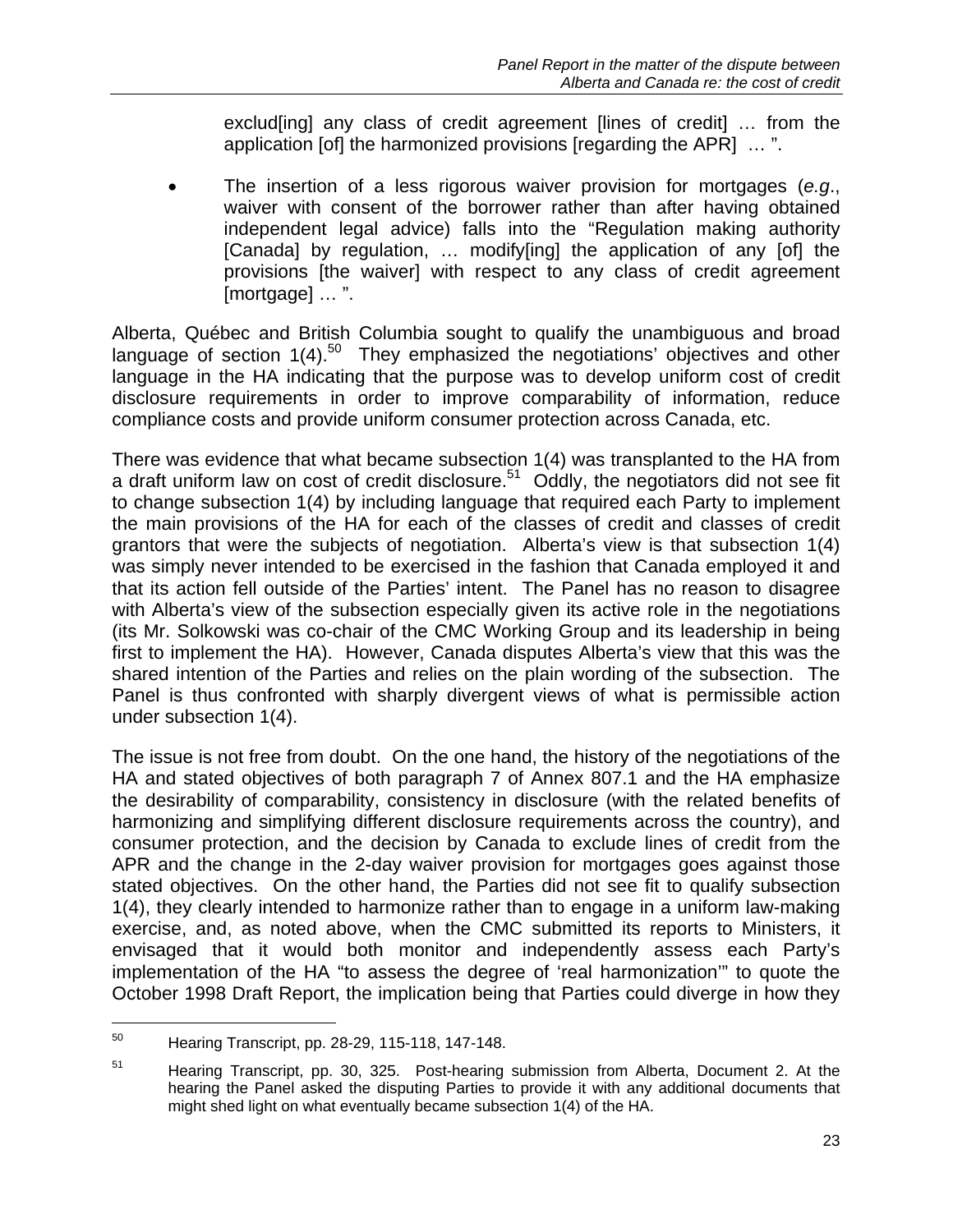implemented the HA. The difficulty is in determining the tolerable limits of divergence or, to put it another way, the margin of flexibility available to each Party when implementing the HA.

 What is clear to any reader of the HA is the apparent inconsistency between subsection 1(4) and the overall objectives of the HA. At the hearing Canada acknowledged that subsection 1(4) is: "...rather extraordinary..."<sup>52</sup>

On its face, and considered independently of the rest of the HA, subsection 1(4) essentially allows any Party to the HA to ignore important obligations it has undertaken within the HA, without consequence. The Panel finds it difficult to believe that this was the Parties' intent, because such an interpretation could, if employed by different Parties in different ways, effectively neuter the HA. The Panel considers that the HA must be interpreted in light of the AIT's general objective, any relevant mutually agreed principle, any applicable substantive obligation, and the stated objectives of the cost of credit disclosure negotiations. These include:

"Article 100: Objective

 It is the objective of the Parties to reduce and eliminate, to the extent possible, barriers to the free movement of person, goods, services and investments within Canada and to establish an open, efficient and stable domestic market. All Parties recognize and agree that enhancing trade and mobility within Canada would contribute to the attainment of this goal.

Article 101: Mutually Agreed Principles

3(c) Parties will reconcile relevant standards and regulatory measures to provide for the free movement of persons, goods, services and investments within Canada.

Article 102: Extent of Obligations

- 1. Each Party is responsible for compliance with this agreement:
	- (a) by its departments, ministries and similar agencies of governments;

Article 405: Reconciliation

1. In order to provide for the free movement of persons, goods, services and investments within Canada, the Parties shall, in accordance with Annex 405.1 reconcile their standards and standard related measures by harmonization, mutual recognition or other measures."

Article 807: Reconciliation of Consumer-Related Measures and Standards

1. For the purposes of Article 405 … , the Parties shall, to the greatest extent possible, reconcile their respective consumer-related measures and standards listed in Annex 807.1 to a high and effective level of consumer protection…".

1

<sup>52</sup> Hearing Transcript, p. 229.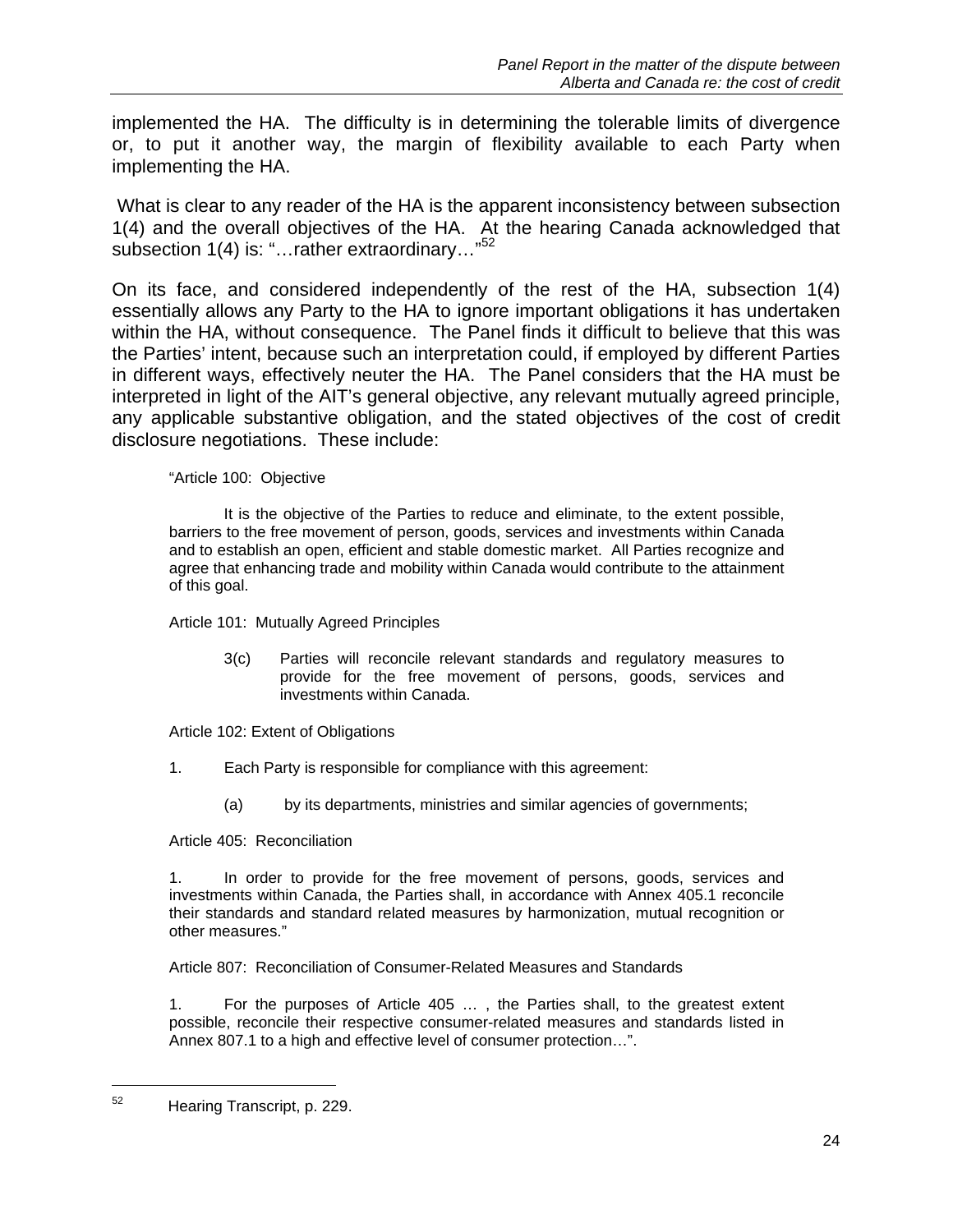The Panel is also mindful of the observations of the *Farmers Dairy/ NB* Panel regarding the effect of AIT Article 300. Article 300 provides:

" Nothing in this Agreement alters the legislative or other authority of Parliament or of the provincial legislatures or of the Government of Canada or of the provincial governments or the rights of any of them with respect to the exercise of their legislative or other authorities under the Constitution of Canada."

In the *Farmers Dairy/NB* dispute<sup>53</sup>, New Brunswick argued that the AIT is a "political" agreement and, as confirmed by Article 300, cannot override the province's authority to legislate as it sees fit. While agreeing with New Brunswick's interpretation of the relationship between the AIT and the Constitution, the Panel rejected the argument that Article 300 allowed the Parties to ignore their AIT obligations:

"… the Panel notes that the *Agreement* contains the solemn undertakings of the signatory governments. By entering into the *Agreement*, the Parties agreed that past legislation, practice or policies may no longer be appropriate given the stated goals of the *Agreement*. … In signing the *Agreement*, the Parties recognized that constitutionally valid measures may be contrary to the *Agreement* and may need to be changed in order to achieve the objectives of the *Agreement*. Having themselves emphasised the importance of the *Agreement*, the Parties ought to rigorously respect the commitments it contains."

In essence, the *Farmers Dairy/NB* Panel stated that a Party's right to legislate as it sees fit within its constitutional authority cannot be used as a defence when it acts contrary to its AIT obligations. As signatories to the AIT, the Parties have voluntarily agreed to balance their right to independent action with their responsibility to their partners in the AIT.

It is the view of this Panel that the AIT is an important achievement given the history of Canada, its constitutional system and the tensions that have arisen from time to time between and amongst our federal, provincial and territorial governments. By and large, the AIT has worked to the benefit of Canadians and it should be maintained, enhanced and supported. It is worth preserving and all Parties to the AIT have a responsibility to act in ways that contribute to its preservation.

The Panel appreciates Canada's point that it has a much broader responsibility for financial services regulation than simply cost of credit disclosure and that it may have regulatory imperatives that are not shared by the provinces. In this regard, Canada reminded the Panel of the "need to allow parties the necessary flexibility to respect requirements of their legislation- and regulation-making process, as well as flexibility to respond to rapid changes in the financial sector and financial products".<sup>54</sup> Canada argued further that "parties also require flexibility to make cost of credit regulations

<sup>53</sup> *Report of the Article 1716 Panel concerning the Dispute between Farmers Co-operative Dairy Limited of Nova Scotia and New Brunswick regarding New Brunswick's Fluid Milk Licensing Measures,* Winnipeg, Manitoba; September 13, 2003 (hereinafter Farmers Dairy/NB Panel Report).

<sup>54</sup> Canada's Submission, para. 198.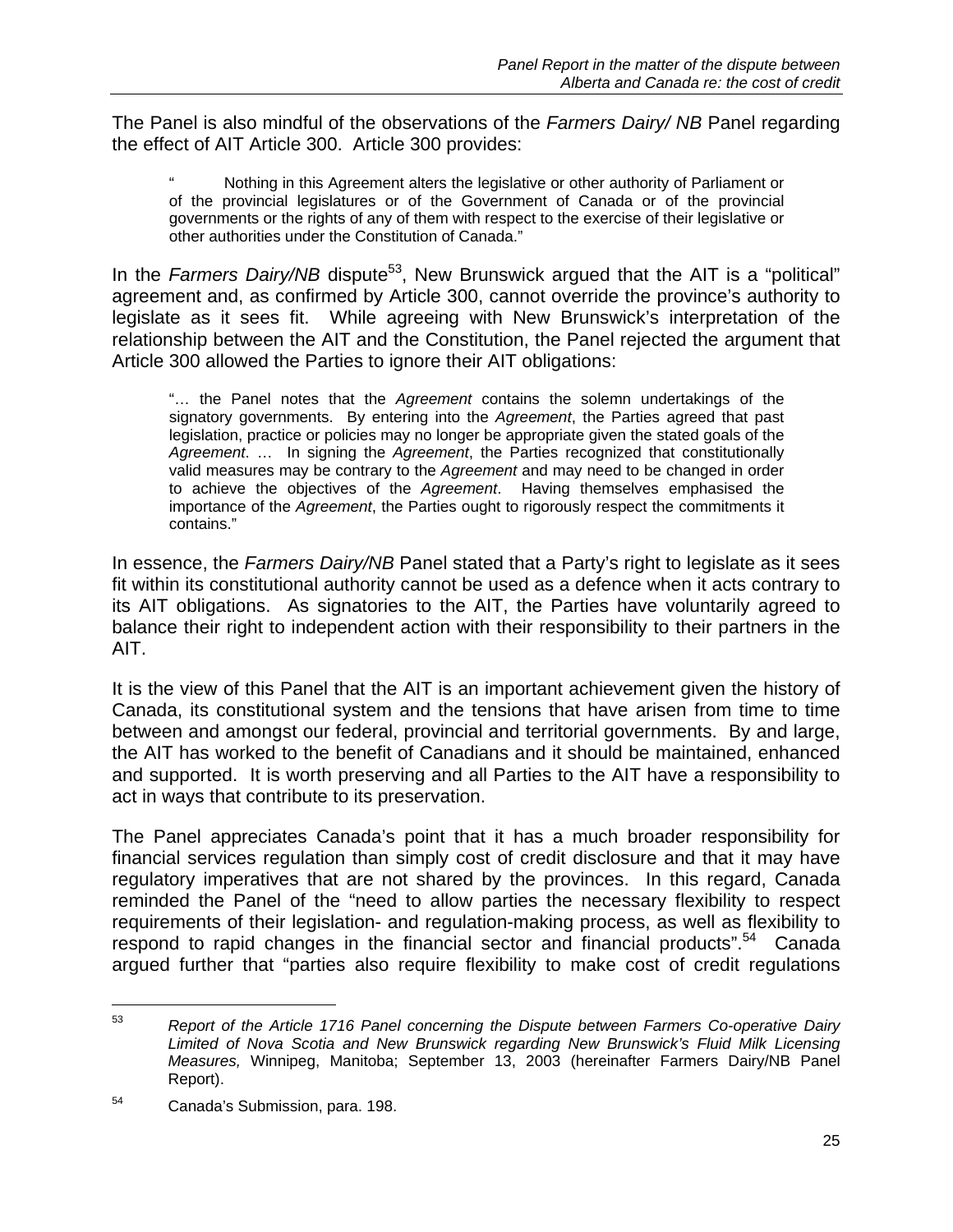consistent with their wider regulatory contexts" and that the CBR "must fit within broader federal disclosure regulations, federal consumer regulations and overall statutory and regulatory regimes for the financial sector, none of which are governed by the AIT".<sup>55</sup>

Canada's point about the AIT's very limited coverage of federal financial services regulation is well taken. Article 1806 of the AIT confirms that "[e]xcept for measures referred to in paragraphs 7 through 10 of Annex 807.1, nothing in [the AIT] … applies to measures adopted or maintained by a Party … that exercises regulatory or supervisory authority delegated by law in relation to financial institutions or financial services".<sup>56</sup>

The Panel also accepts Canada's point about the need to preserve flexibility to respond to changing circumstances; this point is recognized above in the discussion of the AIT's treatment of standards generally.

Finally, the Panel accepts that the Department of Finance subsequently found that the HA did not fit as easily into the federal government's overall regulation of financial services as perhaps originally anticipated when the HA was negotiated and indeed when the first draft of the CBR was prepared.

All of that being said, this is not a case where one Party has sought to dictate a standard to another; rather, the cost of credit disclosure negotiations, their objectives, and the relevant federal legislation were all identified by the drafters of the AIT, including the federal negotiators, as suitable matters for negotiation. Moreover, the HA itself took years to formulate and the federal government was actively involved in the conduct of those negotiations. The Panel considers that the federal government must be taken to have carefully considered both the APR and the 2-day waiver period issues during the HA's negotiation. It participated fully in the negotiations (they were in fact administered by Industry Canada) and there was inter-departmental consultation prior to the HA's finalization.

In the final analysis, the Panel finds that the balance is tipped against Canada's interpretation because of its inconsistency with the agreed objectives of the cost of credit disclosure negotiations, particularly, paragraph 7(1) of Annex 807.1. Canada's interpretation of subsection 1(4) makes it more difficult for consumers to receive "fair, accurate and comparable information about the cost of credit" when they examine competing offers on open lines of credit. Similarly, the comparability of mortgage terms is affected by the CBR's waiver provision.

On balance, therefore, given the mandate established in Annex 807.1 and the HA's emphasis on comparability, clarity and simplicity of cost of credit information and consumer protection, the Panel considers that Canada's exercise of subsection 1(4) fell outside the reasonable expectations of the Parties to the HA and the AIT. As discussed further below, the two changes made to the CBR were material in all of the circumstances and the HA suggests that the APR and the 2-day waiver period were

<sup>55</sup> *Id.*

<sup>56</sup> Article 1806.1.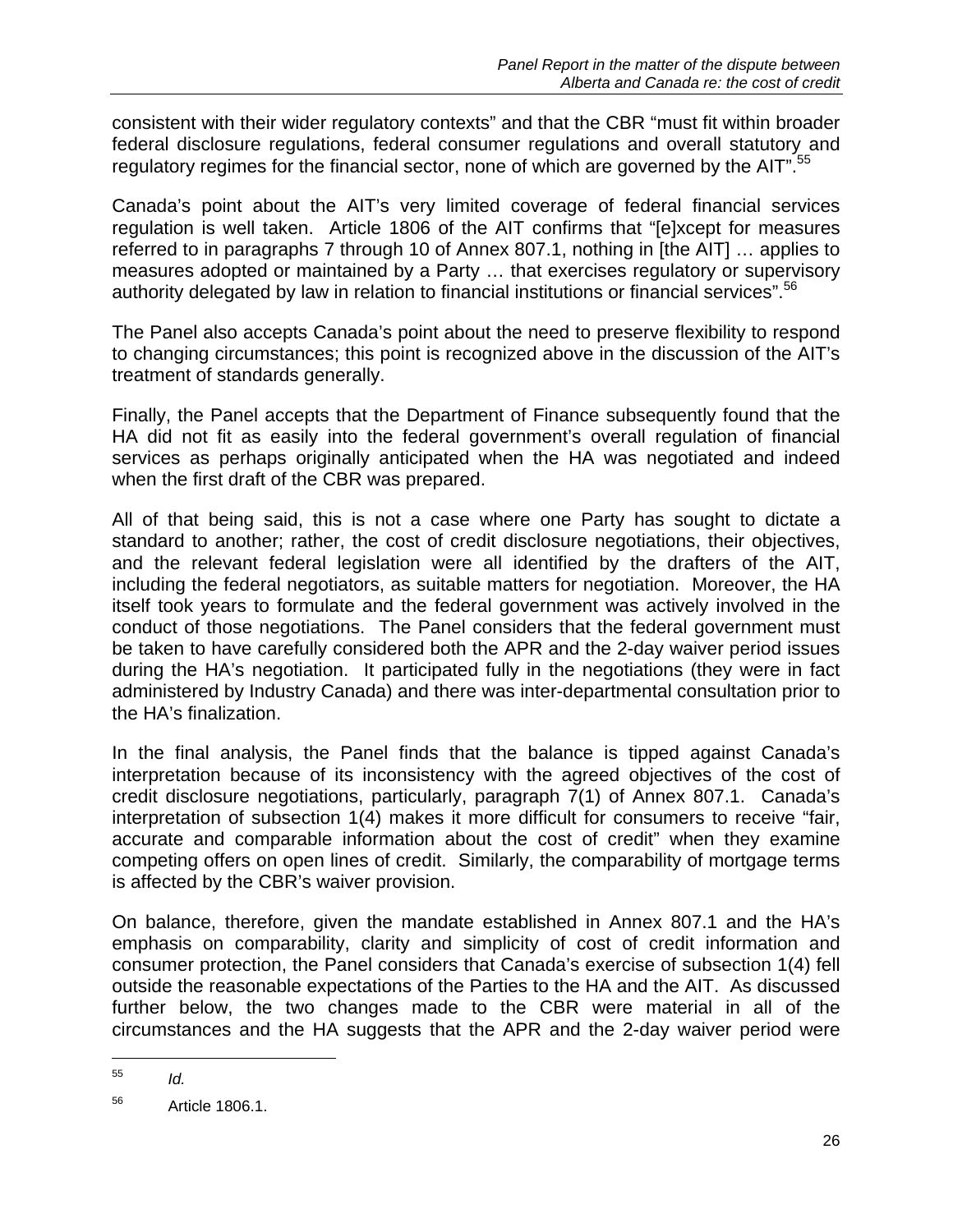important features of credit comparability. A Party's decision to vary both provisions under subsection 1(4) is at variance with the HA and with the negotiations' objectives stipulated in Annex 807.1.

**Accordingly, the Panel finds that Canada acted inconsistently with its implementation rights and obligations under the HA as interpreted in light of the objectives set out in Annex 801.7.** 

#### **5.2.2 The Process by which the CBR Were Put into Force Is Contrary to AIT Article 406, the "Transparency" Provision**

Alberta then asserts that in making the two changes to the CBR, Canada violated Article 406.2 of the AIT. That article provides that:

"2. A Party proposing to adopt or modify a measure that may materially affect the operation of this Agreement shall, to the extent possible, notify any other Party with an interest in the matter of its intention to do so and provide a copy of the proposed measure to that Party on request."

In Alberta's view, the changes that Canada proposed to make and in fact did make to its first draft of the CBR were material in that they went to the fundamentals of the bargain struck in the cost of credit disclosure negotiations. It also has specific complaints about how the final regulations were disclosed to the provinces:

"…Article 406 (Transparency) requires that Parties adopting or modifying a measure that may materially affect the operation of the AIT must notify and provide copies of the measure upon request. In the present instance, Canada provided Draft 16a of the regulation to Alberta (and other Parties) on August 20, 1999. [Tab F] Draft 16a was compliant with the Harmonization Template. Bolstered by the show of good faith, Alberta's *Fair Trading Act* and the Alberta *Cost of Credit Disclosure Regulation* came into effect September 1, 1999. Relying upon Draft 16a, Alberta was comfortable that there would be no variations that would cause undue hardship to the Alberta Credit Unions or Alberta Treasury Branches as compared to the federally chartered regulated Banks.

Notwithstanding the Harmonization Template and the requirements of Article 406, and without consulting Alberta, the regulation was published in the March 28, 2001 edition of the Canada Gazette, Part II, Volume 135, Number 7 and came into force September 1, 2001. *Alberta submits that Finance Canada was aware of the inconsistent Harmonization Template (and AIT) provisions of the regulation and yet did not advise Alberta or the other provinces and territories of the measure*. Publication of federal measures in the Canada Gazette, particularly when Alberta was encouraged by Draft 16a, cannot in any reasonable sense of the word constitute a notification of Alberta "to the extent practicable". *The process used by Canada as represented by Finance Canada, while administratively convenient, ensured that Alberta and other interested Parties would not have the opportunity to comment on the draft. This approach is completely contrary to the general principle of transparency as set out in Article 101(4)(a)* above."57 [Emphasis added.]

<sup>57</sup> Alberta's Submission, p. 26.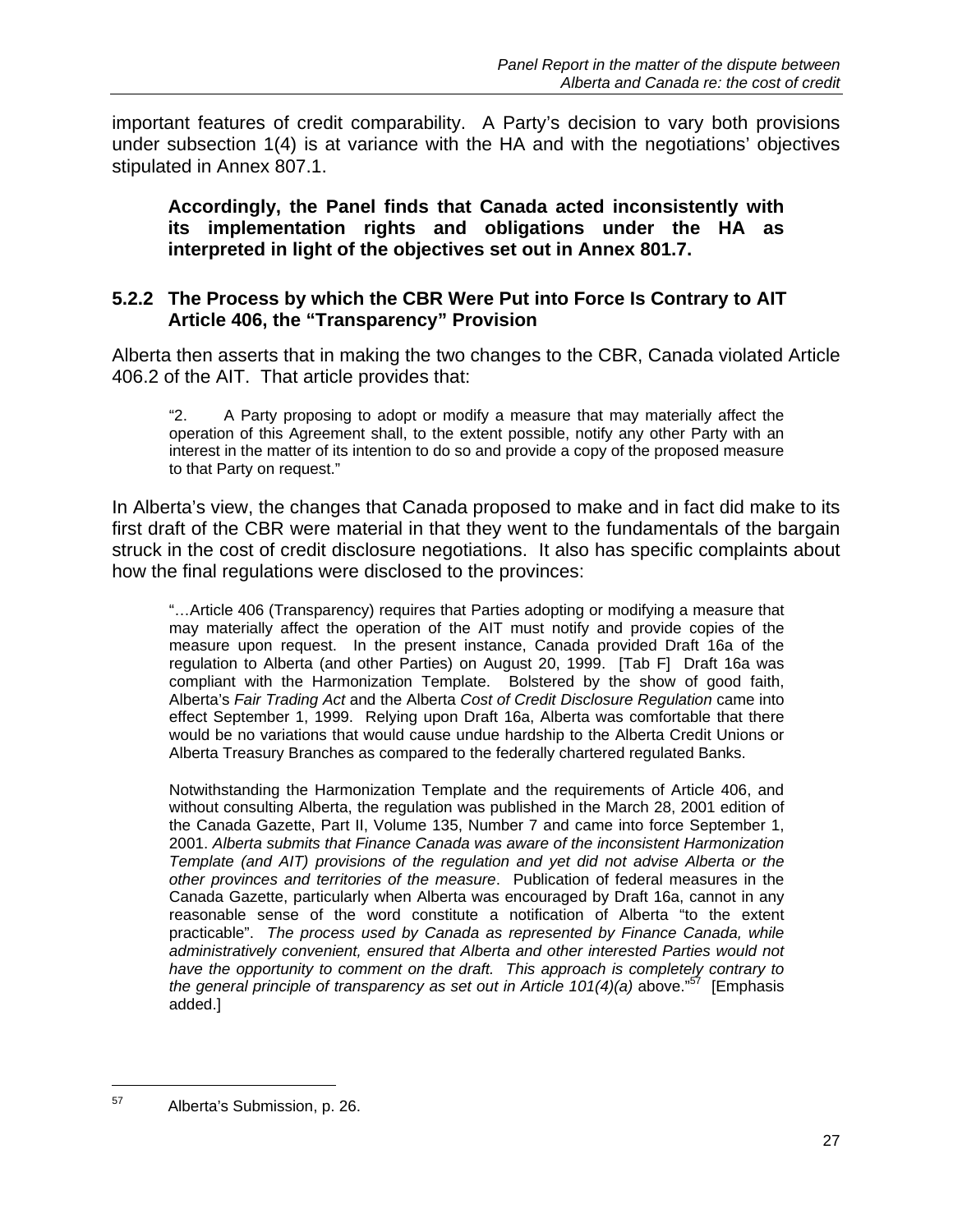As this dispute developed, it became evident that there was an unfortunate miscommunication between Canada and Alberta and some other provinces. Alberta asserted that it never received the second set of regulations from Ottawa. The senior Alberta official responsible for the cost of credit negotiations, Mr. Solkowski, stated that he never saw a copy of the letter and regulations.<sup>58</sup> It cannot be established whether the letter went missing in the Department of Finance, in transit, or was misplaced after receipt in Edmonton.

Canada responded that it did transmit a copy of the second version of the regulation by letter dated February 22, 2000 to each of the provinces and territories and it provided file copies of the letters and enclosures to Alberta, B.C. and Québec with its pleadings.<sup>59</sup> In its Submission, Canada also sought to assure Alberta and each of the provinces and territories that it did not use the federally required consultation process to circumvent its consultations with them and that it was unaware "of any differences in the interpretation of the AIT and the Harmonization Document until Alberta raised its concerns with the Minister of Finance in May of 2002".<sup>60</sup>

The Panel accepts that there was some form of miscommunication with respect to the February 22, 2000 letter and enclosed draft regulations. Such a situation could easily give rise to suspicion, concern and misjudged reactions which were liable to worsen the dispute. Unfortunately, the communications breakdown exacerbated some provinces' reactions when they finally discovered that the CBR, as promulgated, differed from the first draft that they had received and commented on. The evidence shows that some provinces did receive the letter<sup>61</sup> and it is difficult to believe, and the Panel is not willing to conclude, that Canada did not dispatch the letter to all of its AIT partners.

Indeed, the evidence shows that in addition to attempting to communicate by letter, Canada pre-published the second version of the CBR on May 20, 2000 and extended the comment period from 30 days to ten months.<sup>62</sup> The second version of the draft regulations were thus in the public domain for seventeen months before they were promulgated. The regulations were registered on March 15, 2001 and finally published in the *Canada Gazette*, Part II, on March 28, 2001 with entry into force on September 1, 2001. Thus, they were available in the *Gazette* from May 20, 2000 onward.

That being said, in the circumstances of this case, the Panel considers that the changes that Canada proposed to make and ultimately did make were material and that Canada's notification (even if the letter would have been received by all relevant provincial officials) was inadequate in the circumstances of this case. The Panel's reasons are based on the context of the negotiations and consultations.

<sup>58</sup> Hearing Transcript, pp 34, 39.

<sup>59</sup> Canada's Submission, Tab 10.

<sup>60</sup> *Id*., paras. 139-140.

<sup>&</sup>lt;sup>61</sup> Hearing Transcript, p. 192.

<sup>62</sup> Canada's Submission, para. 128.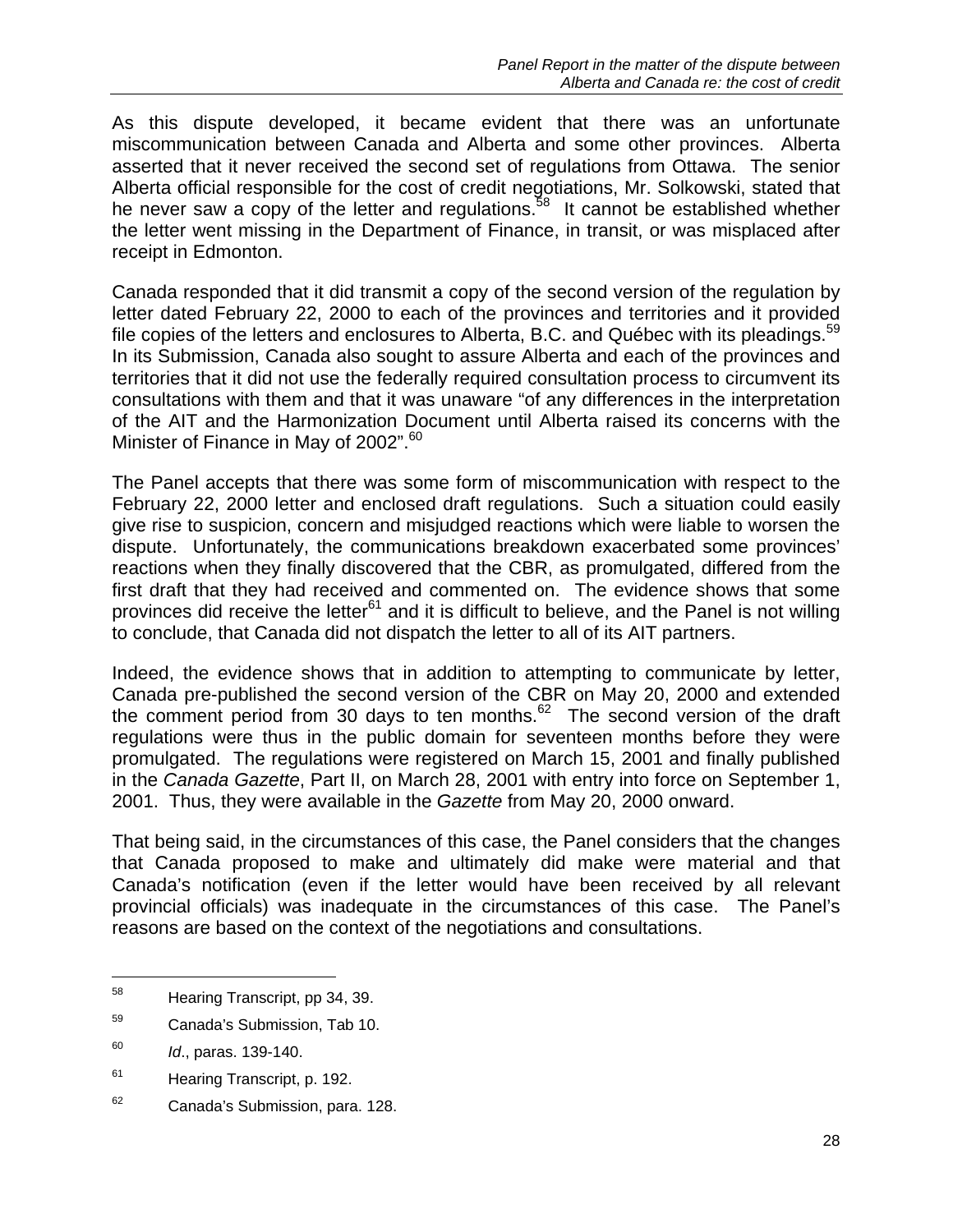The Panel notes in this regard that while the HA was being negotiated, there were consultations between the CMC and the key stakeholders and no doubt between each Party and its respective stakeholders. Canada's decision to make the two changes complained of resulted from a second set of consultations conducted by the Department of Finance *after* the HA was completed.

The record shows that there was a sense in the CMC that it was important that progress be made in the implementation of the HA, particularly by the larger jurisdictions. This explains why Alberta's legislation was enacted in the spring of  $1998<sup>63</sup>$  The October 1998 Draft Report to Ministers (discussed earlier) observed that the Parties to the HA were working closely and cooperatively together on both their legislation and their regulations. The Report specifically stressed the importance of cooperation in drafting the regulations. The Parties were keeping each other informed. They were also clearly aware of stakeholder concerns about different jurisdictions implementing different rules. (While the Report did not explain what is meant by different rules, the essence of this dispute is that, in promulgating the second version of the CBR, the federal government deviated from the HA in the interest of establishing uniform regulations for all federally regulated institutions.)<sup>64</sup>

The importance of working cooperatively was reflected in the various Annual Reports submitted by the CMC to Ministers Responsible for Consumer Affairs as required by Article 809<sup>65</sup> of the AIT. The CMC Annual Reports give brief descriptions in the form of progress reports on the specific requirements the CMC is mandated to address under Chapter Eight, including cost of credit disclosure harmonization.

The CMC Annual Reports for the fiscal years 1997 and 1998 were written as a single report. The language of the Annual Reports is similar in content to what is included in the 1998 CMC Report to Ministers on the Cost of Credit Disclosure Legislation Harmonization referred to earlier. In particular, it was noted that "… excellent progress is being made in four large jurisdictions – Ontario, Québec, Alberta and the Federal Government – which are collaborating closely with each other in the drafting of their new rules and are sharing drafts with other jurisdictions."<sup>66</sup> While acknowledging that legislative action on this matter "…will be long after the deadline in the AIT Annex [807.1]," the Annual Report also said "it reflects a formidable effort, given the arduous negotiations and consultations over this difficult material."<sup>67</sup> Alberta's oral submissions

 $63$  Canada's Submission at p.18 implies that the Alberta legislative action was somewhat premature. While the Alberta *Fair Trading Act* received Royal Assent on 30 April 1998, it did not come into force until September 1999. It was constantly used to make the point that progress was being made in the intergovernmental negotiations.

<sup>64</sup> See footnotes 29 and 82 of this Panel's report.

 $65$  The CMC Annual Reports for fiscal years ending March 31, 1997 and March 31, 1998, and March 31, 1999 are contained in Alberta's Submission, Annex 11. During the hearing, Alberta and Canada, as a result of a request from the Panel, agreed to provide the Panel with all other Reports. Reports for fiscal years ending March 31, 2000, 2001 and 2002 were provided.

<sup>66</sup> *Id*., p. 3.

<sup>67</sup> *Id*., p. 4. Material in [] added.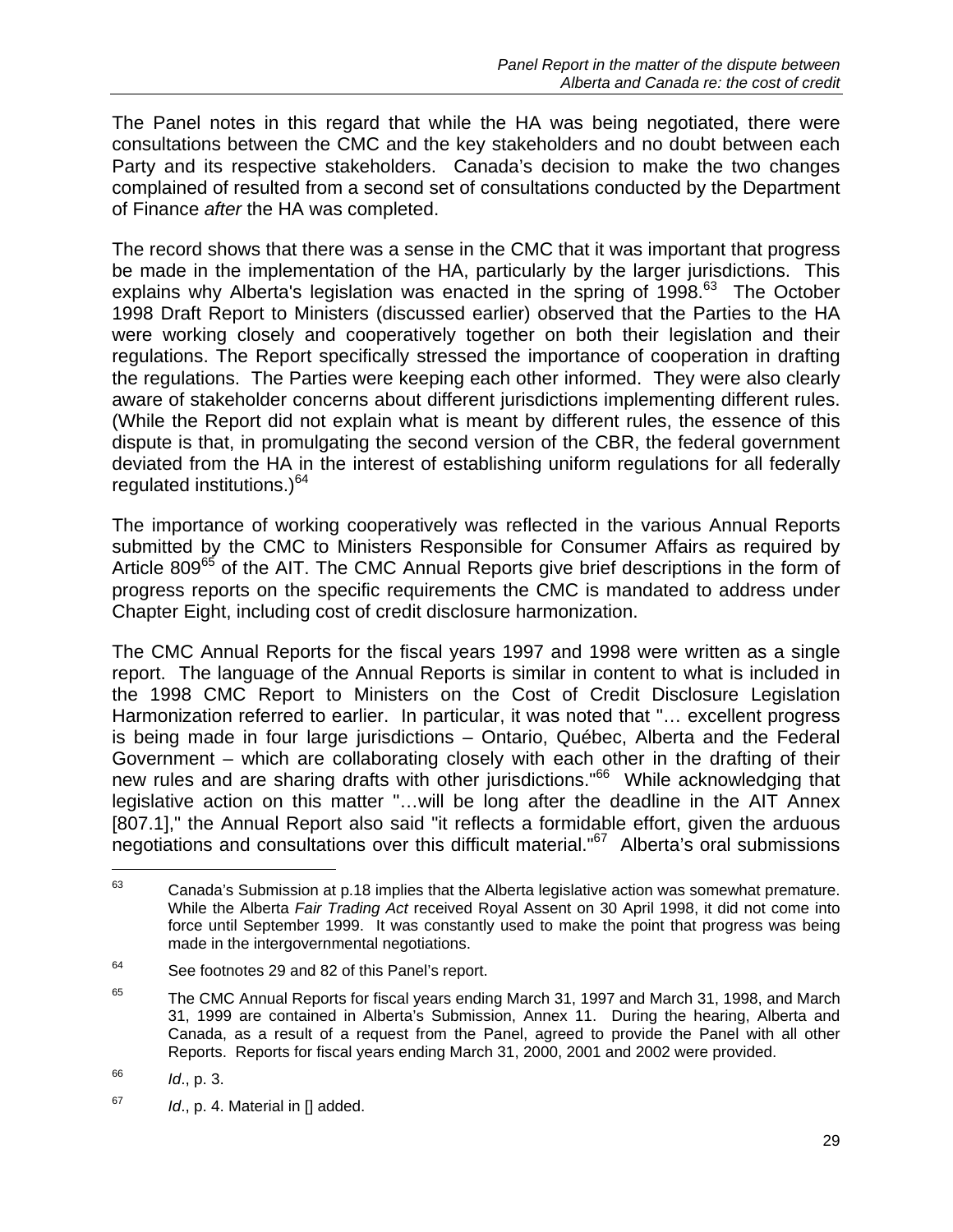during the hearing underscored that the intergovernmental negotiations were indeed "arduous."68

In the first such Annual Report, Section 2 entitled, "General Progress on Chapter Eight", gives a general overview. Section 2 indicates that:

"There has been excellent progress towards meeting the objectives outlined in Chapter Eight. This progress has been the result of maintaining *open and frank lines of communication* through regular meetings and conference calls of CMC representatives and through annual Ministers' meetings.<sup>769</sup> [Emphasis added.]

This same spirit of cooperation is further reflected in the 2000, 2001 and 2002 CMC Annual Reports. As the working relationships became more fully established, the following comment was inserted into Section 2, General Progress on Chapter Eight, of the 2000, 2001 and 2002 Annual Reports:

"It should be noted that the CMC and the Ministers' meetings have proved to be effective fora for issues of importance to consumers but which lie outside the strict limits of Chapter Eight. These include collection agencies, market-based consumer redress, electronic commerce, and the alternative consumer credit market."<sup>70</sup>

The principal differences in the content of the CMC Annual Reports were notes on the progress on legislation and regulations achieved in the previous year. For example, the 2001 Annual Report indicated that "as of the last report (covering up to March 31, 2000), Alberta's legislation had come into force, and the Federal Government had tabled its legislation (regulations)."<sup>71</sup> The 2002 Annual Report, dated May 24, 2002, noted that "[a]s of the last report (covering up to March 31, 2001), the Federal and Alberta legislation and necessary regulations had come into force."<sup>72</sup>

It can thus be concluded that from an intergovernmental relations perspective, the Parties were working closely together. To be sure, the negotiations were "arduous", but the governments appeared to be pulling in the same direction, as envisioned by the HA. From the 2001 and 2002 CMC Annual Reports there is nothing to indicate or suggest that there was a sharp difference of opinion with respect to the federal regulations or that the provinces and territories had discerned the differences between the CBR draft

<sup>&</sup>lt;sup>68</sup> Hearing Transcript, pp. 13, 26, 44, 92-93, 100.

 $69$  CMC Annual Report, for fiscal years ending March 31, 1997 and March 31, 1998, p. 1. This same sentence is found in all subsequent CMC Annual Reports. CMC Annual Reports for the fiscal years 1999, 2000, 2001 and 2002, p.1. The only variation is the inclusion of a reference to Deputy Ministers.

 $70$  CMC Annual Reports for the fiscal years, 2000, 2001 and 2002, p. 1.

 $71$  CMC Annual Report for the fiscal year ending March 31, 2001, p. 2. While the Annual Report refers to legislation, the Panel assumes the reference is to the regulations found in the *Canada Gazette*, May 20, 2000. See Canada's Submission , Tab 13 for the regulations. It should also be noted that the 2001 CMC Annual Report was drafted in May 22, 2002.

 $72$  CMC Annual Report for the fiscal year ending March 31, 2001, pp. 2-3.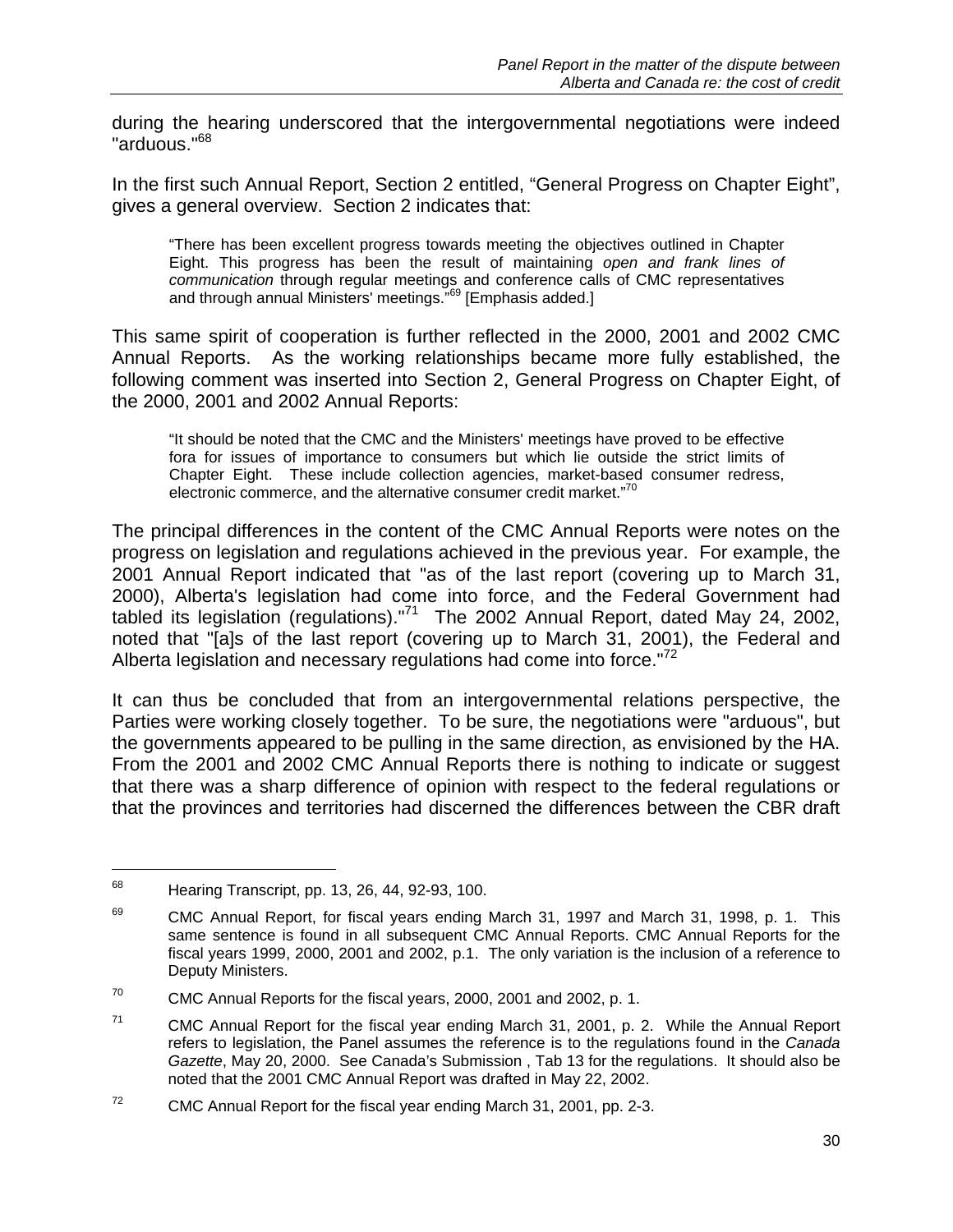circulated in August 1999 by the federal government and that which ultimately entered into force on September 1, 2001.

The 2002 CMC Annual Report is of particular interest. The Ministers Responsible for Consumer Affairs for the governments of Manitoba, Newfoundland and Labrador and Alberta respectively sent letters to the Minister of Finance, the Hon. Paul Martin, expressing their concern about the federal regulations before the 2002 Annual Report was finalized.<sup>73</sup> Whether these letters would have led to changes in the Annual Report is unknown. It is clear, however, that the federal government was made aware of provincial concerns.

Why and how did such an apparently successful and cooperative intergovernmental negotiation and relationship suddenly become so disharmonious? The answer in part is attributable to the federal government's perception of and approach to the consultation and implementation process. As already indicated, the HA was the result of consultations between the CMC and industry and consumer groups and intergovernmental negotiations. Canada's Submission to the Panel included a Section entitled "Federal requirements for consultations."<sup>74</sup> The first paragraph in the Section stated that "in making the CBR, the *Government of Canada Regulatory Policy* (of November 1999) required Canada to consult with stakeholders."<sup>75</sup> There follows a description of some of the consultation requirements included in the *Regulatory Policy* document.

One part of the *Regulatory Policy* to which this Section did not refer was the policy requirement that "international and intergovernmental agreements are respected."<sup>76</sup> The policy requirement is expanded upon in Appendix A. One of the *Regulatory Policy*'s "Specific Requirements" is:

"When developing or changing technical regulations, federal regulatory authorities must:

3. adhere to those procedural and substantive obligations agreed to by the Government of Canada through intergovernmental agreements such as the Canadian Agreement on Internal Trade (AIT) Article 405 provisions relating to specific sectors of the economy. $"$ 

The inclusion of this provision indicates the importance the federal government attaches to intergovernmental agreements and to the AIT in particular. The provision also qualifies the *Regulatory Policy* guidelines.

 $73$  Alberta's Submission, Annex 1, Tabs 11, 12, and 13. The letters were dated April 9, 2002, May 1, 2002 and May 9, 2002, respectively.

<sup>74</sup> Canada's Submission, paras. 104-119.

<sup>75</sup> *Id*., para 104. (of November 1999) added. The footnote, 52, which gives a brief history of the requirement to consult is omitted. The various federal consultation policies are found at Tabs 5, 6, and 7 of Canada's Submission.

<sup>76</sup> *Id*., Privy Council Office, Government of Canada Regulatory Policy, November 1999, p. 3. Tab 5.

 $^{77}$  *Id.*, p. 6.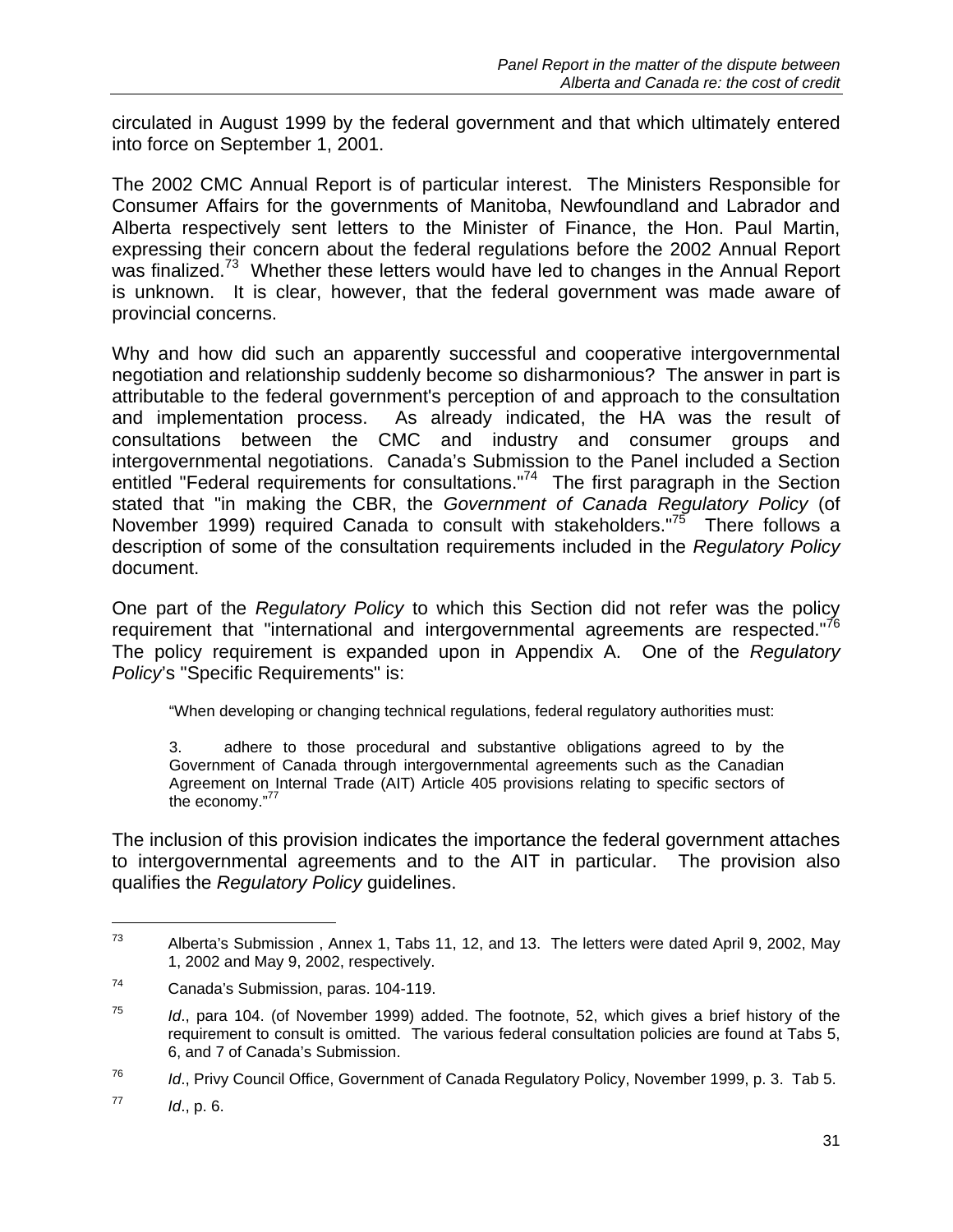Canada's Submission in Section A.6.3, entitled, "Federal requirements for consultations", contains a description of the Department of Finance's view of the consultation process leading to the HA. For example:

"110. Consultations on the Harmonization Document were limited in scope. Not all Canadians were consulted during the initial development of the harmonization proposals in 1995. The details of those proposals were then set out in a draft of the Harmonization Document and CMC conducted only one round of consultations with stakeholders on that draft Harmonization Document in September of 1997. There was no further consultation with respect to the June 1998 final version of the Harmonization Document.

112. Although changes were made to the Harmonization Document after the September 1997 consultations, no further consultations took place on those changes. An iterative process of consultation was not followed for the Harmonization Document.

113. Stakeholders who made significant comments in the September 1997 consultations received no response or explanation of why some changes were made and not others.

119. When stakeholders raised valid concerns during the consultations on the August draft of the CBR, Finance was required to take these concerns into account. Canada *could not rely on the consultations* that had taken place with respect to the 1997 draft of the Harmonization Document." [Emphasis added]

Whether or not this description of the consultation process is valid, these concerns were not reflected in the 1998 CMC Report to Ministers to which Canada was a signatory. That report included a communications strategy with the objective of keeping consumers and businesses informed. If Canada believed further consultations were needed, *i.e*., an iterative process, as required by the PCO *Regulatory Policy*, the time to raise its concerns was in the context of the 1998 Ministerial discussions or in the August 1999 letter from the Department of Finance informing Alberta and the other provinces of the final round of consultations, and certainly not during the presentation to the Panel.

In light of the close cooperation and communication forged within the CMC, the essential problem with Canada's conduct can be summarized as follows: The initial version of the CBR were fully consistent with the substance of the HA; that is, they applied the APR to lines of credit and contained a clause that required a waiver to be given for the 2-day cooling off period only in the event that the borrower obtained independent legal advice.<sup>78</sup> Any province that reviewed the initial draft federal regulations would have concluded that Canada intended to fully implement the HA.

The August 20, 1999 covering letter accompanying the first version of the draft recorded the fact that the Department of Finance had completed draft regulations based upon the drafting template developed by the CMC after extensive consultations with concerned stakeholders.<sup>79</sup> The letter written to the Alberta representative indicated that the next step was to hold a final round of consultations with "provincial governments, territories,

<sup>&</sup>lt;sup>78</sup> Alberta's Submission, Tabs E and F, contain the first draft of the CBR and the covering letter to Alberta.

 $^{79}$  *Id.*, Tab E.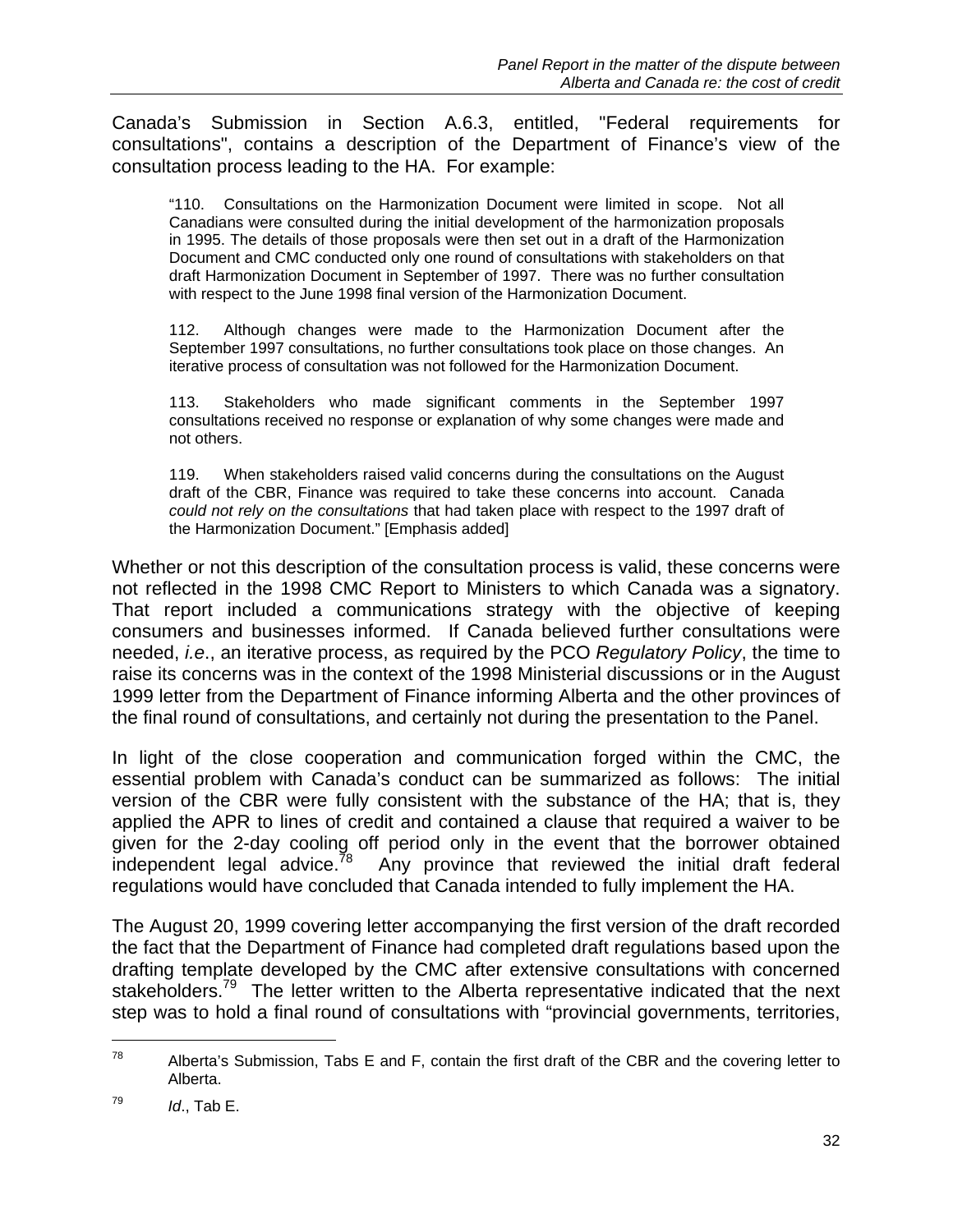and other key stakeholders" and requested Alberta's comments on the attached draft regulations. The letter emphasized that:

"Since these draft regulations adhere closely to a drafting template that was arrived at after an extensive round of consultations, we would prefer to limit the depth of the remaining consultations to *technical rather than policy-related matters*."80 [Emphasis added.]

Since the Department of Finance was interested in technical comments only, not policy comments, it set a rather short period of time for responses from the provinces (approximately one month). $81$ 

The August 1999 letter from the Department of Finance warrants close attention. It should be clearly understood that this consultation initiated by the Department of Finance was a unilateral federal initiative as opposed to an intergovernmental consultation conducted by the CMC. Moreover, the round was considered to be final, implying the end of an iterative process. Since it was a federal initiative, in reality it represented the start of a new process. Since it was "final" it can hardly be seen to be iterative. To be sure, it built on the earlier consultations, but the responses were sent to the Department of Finance, which, as noted above, "could not rely on the earlier consultations". If the earlier consultations with stakeholders could not be relied upon, why should the Parties to the HA and the AIT rely upon the results of unilateral consultations?

The letter makes no criticism of the earlier consultations. Indeed, the Panel is left with the opposite impression. The letter includes two references to the fact that consultations were extensive. The first states that "after extensive consultations with concerned stakeholders, a drafting template was arrived at in June 1998." The second states: "these draft regulations adhere closely to a drafting template that was arrived at after extensive consultations … ".

The letter was sent to "provincial governments, territories and other key stakeholders." Canada's Submission revealed that "key stakeholders" did not include credit unions: "Although credit unions did not, of course, participate in the consultations on the CBR as they are provincially regulated ...".<sup>82</sup> Thus, the federal consultation was more limited in scope than the 1997 CMC consultations.

The natural inference to be drawn from the HA-consistent first draft of the CBR, together with the August 1999 covering letter, was that Canada had taken the policy decision to implement fully the HA's requirements including those relating to lines of credit and mortgages issued by banks.<sup>83</sup> It appeared that the policy decision had been taken to

<sup>80</sup> *Id.*

 $^{81}$  *Id.* 

<sup>82</sup> Canada's Submission, para. 120.

<sup>&</sup>lt;sup>83</sup> The letter stated that: "Once these Bank Act regulations are put in final form, we plan to proceed with similar regulations for other federally-regulated financial institutions."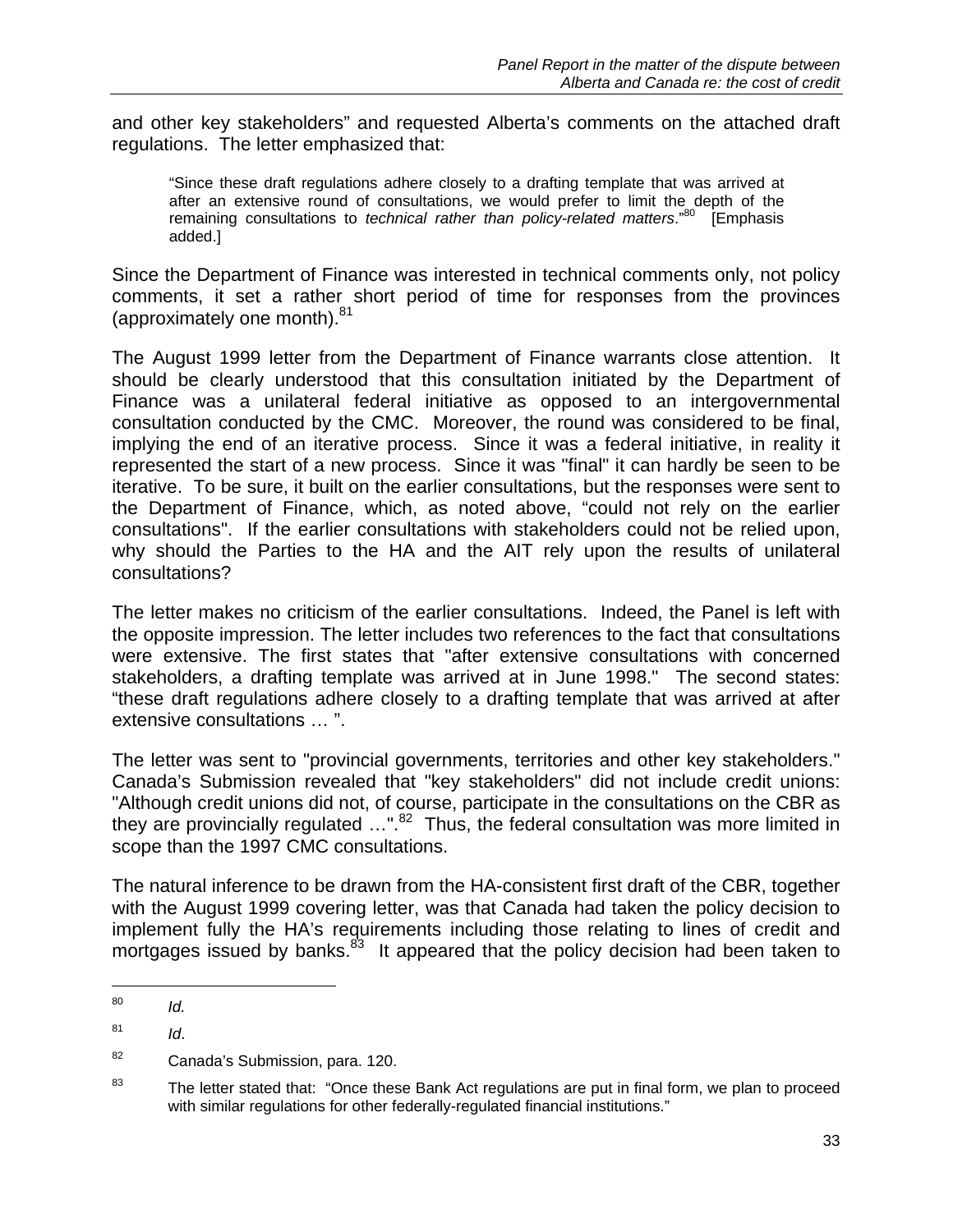implement the HA in its entirety and that the Department of Finance wished to receive technical drafting comments only.

Yet as a result of the subsequent stakeholder consultations, the Department of Finance made the two contested changes to the CBR. $84$  However, when the second version of the proposed regulations was dispatched to the provinces, Canada's covering letter stated that:

"You will note that the ordering of the sections of the regulations has been modified somewhat, in order to group similar concepts together."

And:

"As a general comment, I should re-emphasise that our objective in putting forward these regulations has been to support and to promote the harmonization of disclosure regulations across the country. You should be aware that any suggestions arising from the federal government's stakeholder consultations *that departed in a significant way from the framework* contained in the Consumer Measures Committee's drafting template *were not included in this draft*."85 [Emphasis added.]

Thus, even if the responsible Albertan and other provincial officials had received the letter, the implication was that the revised regulation continued to "adhere closely to …[the] drafting template" (to use Canada's previous words) by applying its provisions to all forms of consumer credit when in fact Canada had actually decided to exclude lines of credit from the APR requirement and had made the 2-day cooling off period for mortgage loans waivable by the borrower without having to obtain independent legal advice.<sup>86</sup>

In the Panel's view, these were not technical, but rather policy changes. They were material in the circumstances of the negotiations and the covering letter was deficient in failing to notify the CMC and the other negotiating partners that following stakeholder consultations, Canada had concluded that the two changes were warranted. The cost of credit disclosure negotiations were long and arduous with concessions being made on all sides. The negotiations' mandate, set out in AIT Annex 807.1, indicated that the resulting legislation "shall apply to all forms of consumer credit, including: (b) open credit such as lines of credit...[and] loans secured by mortgage of real property".<sup>87</sup>

Ironically, Alberta had resisted the extension of the APR requirement to lines of credit only to ultimately concede to its inclusion.<sup>88</sup> Having enacted legislation that required its own financial institutions to disclose the APR in lines of credit, it could reasonably be

 $84$  The record shows that it received a letter dated October 4, 1999 from Canada Trust and a letter from the Canadian Bankers Association dated October 18, 1999.

<sup>85</sup> Canada's Submission, Exhibit 10.

<sup>&</sup>lt;sup>86</sup> Those provinces that did receive the latter and relied upon it rather than reviewing the regulations would reasonably have taken the letter to mean that only minor drafting changes were made.

 $87$  Annex 807.1(8)(b).

<sup>88</sup> Hearing Transcript, p. 26.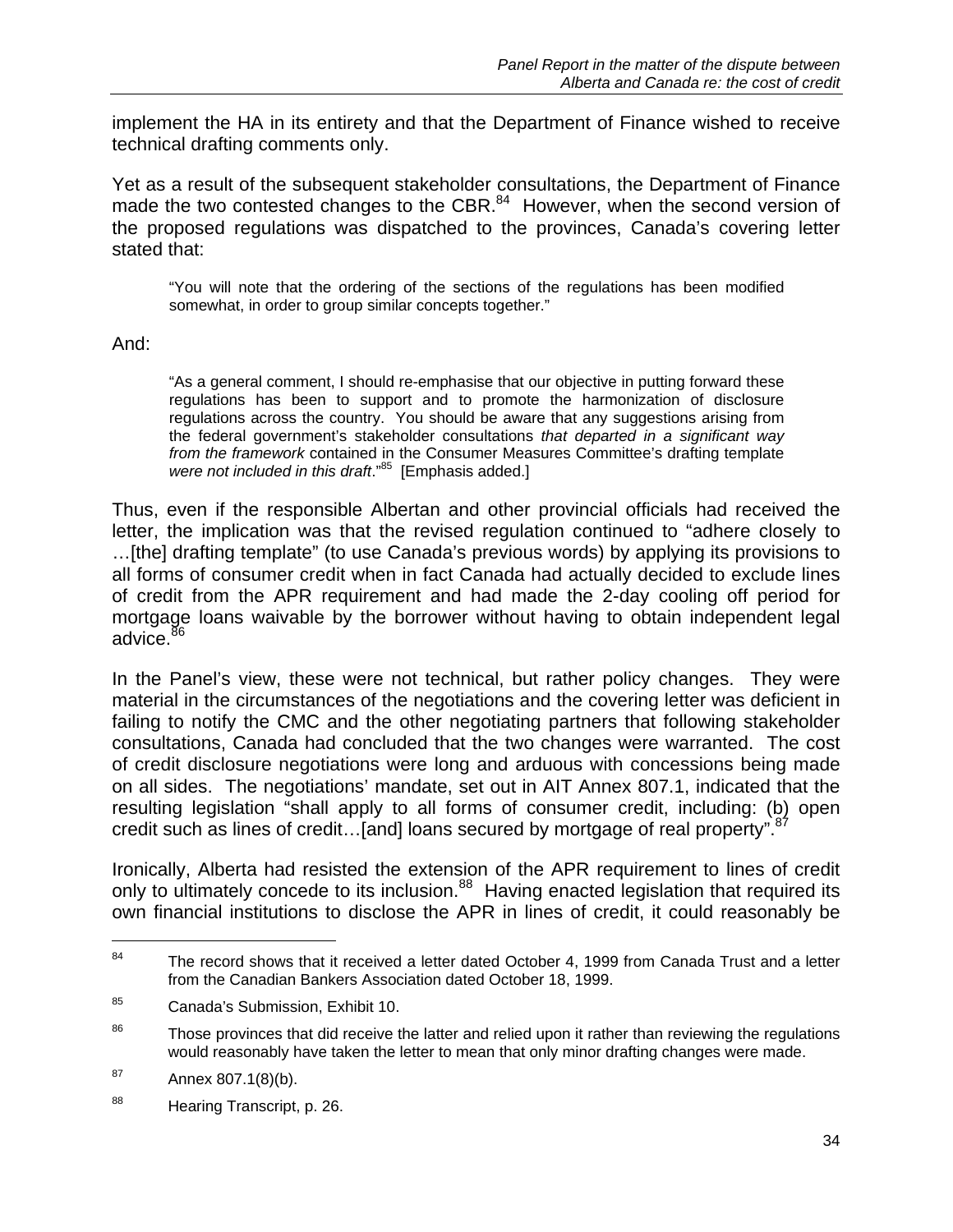expected to be highly interested in the federal government's decision *not* to so require. This is perforce the case given the commercial importance of federally regulated banks in credit markets across the country. The federal government's decision to exercise what it viewed as an unqualified right of exclusion carried greater consequences than any provincial government's decision to do so.

Canada's exclusions were a material change to the previous version of the draft regulations and, in the Panel's opinion, Canada was obliged to bring them to the attention of the CMC and its AIT partners. This was particularly important given that Alberta had already implemented the HA with both features (having waited to review Canada's first draft regulations before doing so),<sup>89</sup> and the other provinces were either beginning to draft regulations or legislation and were awaiting the federal government's implementation.

In the circumstances of this case, therefore, the Panel considers that Canada had a duty under Article 406.2 to fully and plainly notify its AIT partners directly and through the CMC of its intention to exercise what it viewed as its rights under subsection 1(4). This was not the ordinary issuance of a federal regulation that might affect the operation of the AIT. Quite the contrary, the regulation was specifically intended to implement the results of a lengthy AIT-based negotiation that held great promise to consumers, lenders, and to the AIT Parties themselves in terms of cooperative federalism.

The Panel therefore considers that, given the negotiations' purpose<sup>90</sup>, Canada's invocation of subsection 1(4) carried with it a duty to notify other Parties of the proposed exclusions by bringing them to their attention expressly and directly.

In its Submission and at the hearing, Canada argued that the stakeholders' consultations revealed good and valid reasons for excluding the operation of the HA's provisions to lines of credit and to mortgages respectively.<sup>91</sup> It pointed out that Section 10 of the federal regulations requires disclosure of all non-interest charges to would-be borrowers; the section simply does not require the information to be disclosed by way of the APR. $92$  Canada also pointed out why the mandatory requirement of obtaining independent legal advice may not make good policy and may be unduly restrictive.

The Panel has no reason to question Canada's considerations. However, after the give and take of negotiations in which Canada was fully engaged, the Parties agreed on these matters and it is not for this Panel to decide that the Parties were in error.

<sup>&</sup>lt;sup>89</sup> Alberta brought its Act and regulations into force on September 1, 1999 approximately 10 days after receiving the first draft of the federal CBR.

<sup>90</sup> It is observed that AIT Article 200 defines harmonization in both senses: "**harmonization** means making identical or minimizing the differences between standards or related measures of similar scope;"

<sup>91</sup> Canada's Submission, pp. 23-36.

<sup>92</sup> *Id.*, para. 55.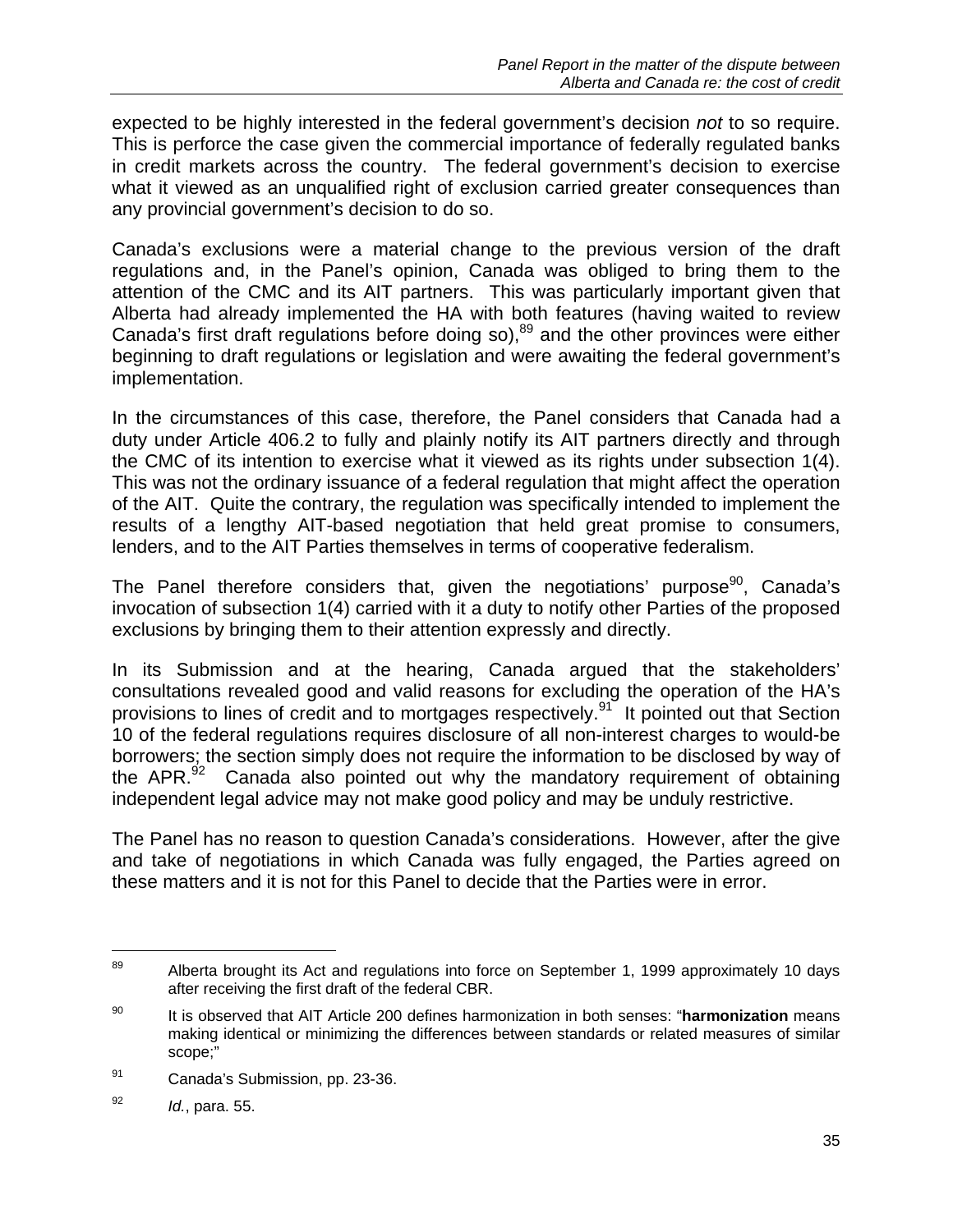The Panel does not take issue with Canada's reasons. What the Panel considers amounts to a breach of the AIT is the manner in which the exclusions were notified. In all of the circumstances, Canada should have at a minimum expressly informed each of its negotiating partners of the two exclusions it proposed to make. Indeed, given the negotiations' history and objectives and the significance of its proposed action for federally regulated financial institutions vis-à-vis their provincially regulated counterparts, Canada could reasonably have gone further to formally raise the matter with the CMC itself so that all interested Parties could: (i) evaluate its reasons for invoking subsection 1(4); (ii) discuss the merits of the two proposed exclusions; and (iii) either seek to persuade Canada *not* to make the exclusions or adjust their own implementation processes so as to comport with the new CBR.

At the hearing, Canada acknowledged that its consultations with the other Parties to the HA may not have been adequate:

"The point has been made that perhaps we ought to have consulted the CMC before we passed these regulations into law. That may, in fact, be an appropriate recommendation for the Panel to make along the following lines and perhaps consider some of the elements that we have raised as questions in our submission to you."<sup>93</sup>

While the Panel considers that in the ordinary course of events (*e.g*., outside of a negotiation aimed at standards harmonization), Canada's notification would have fully complied with Article 406.2, in the circumstances of this case, its action fell short.

#### **Accordingly, the Panel concludes that, contrary to AIT Article 406.2, Canada failed to properly notify other Parties with an interest in a measure that would materially affect the operation of the AIT.**

#### **5.2.3 The Resulting Disharmony with Alberta's HA-Compliant Legislation Is an Obstacle to Trade Contrary to AIT Article 403**

Alberta argues further that Canada's action also breached Article 403 of the AIT.<sup>94</sup> That article states:

"Subject to Article 404, each Party shall ensure that any measure it adopts or maintains does not operate to create an obstacle to internal trade."

Since the AIT does not define "obstacle", Alberta relies upon its dictionary meaning as "something that impedes progress or achievement".95 Alberta asserts that:

"…the regulation's critical variance from the Harmonization Template has caused an obstacle to internal trade and that Alberta financial institutions have been injured while

-

<sup>93</sup> Hearing Transcript, p. 261.

<sup>94</sup> Alberta's Submission, pp. 22-26.

<sup>95</sup> *Id*., p. 23.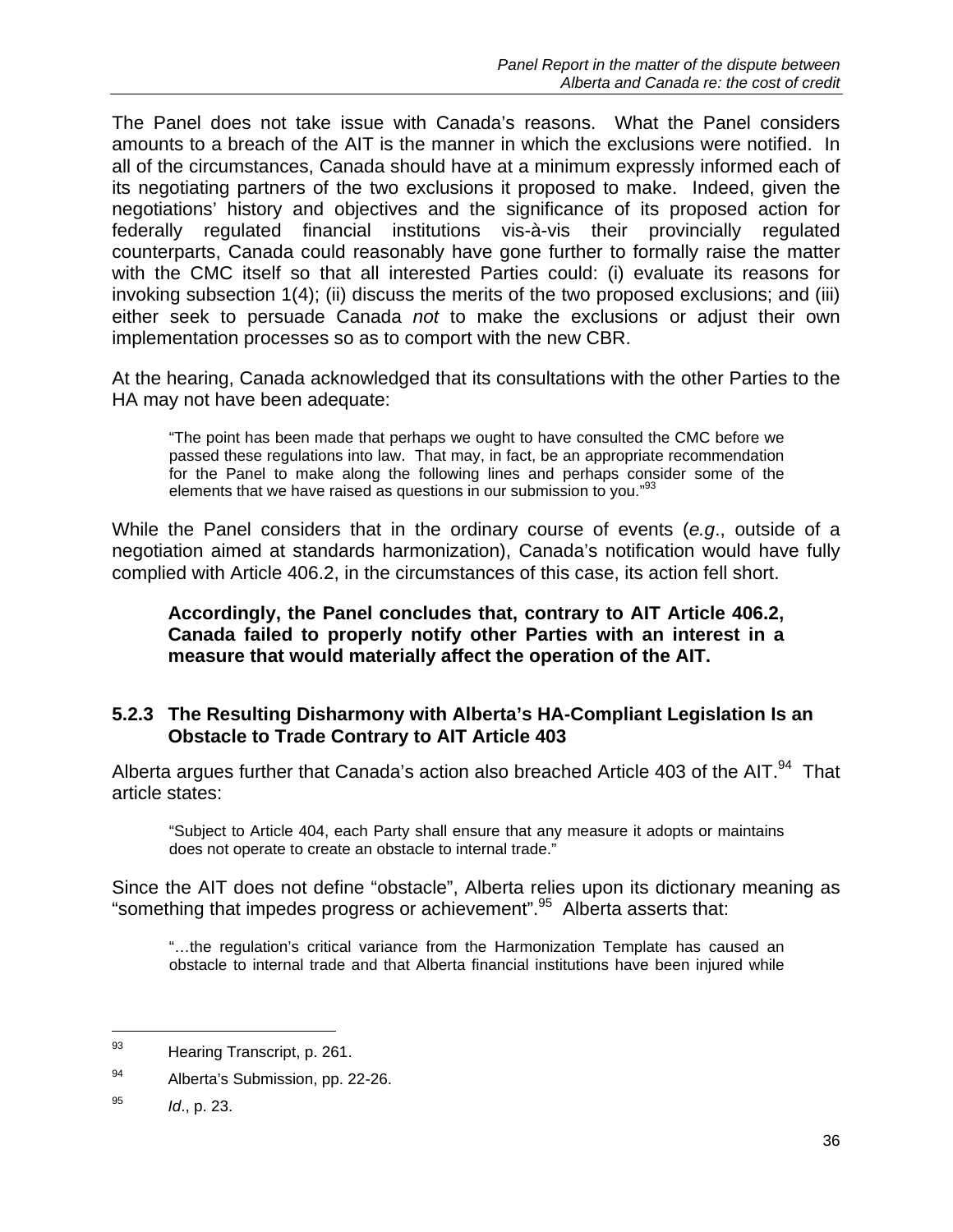federal financial institutions need not comply with the same stringent cost of credit reporting requirements for lines of credit or cooling off periods for mortgages."

Alberta says that Canada's modifications of the CBR made federally regulated financial institutions more competitive in Alberta than their provincially regulated counterparts.<sup>97</sup> To be precise, the argument is that both Canada and the province regulate (different) entities which collectively compete in Alberta's financial services marketplace. Since those entities compete for the same business of granting credit, a federal measure that relieves a bank of having to disclose the APR or allows a borrower to waive the 2-day cooling off period for mortgage loans is said to have created an obstacle to trade in Alberta for provincial credit unions and the Alberta Treasury Branch ("ATB"), both of which must disclose the APR and for which the 2-day period may not be waived (unless one of the other two means of waiver conferred by Alberta law is employed).

Alberta's complaint has another dimension to it. It refers to various responses to the questionnaire that it circulated to other provinces<sup>98</sup> and claims that Canada's action decreases the practical level of harmonization on the core subject of consumer disclosure and that this has stalled the national legislative reform process across the country.<sup>99</sup>

Does the AIT contemplate trade barriers between provinces only or does it also encompass trade barriers within provinces? Normally one thinks of barriers as being between jurisdictions rather than, as in this case, between federally and provincially regulated institutions. The facts of the present case are unusual. When viewed through the lens of consumer protection, the intraprovincial characteristics of this dispute become more salient. The financial transactions take place within the province or territory. It is the *interaction* of a federal measure (that in itself does not purport to limit or restrict trade in financial services either by federally or provincially regulated financial institutions<sup>100</sup>) with a provincial measure that is said to create an obstacle to trade. Both measures regulate persons who compete in the provincial financial services marketplace.

One of the objectives of the negotiations was to equalize the terms of competition and enable consumers to make comparisons between competing financial products. It seems possible that a measure of one Party that implemented the federal-provincial harmonization agreement in such a way so as to affect the terms of competition by

<sup>96</sup> *Id*., pp. 22-23.

<sup>97</sup> *Id*.

<sup>98</sup> *Id*.

<sup>99</sup> *Id*.

<sup>&</sup>lt;sup>100</sup> Provincially regulated financial institutions fall outside of federal jurisdiction and the federal measure does not purport to apply to them. It is concerned solely with institutions falling within federal jurisdiction. AIT Article 300 records that nothing in the Agreement alters the legislative or other authority of the Government of Canada or of the provincial governments and there is no suggestion here that Canada sought to encroach on matters of exclusive provincial jurisdiction.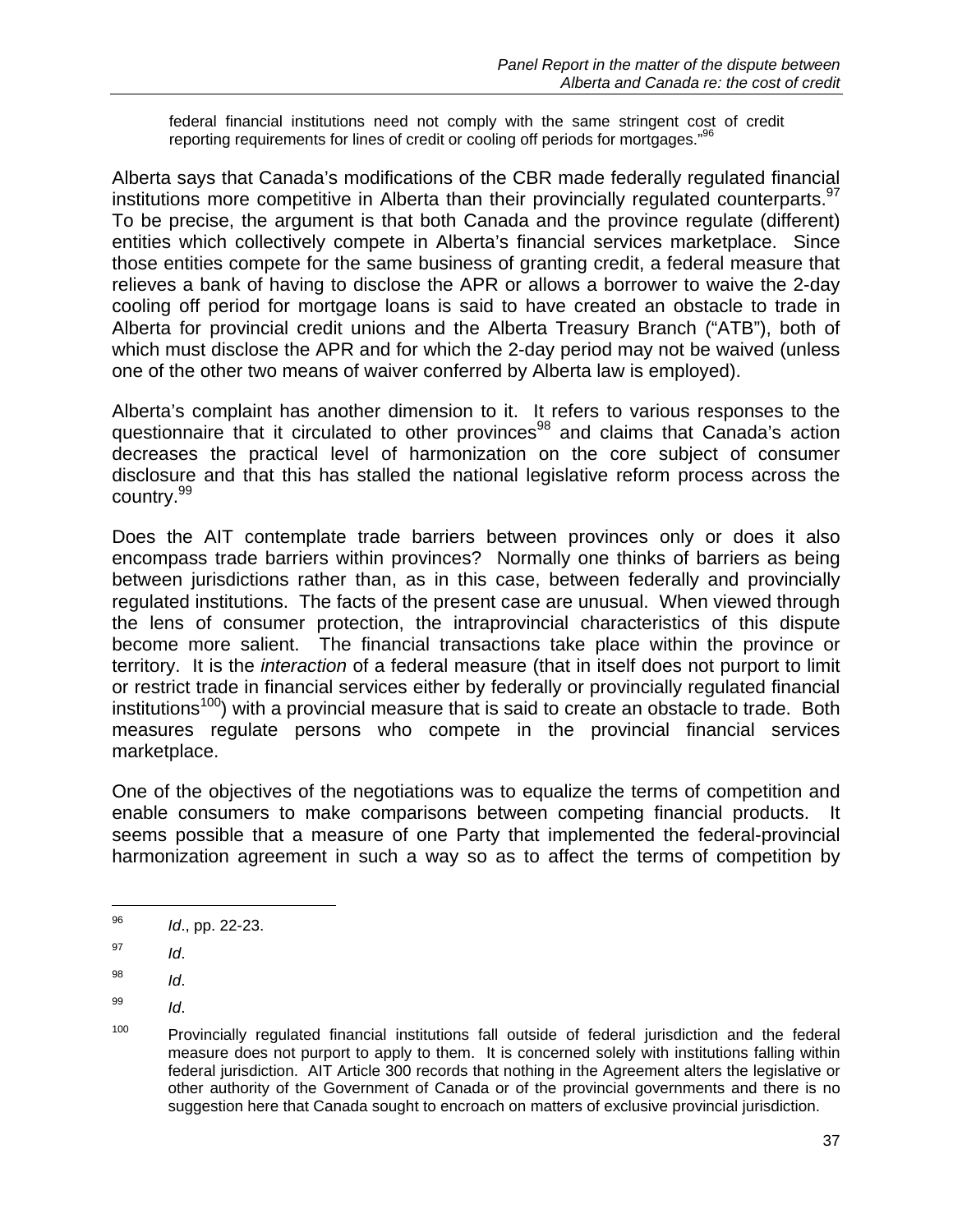hindering cost of credit comparability and therefore the competitiveness of financial institutions could amount to an obstacle to internal trade.

In the written submissions and at the hearing, the Parties focused on Alberta's characterization of the federal measure as an obstacle to trade contrary to Article 403. Upon consideration, the Panel concluded that the matter is more properly viewed as an obstacle to trade in Alberta resulting from the interaction of the federal and Alberta measures, and thus more appropriately governed by Article 405, the AIT provision that deals with the reconciliation of Parties' measures that may operate to create an obstacle to trade. It is noted in this regard that the HA negotiations were conducted pursuant to the Article 807 reconciliation provision. From the very beginning, the negotiations focused on harmonizing different Parties' approaches to cost of credit disclosure.

Reference to the Parties' submissions confirms that when Alberta and the intervenors complained of the federal action creating an obstacle to trade, they argued that it is the *interaction* of the federal measure with the Alberta measure that created the claimed breach. Alberta's Submission stated:

"This inconsistency materially affects the operation of the AIT as it relates to cost of credit disclosure harmonization. The deliberate inconsistency with the Harmonized Template also causes *a disharmony of cost of credit with respect to federal and Alberta consumerrelated measures and standards. The disharmony is an obstacle to trade*.

\*\*\*

Alberta asserts that the regulation's critical variance from the Harmonization Template has caused an obstacle to internal trade and that *Alberta financial institutions have been injured while federal institutions need not comply with the same stringent cost of credit reporting requirements for lines of credit or cooling off periods for mortgages*." [It then quotes Article  $403.$ ]<sup>101</sup> [Emphasis added.]

Thus, the argument is that each measure regulates different persons who collectively compete in each province's financial services marketplace. Alberta, joined by British Columbia and Québec, argued that since a bank discloses only the Annual Interest Rate (AIR) but the credit union and the ATB disclose the APR, the bank's terms of credit will appear to be lower, thus giving the impression that the bank offers credit on better terms when this may not be the case.<sup>102</sup> Alberta also argued that banks can move comparatively more quickly under the CBR when it comes to granting mortgages.

The facts of this case and the Parties' submissions thus confirm that it is not the federal measure *per se*, but rather the interaction of its subjects with provincially regulated subjects that is said to create the obstacle to trade.

<sup>101</sup> Alberta Submission, pp. 22-23.

 $102$  At the hearing, B.C. submitted a letter from the Credit Union Central of British Columbia dated 3 March 2004 which asserted that if "a consumer were to simply compare the rates, s/he might be mislead (sic) into believing that the bank was providing a better rate than the credit union, although the rates are in fact identical."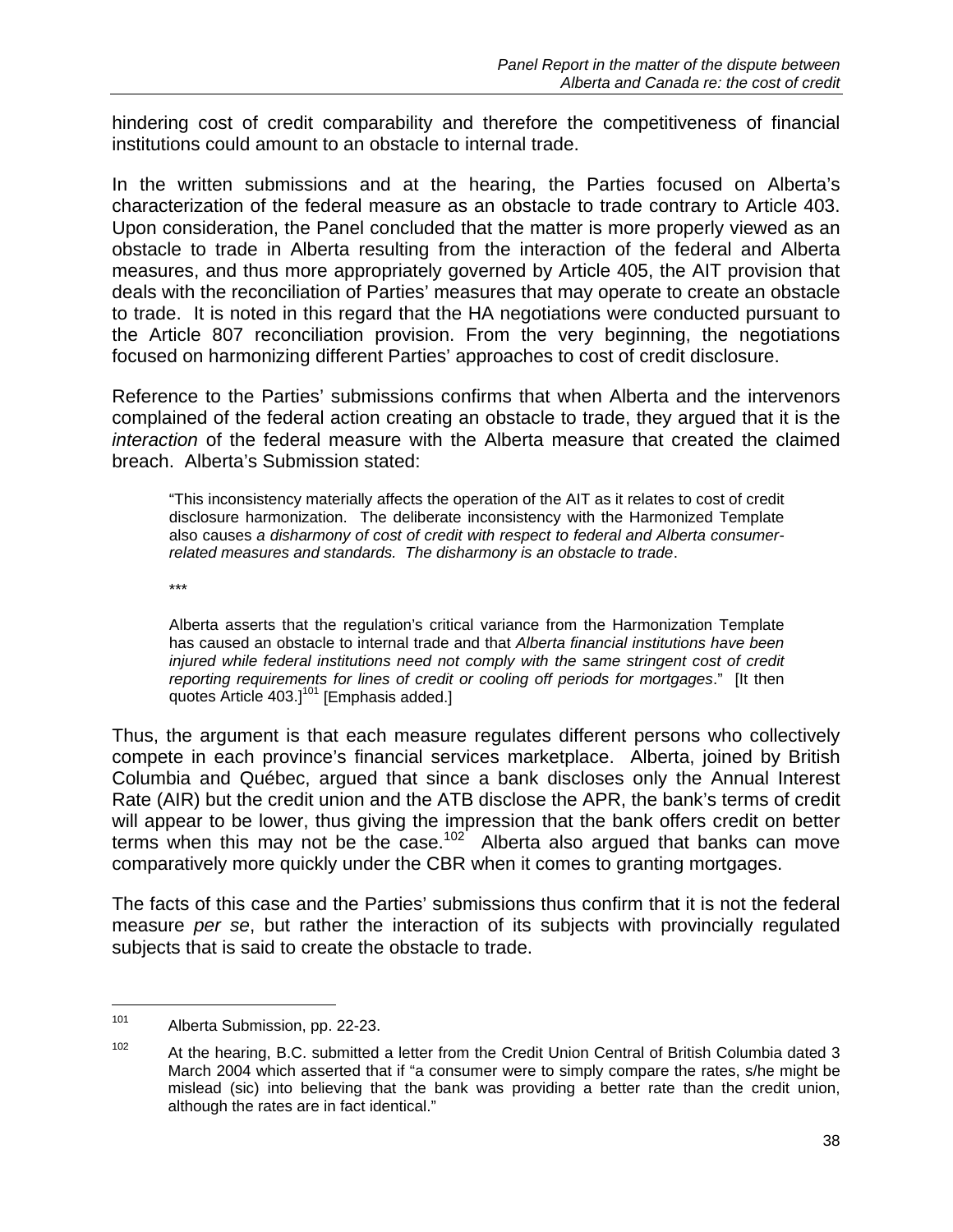Article 405 deals specifically with the interaction of different Parties' measures. Paragraph 2 states:

*"Where a difference*, duplication or overlap *in regulatory measures* or regulatory regimes *operates to create an obstacle to internal trade*, the Parties shall, in accordance with Annex 405.2, cooperate with a view to addressing the difference, duplication or overlap." [Emphasis added.]

There is no duplication or overlap in regulatory measures in this case because the federal and provincial measures relate to different types of financial institutions and neither Party purports to apply its measure to persons falling within the jurisdiction of the other Party. However, it may fairly be said that, at least as between the two jurisdictions that have implemented the HA -- Alberta and Canada -- there *is* a difference in regulatory measures and this could be seen to operate so as to create an obstacle to trade. The AIT prescribes a process for addressing this special set of circumstances.

The legal consequences of Article 405 differ from those of Article 403. If a measure is governed by Article 405, the legal consequence is a duty to cooperate with a view to resolving the difference. If a measure is governed by Article 403 and a breach is found, the inquiry shifts to whether a *prima facie* impermissible measure can be justified under the legitimate objective test.

Article 405.2 provides that in accordance with Annex 405.2, the Parties have a duty to "*cooperate with a view to addressing* the difference". [Emphasis added.] This is an obligation mandating a Party's conduct but it does not mandate a particular outcome. That is, a Party might be found to have breached this obligation if, at the request of another concerned Party, it simply refused to cooperate (because paragraph 2 states that "the Parties *shall* ... cooperate…"). However, the Party cannot be found to be in breach of the AIT if it does cooperate with the other concerned Party and they still fail to resolve the obstacle to trade. This is confirmed by the fact that Annex 405.2, which sets out how the cooperation is to occur, expressly removes the cooperative process aimed at resolving the obstacle to trade from the class of subjects that may be taken to dispute settlement under the AIT:

"10. Chapter Seventeen (Dispute Settlement Procedures) does not apply to this Annex."

Since the Annex governs the cooperative process and excludes it from dispute settlement, it follows that, unless a Party simply refuses to cooperate upon the request of another Party, the failure to resolve the obstacle to trade that may result from different measures cannot give rise to a breach of Article  $405(2).^{103}$ 

 $103$  Although Annex 405.2 is expressly carved out from Chapter Seventeen dispute settlement, the substantive obligation to cooperate in Article 405(2) is not similarly excluded. A Party requesting consultations under that article ought to be able to take a recalcitrant Party to dispute settlement; hence, Article 405(2) is subject to dispute settlement where there is a failure to cooperate even though the Annex 405.2 consultative process itself is not subject to dispute settlement.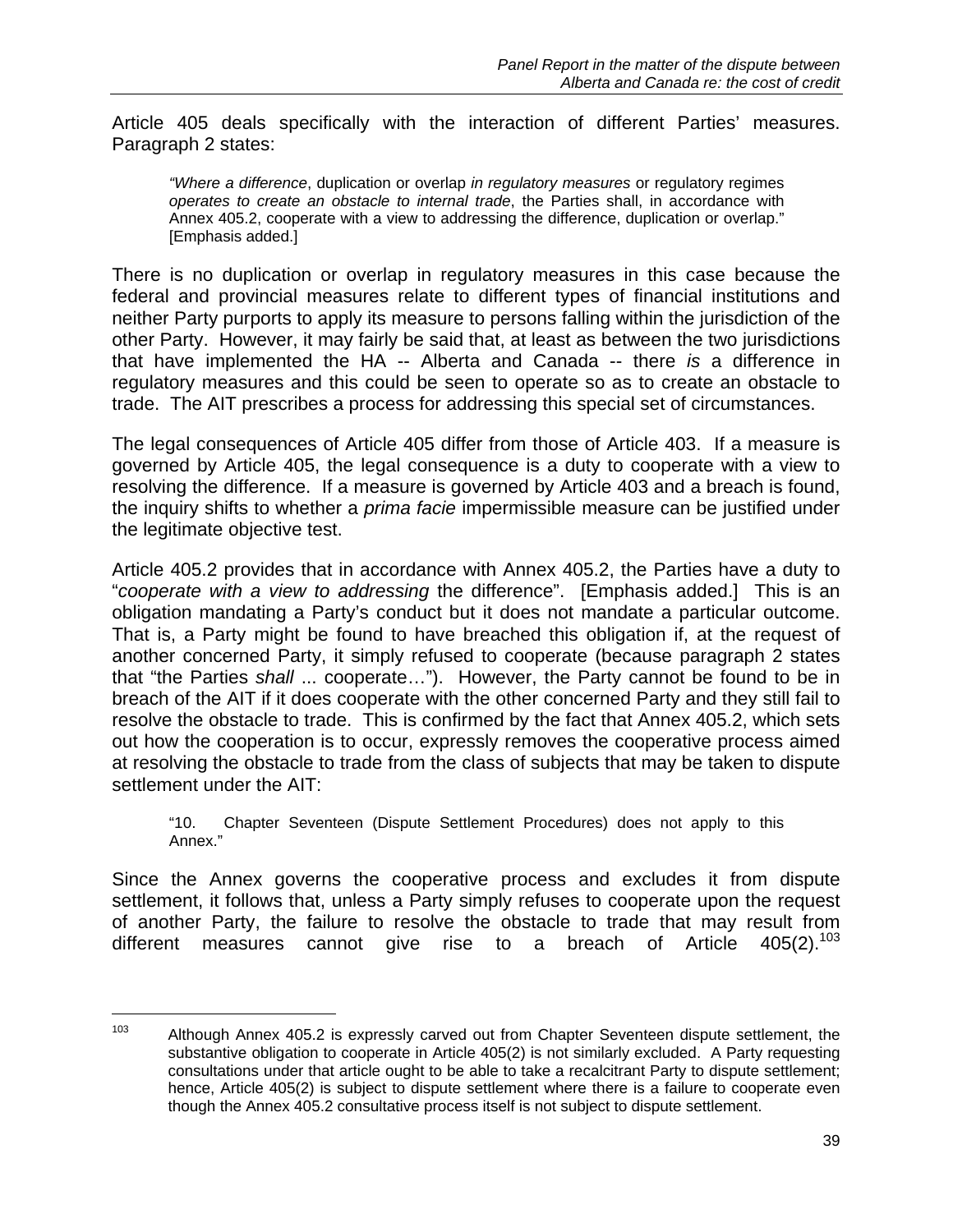This applies equally to a measure governed by Chapter Eight.<sup>104</sup>

Did Canada fail in its duty to "cooperate with a view to addressing the difference, duplication or overlap" as required by Article 405(2)? Alberta did not frame its complaint on this basis (arguing instead with respect to Article 405 that Canada's measure did not harmonize "to the greatest extent possible").<sup>105</sup> However, had Alberta put the complaint in this way, the Panel would be inclined to find a breach of the duty to cooperate. After Alberta identified the changes in the CBR, it sought to raise the matter with federal ministers and officials.<sup>106</sup> The record evidence shows a perfunctory response by federal ministers. One does not see much evidence of a willingness on the federal government's part to address the issues raised by Alberta in its consultation requests. Rather, the view seemed to be that Canada had promulgated the CBR, it was within its rights to vary them from the terms of the HA, and it had done so, full stop. In light of the lengthy negotiations that had taken place to arrive at the HA, the fact that this was a negotiation between different jurisdictions comprising the same State (as opposed to an international consultation between two or more sovereigns), and the implementation process agreed by ministers, this seems too perfunctory. Governments sometimes view their duty to consult under an agreement as a minimal one, easily discharged, but in the special circumstances of this case, with the potential denouement of an ambitious attempt to harmonize cost of credit disclosure across the country, Canada should have been more responsive in the consultations.

Accordingly, had Alberta advanced a claim based upon a breach of the duty to cooperate in Article 405(2), the Panel would have been inclined to find that, in the circumstances of this case, Canada failed to cooperate with a view to addressing the difference as required by Article 405.

#### **Accordingly, on the facts of this case, the Panel finds that, Alberta's complaint is better treated as an Article 405 complaint, rather than as an Article 403 complaint.**

<sup>&</sup>lt;sup>104</sup> Article 400 confirms that the general rules established in Chapter Four apply to matters covered by Part IV (which includes Chapter Eight). except as otherwise provided in the Agreement. In the event of any inconsistency between a specific rule in Part IV and a general rule in Chapter Four, the specific rule prevails to the extent of any inconsistency. There is no inconsistency between a specific rule in the Article 807 reconciliation provision and the Article 405 reconciliation provision and therefore, Article 405(2) and the annex continue to apply with the effects described above.

<sup>105</sup> Alberta's Submission, p. 32.

 $106$  Alberta's Submission at Tabs 15-17 contains the responses of Minister Bevilacqua to the letters of complaint. During the hearing, Alberta's Mr. Solkowski stated that: "Now, I had requested that they [officials in Industry Canada involved in the CMC] intervene with their counterparts in that Department of Finance and see what we were going to do about this. At the officials' level, there was no way we were going to get this resolved. I mean we were told at the time, because you ask the question: 'It wasn't our minister that signed this Agreement' which I found flabbergasting because Industry Canada represented the Government of Canada as far as all the signatories to that Agreement were concerned. So for us to hear that through a third party, it was shocking and we were quite dismayed by it, quite frankly." Transcript, p. 40, l. 12-25, p.41, l. 1.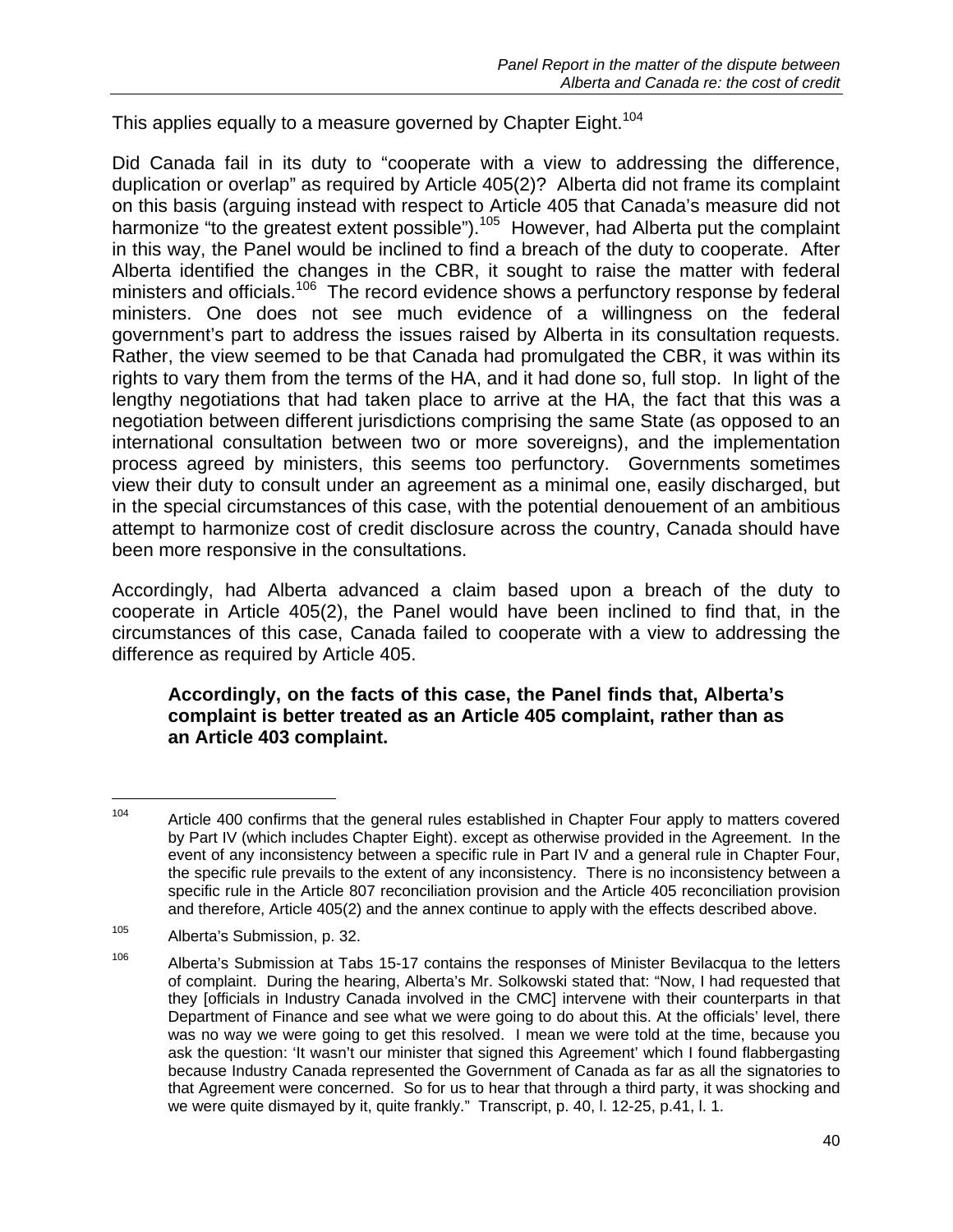**The Panel finds that Canada's measure interacts with Alberta's measure so as to create an obstacle to trade within the meaning of Article 405 and that Canada's response to Alberta's request for consultations was perfunctory.** 

**Had Alberta framed an Article 405(2) complaint in the manner described above, on the facts of this case, the Panel would have been inclined to find Canada in breach of its duty to cooperate.** 

#### **5.2.4 The CBR's Inconsistencies with the HA Cannot be Justified under Article 803's "Legitimate Objectives" Exclusion Clause**

Alberta argues further that the CBR's inconsistencies with the HA could not be justified under Article 803's conditions. That article is a savings clause which permits measures that otherwise offend certain Chapter Four obligations to be justified if the respondent Party can demonstrate that they meet certain tests. A measure need not be justified unless a finding of breach of one of Articles 401, 402 or 403 has been made.

**Since Article 405 is not subject to the Article 803 justification process, it is unnecessary to interpret this Article.** 

### **6. PANEL OBSERVATIONS**

#### **6.1 The AIT and Process**

The first Panel convened under the AIT issued its report in June 1998.<sup>107</sup> Among other things, the Panel determined that "process is an integral part of the *Agreement*."108 In particular, the Panel stated:

"The general emphasis of the *Agreement* is on cooperative resolution of outstanding issues, *including an obligation to consult* and seek joint action where appropriate. The *Agreement* has in fact changed the policy context facing governments by requiring a greater level of consultation or "process" when introducing measures affecting internal trade." [Emphasis added]

The fourth Panel convened under the AIT made the following observation:

"The Panel notes that the *Agreement* contains the solemn undertakings of the signatory governments. By entering into the *Agreement*, the Parties agreed that past legislation,

1

<sup>107</sup> *Report of the Article 1704 Panel concerning the Dispute between Alberta and Canada regarding the Manganese-Based Fuel Additives Act*; Winnipeg, Manitoba; June 12, 1998 (hereinafter MMT Panel Report). Panel reports are available on the website of the *Agreement on Internal Trade*: www.ait-aci.ca.

<sup>108</sup> *Id*., p. 5.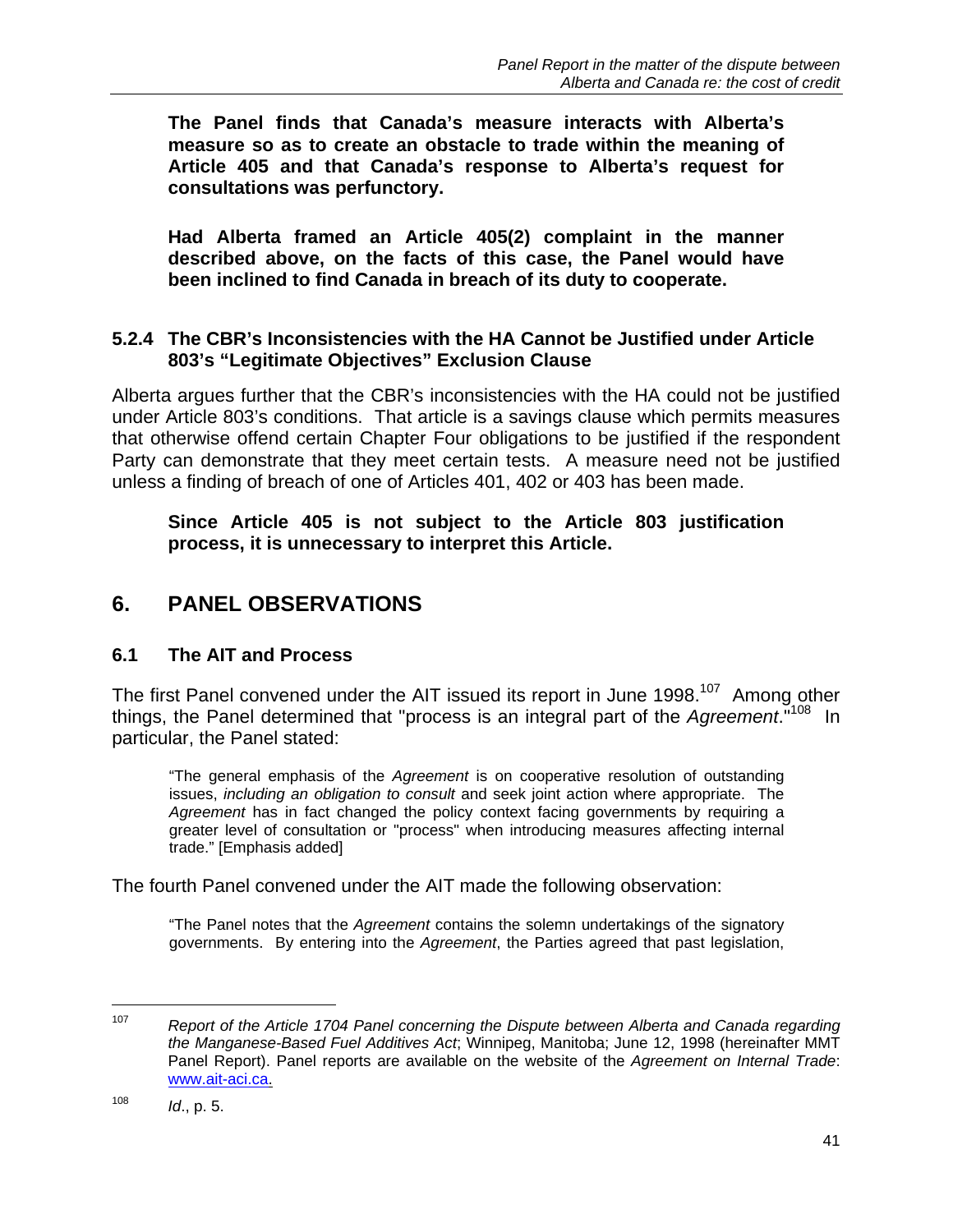practice or policies may no longer be appropriate given the stated goals of the *Agreement*."109

To underscore further the importance of intergovernmental consultation, three of the four Panel reports to date have included a recommendation that governments convene a meeting of the appropriate Ministerial committee referred to in the AIT.<sup>110</sup> As shall be seen, the Panel recommends that the MRCA direct the Committee on Consumer-Related Measures and Standards (CMC) to meet to resolve this dispute.

This emphasis on process should in no way be viewed as minimizing the importance of substance. Indeed, this dispute is over major differences in policy with respect to the harmonization of cost of credit disclosure. While the submissions focused on two major policy differences, as has been seen, the Panel has concluded that the underlying cause for the Panel's establishment was Canada's failure to follow "the obligation to consult and seek joint action."

The essential breach in this case is a failure to comply with the processes set out in the AIT in the unusual facts of this case. Canada erred in considering that the changes to the CBR were not material and in failing to explicitly bring them to the attention of the other Parties and the CMC prior to promulgating them.

The findings of fact as set out above in Section 5 of this report outline both the chronology of events and the different positions of Alberta, Québec, British Columbia and Canada with respect to the cost of credit disclosure. The Panel recognizes that Canada has the legal authority to enact the CBR. That being said, the Panel is of the view that this impasse, and its fallout, might have been avoided had further intergovernmental consultations occurred. Since they did not occur, there is little point in speculating as to what the final outcome might have been, other than to suggest that the apparent intergovernmental discord and the potential damage to the viability of the AIT*,* a "solemn undertaking", could probably have been avoided.

#### **6.2. The Impact on Future Federal-Provincial Negotiations and the AIT**

There is no doubt that Alberta, British Columbia and Québec feel strongly about Canada's action; their pleadings and oral submissions were replete with references to injury to trust and cooperation and damage to the AIT process. For example, in its submission to the Panel, Alberta stated:

<sup>109</sup> Farmers Dairy/NB Panel Report, p.28.

<sup>110</sup> The *MMT* Panel recommended that the Council of Ministers of the Environment (CCME) "be used as a forum for discussion and resolution of MMT issue." (p.12) The *Report of the Article 1704*  Panel concerning the Dispute between Nova Scotia and Prince Edward Island regarding *Amendments to the Dairy Industry Act Regulations*; Winnipeg, Manitoba; January 18, 2000 (hereinafter *NS/PEI*Panel Report) suggested that "The Federal-Provincial Agricultural Trade Policy Committee can be a useful forum for discussion and resolution of these [fluid milk] issues." (p. 11). The *Farmers Dairy/NB Panel*, the second panel to hear a dispute on fluid milk, recommended "that the CIT (Committee on Internal Trade) lead a timely process to ensure that fluid milk distribution in all provinces is *Agreement* compatible." (At p. 31.)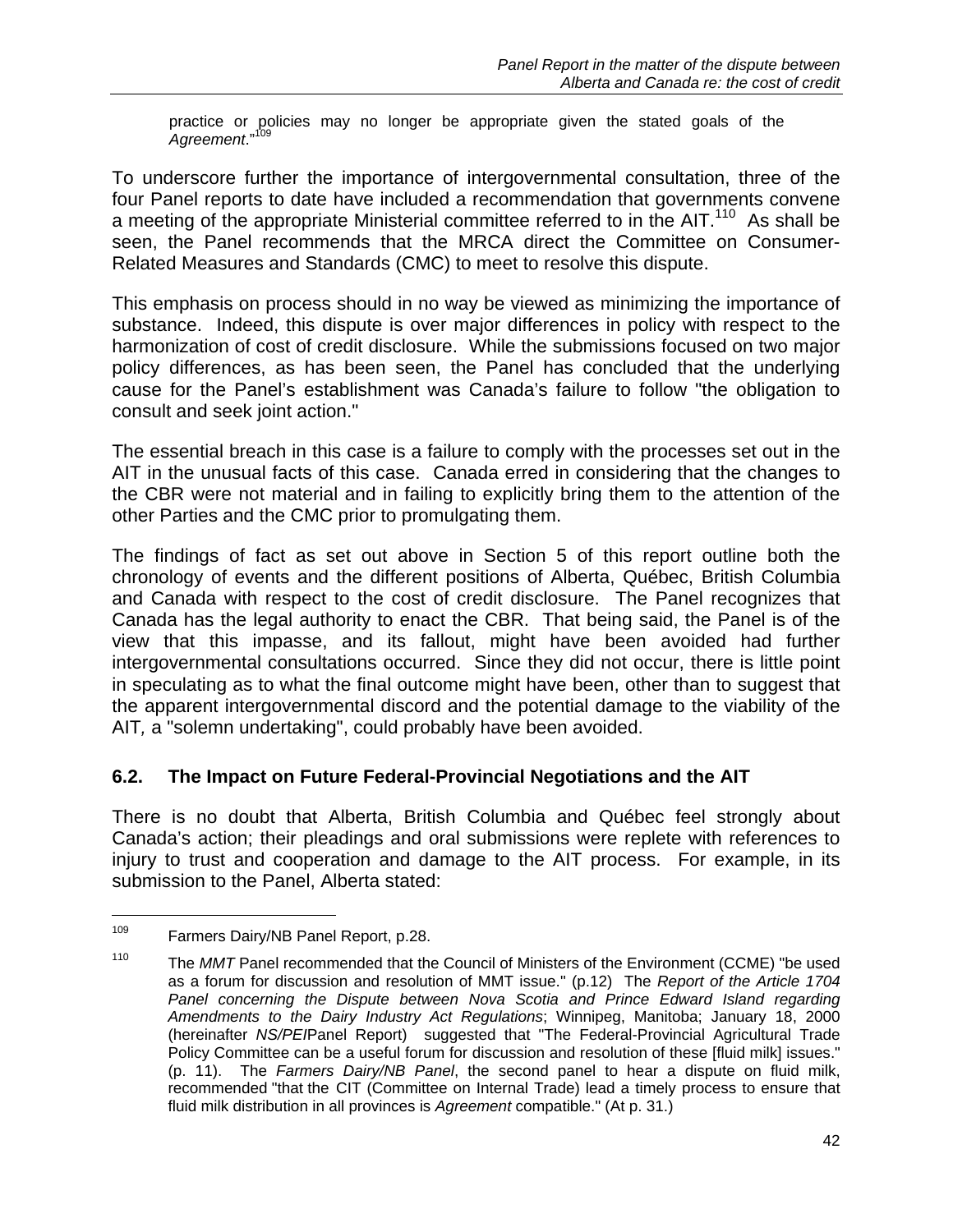"The unannounced retreat from the jointly negotiated Harmonization Template … has seriously damaged provincial and territorial perspectives as to the resolve of Canada in cooperative federal efforts such as the Agreement on Internal Trade."<sup>111</sup>

In its opening statement to the Panel at the hearing Alberta made it clear that its primary complaint related to process:

"Alberta's primary complaint… is that the years of process invested and the relationship gained and developed through each Party's course of conduct in negotiating the Harmonized Cost of Credit Agreement... has been cast aside..."<sup>11</sup>

And

"Alberta...considers this casting aside to be a grave error that has to be addressed."<sup>113</sup>

In further support of its argument, in its submission Alberta quotes Saskatchewan's response to question 5 of the Cost of Credit Disclosure Harmonization Jurisdictional Impact Status conducted by Alberta Government Services:

"The second issue concerns the harmonization process itself. In particular, the integrity and usefulness of the harmonization process is jeopardized where Parties fail to report to the Consumers Measures Committee their intention to deviate from a harmonization template. The current status of the matter threatens the success of further harmonization efforts."

At the hearing Alberta also stated:

"Under Annex III of Alberta's submission, the letters of support that have come in from the various jurisdictions, from the ministers and Deputy Ministers, the question that is repeated or brought to light is: What is Canada's resolve with respect to legislative reform and to this process that we all committed to?"<sup>114</sup>

As long and arduous as it may have been, the negotiation of the HA was a trust-building process with a very positive impact on federal–provincial relations in the area of consumer protection. The positive effect of the negotiation process is evident in the CMC Annual Reports in the years directly following the conclusion of the negotiations and in the success of the CMC in subsequent harmonization initiatives.

However, as stated by Alberta at the hearing:

"When it became known that the federal government deviated on significant points in the template, it caused significant repercussions to the work of the CMC. Harmonization came to a halt for all intents and purposes. Some jurisdictions removed their Bills that

1

<sup>111</sup> Alberta's Submission, p. 7.

<sup>112</sup> Hearing Transcript, p. 9.

<sup>113</sup> *Id*., p. 10.

<sup>114</sup> *Id*., p. 73.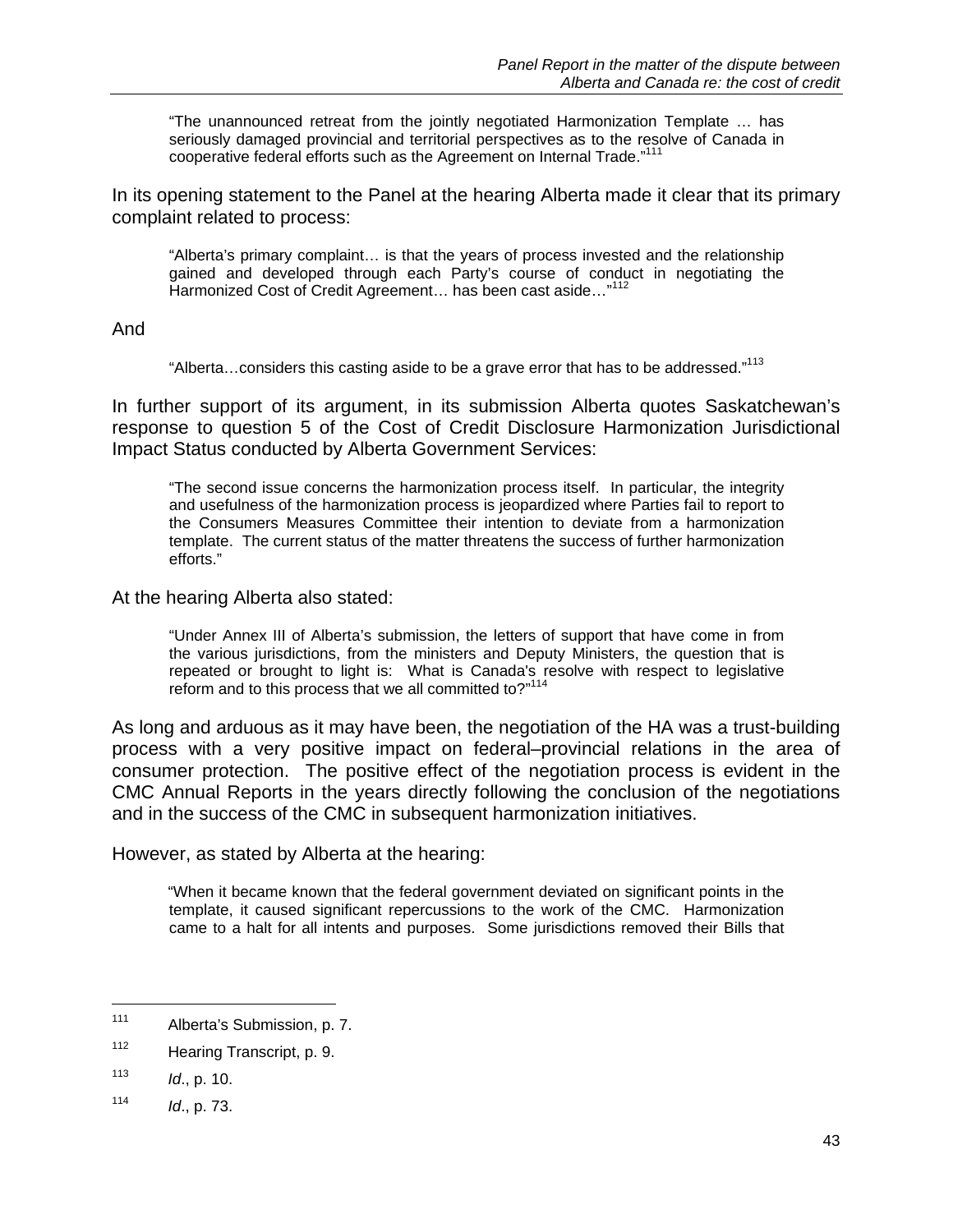were set to go through their various legislatures. I can say most jurisdictions lost confidence in the process, and I believe that still remain the case today."<sup>115</sup>

As part of its "preparation for this complaint,"<sup>116</sup> Alberta canvassed the other jurisdictions regarding the status of their legislation and regulations.<sup>117</sup> In its written submission Alberta stated that:

"Most jurisdictions report that implementation (either legislation or the bringing into force of legislation) has ground to a halt because of the inconsistency of the [federal] regulation with the Harmonization Template..."<sup>118</sup>

The Panel is deeply concerned that the negative effect of Canada's unilateral decision to vary from a federal-provincial agreement reached after lengthy negotiation and compromise goes beyond the area of consumer protection. Canada's actions have undermined the processes of consultation and negotiation set forth in the AIT. By breaching the trust-ties that are essential for cooperative federal-provincial-territorial action on issues of concern to Canadians, Canada may have damaged the provincialterritorial support essential to the ongoing success, operation and improvement of the AIT. This situation could lead to the perpetuation of unnecessary trade barriers within Canada.

## **7. DETERMINATION OF IMPAIRMENT TO TRADE AND INJURY**

Article 1707.2(c) requires that the Panel's report contain a determination, with reasons, as to whether the measures under review have or would impair internal trade and have or would cause injury.

#### **7.1 Impairment to Trade**

The Panel has found that the CBR created an obstacle to internal trade under Article 405.

#### **7.2 Injury**

The Panel considers that the CBR have or would cause injury with respect to:

- the AIT and federal-provincial relations in general;
- provincially regulated financial institutions; and
- consumers.

<sup>115</sup> *Id*., p. 33-34.

<sup>116</sup> Alberta's Submission, p. 8.

 $117$  The responses to the Alberta survey are found in Annex 11, Tab 3 of the Alberta Submission.

<sup>118</sup> Alberta's Submission, p. 8.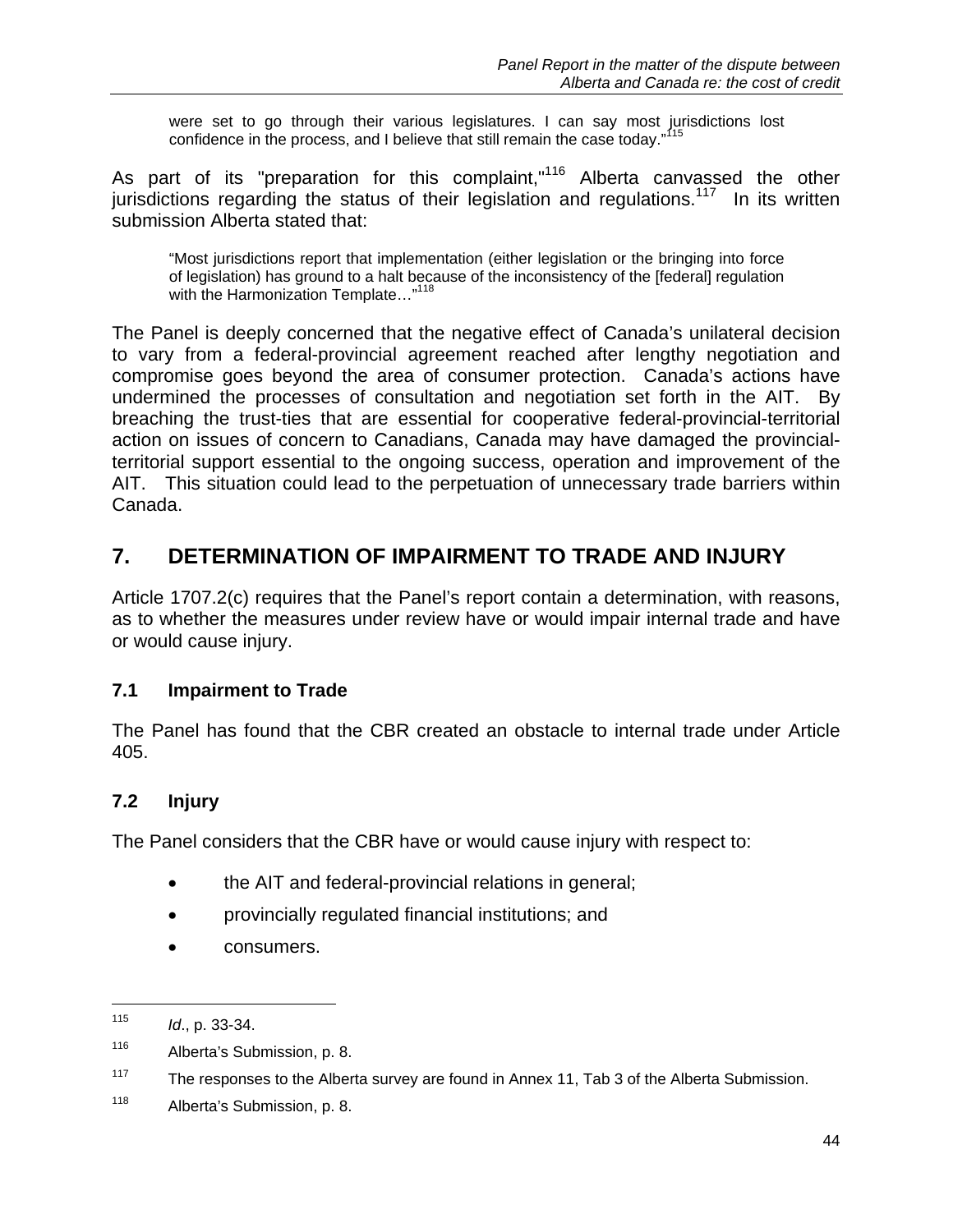In terms of injury to the AIT and federal-provincial relations generally, the Panel has elaborated on its views in Section 6.

On the question of injury to provincially regulated financial institutions, an October 20, 2003 letter from the Credit Union Central of Canada to Hon. Allan Rock, Minister of Industry Trade and Commerce, stated:

"Of particular concern to credit unions is the fact that some aspects of disharmonization actually seem to place them at a competitive disadvantage relative to their most important competitors - the charted banks of Canada. This clearly was not the intent of the Drafting Template, but we are concerned that further efforts to implement the template could actually worsen the competitive position of credit unions in this area."<sup>119</sup>

Alberta, Québec and British Columbia make similar observations in their submissions to the Panel.

In paragraph 180 of its submission to the Panel, Canada argues that no evidence has been presented to support the allegation that the CBR place provincially regulated financial institutions at a competitive disadvantage. In its view, such evidence would have to show a shift in market share and establish causation.

In the hearing on the question of evidence, Mr. Ternes from Alberta stated:

"When we asked the Alberta Treasury Branches to give us some empirical evidence so that we could disclose it to the Panel to make it nice and easy, their response was: "One of the problems is that these are walk-aways. How do we give you empirical evidence with walk-aways?"

So it is a difficult issue to address to provide an empirical study to you because these are walk-aways. The same difficulty with the waiver issue, they are walk-aways. You cannot get the money in the time that you want, you pop over to the Bank of Montreal or to the CIBC, for example."120

For its part, British Columbia noted the decision of the *Farmers Dairy/NB Panel* with respect to proof of injury:

"With respect to injury, Complainant alleges that the denial of a fluid milk distribution license in New Brunswick has caused significant injury to Complainant's prospects for growth and eroded its capability to respond to competition in the future. Complainant admits that it is difficult to quantify the extent of injury and submitted no documentation in that regard. The Panel notes that a complainant is not required under the Agreement to prove a demonstrable dollar amount to establish injury, nor is a panel required to rule on the extent of injury. It is the view of the Panel that the denial of the opportunity to be considered for a fluid milk distribution license in a manner that is fair and consistent with the Agreement is injury in itself, as is the denial of the opportunity to participate on an equal footing in the New Brunswick market."<sup>121</sup>

<sup>119</sup> Canada's Submission, Tab 28.

<sup>120</sup> Hearing Transcript, p. 60.

<sup>121</sup> *Farmers Dairy/NB* Panel Report, p. 27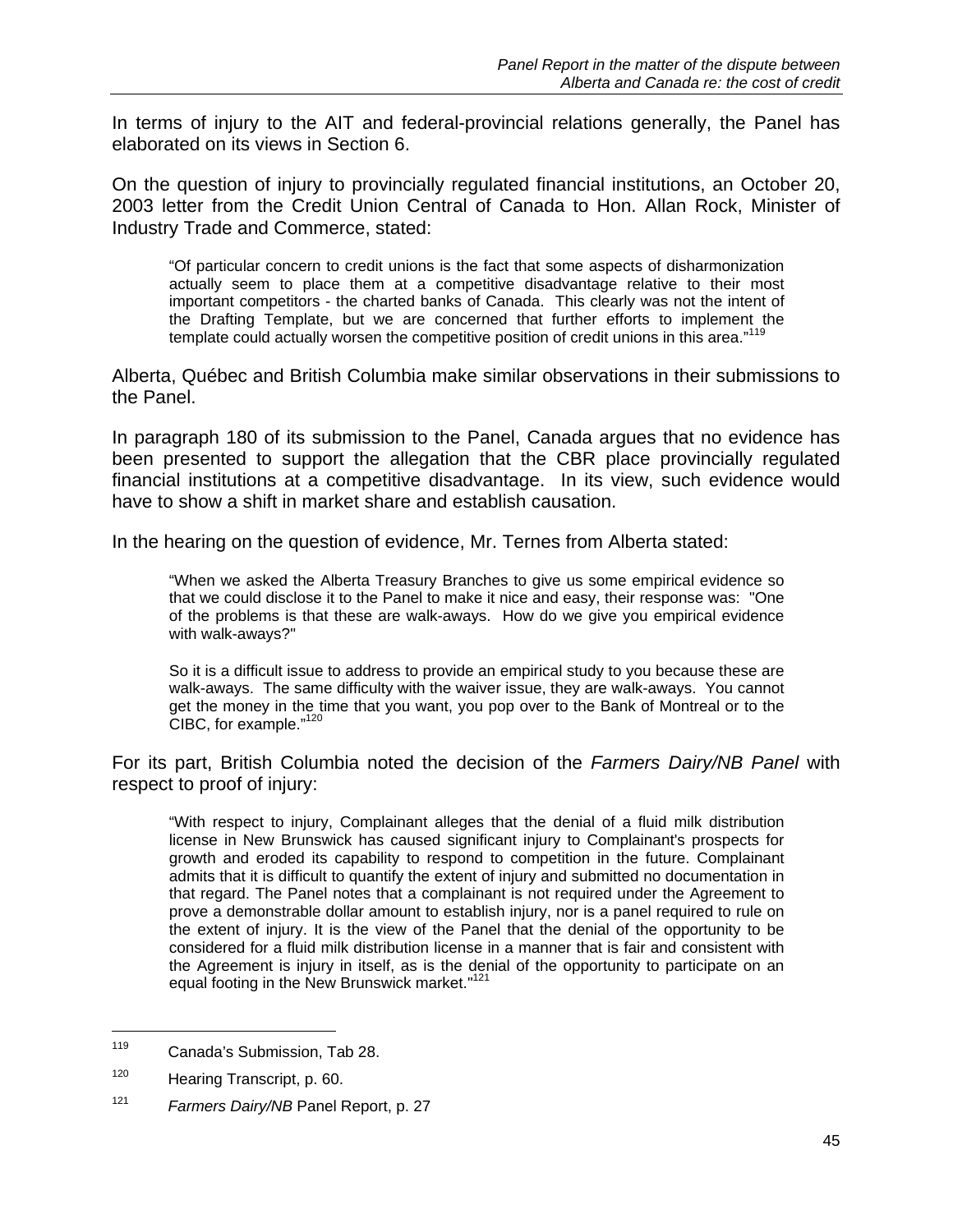While the circumstances of the dispute are not identical, the Panel accepts the principle that a complainant is not required to demonstrate a dollar amount in order to establish injury and that the Panel is not required to rule on the extent of injury. Further, this Panel accepts the common sense approach to establishing injury that the *Farmers Dairy/ NB Panel* appears to have used in making its determination.

The Panel considers that consumers are likely to be influenced in their credit decisions as a result of the challenge of comparing information provided by financial institutions that are regulated differently.

On the question of injury to consumers, the issue is not so much one of minimizing the differences between federal and provincial cost of credit legislation but of ensuring comparability, clarity and simplicity. It is evident that the two different methods of calculating interest (APR and AIR) do not provide "comparable information about the cost of credit," as required by paragraph 7 of Annex 807.1 and that this situation is not in the best interest of consumers.

**Accordingly, the Panel finds that the CBR cause injury to the AIT and to federal-provincial relations generally, to provincially regulated financial institutions, and to consumers.** 

## **8. SUMMARY OF ISSUES AND FINDINGS**

The Panel was asked to address the following issues:

- Are the CBR inconsistent with the express terms of the HA and in breach of Article 807 and Annex 807.1?
- Was the process by which the CBR were put into force contrary to Article 406, the "transparency" provision of the AIT?
- Has the disharmony between the CBR and Alberta's HA-compliant legislation created an obstacle to trade contrary to Article 403?
- Can the CBR's inconsistencies with the HA be justified under Article 803's Legitimate Objectives exclusion clause?
- Have or would the CBR cause injury?

With respect to these issues, the Panel has found:

**Canada acted inconsistently with its implementation rights and obligations under the HA as interpreted in light of the objectives set out in Annex 807.1.** 

**The obstacle to trade in this case arises from the interaction of measures of different Parties and is therefore more appropriately addressed under Article 405 than Article 403.**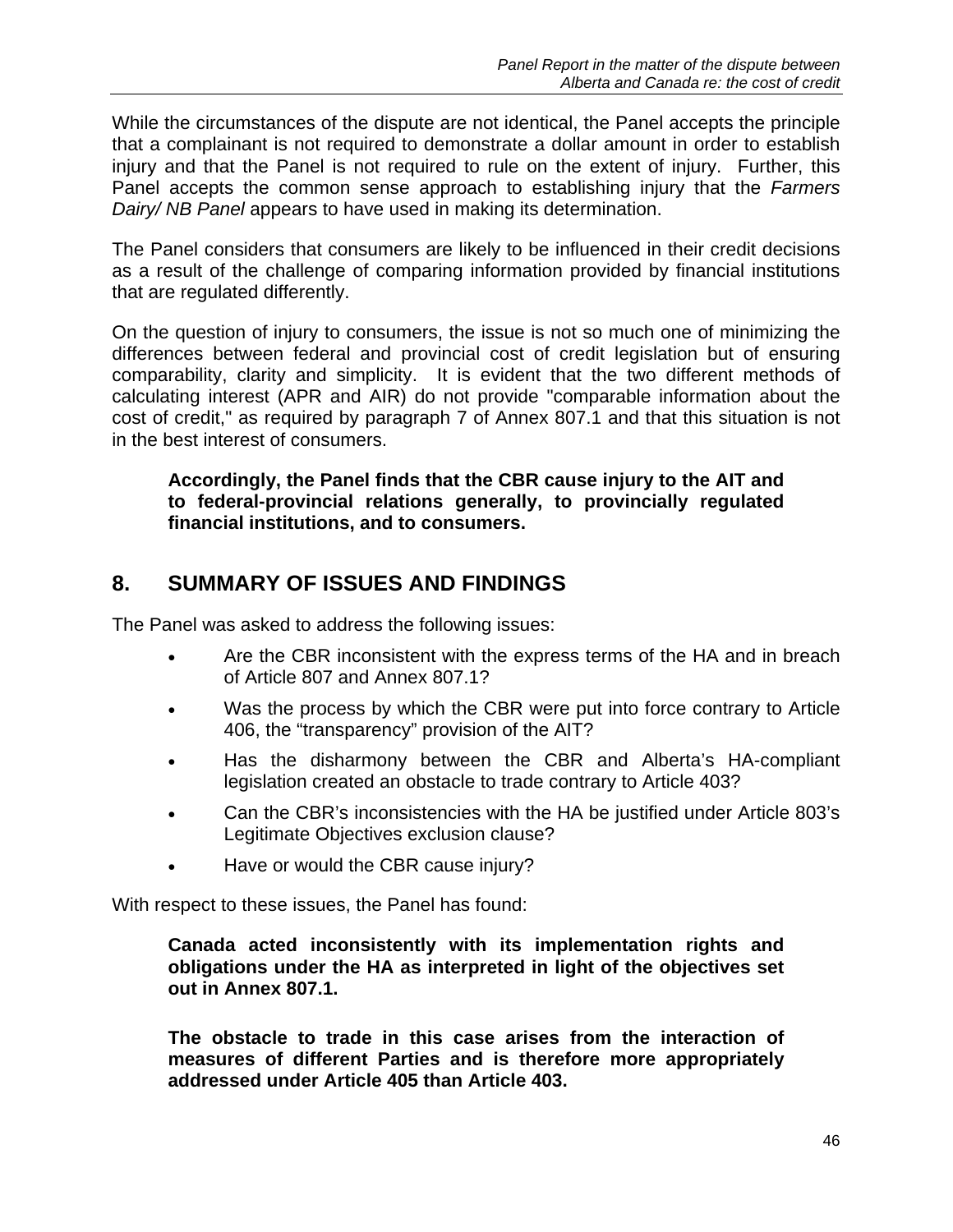**Had Alberta framed its complaint as a failure to cooperate under Article 405.2, the Panel would have found such a breach.** 

**Since Article 405 is not subject to the Article 803 justification process, it is unnecessary to interpret this Article.** 

**Contrary to AIT Article 406.2, Canada failed to properly notify other Parties with an interest in a measure that would materially affect the operation of the AIT.** 

**The CBR cause injury to the AIT and to federal-provincial relations generally, to provincially regulated financial institutions, and to consumers.** 

### **9. PANEL RECOMMENDATIONS**

In summary, this is a regrettable failure of process. Ironically, the AIT was intended to improve the Canadian common market through, among other things, negotiation and consultation. From both the written and oral submissions to the Panel it would appear that the Parties' original timetable for harmonizing cost of credit legislation may have been overly ambitious, but a seven year delay appears excessive, particularly in light of the progress outlined in the October 1998 report to the MRCA. From its written and oral submissions, it appears that Canada, on reflection, has concluded that its efforts were wanting.

The mandate of the Panel is to determine if the measure complained against is inconsistent with the AIT. The Panel has done that. It is not the mandate of the Panel to determine how the concerns regarding specific aspects of the HA raised by Canada and some other Parties should be addressed. That is the role of the Parties. All Parties should resolve to return to the table and revisit the HA implementation process. The expense and time incurred in arbitrating this dispute would be well worth it if all Parties to the AIT returned to the CMC and resuscitated this important endeavour that has gone awry. It would be most regrettable if, after much time, effort, and expense to the taxpayer, the cost of credit disclosure negotiations ended in disarray with only two Parties implementing the HA on different bases.

The Panel therefore recommends that:

- **The MRCA direct the CMC to meet at the earliest opportunity to resolve concerns raised by the Parties with respect to the implementation of the HA, specifically by developing:** 
	- **clear guidelines on how APR is to be calculated and what, if any, additional waivers to the 2-day cooling off period are acceptable, such guidelines to be followed by**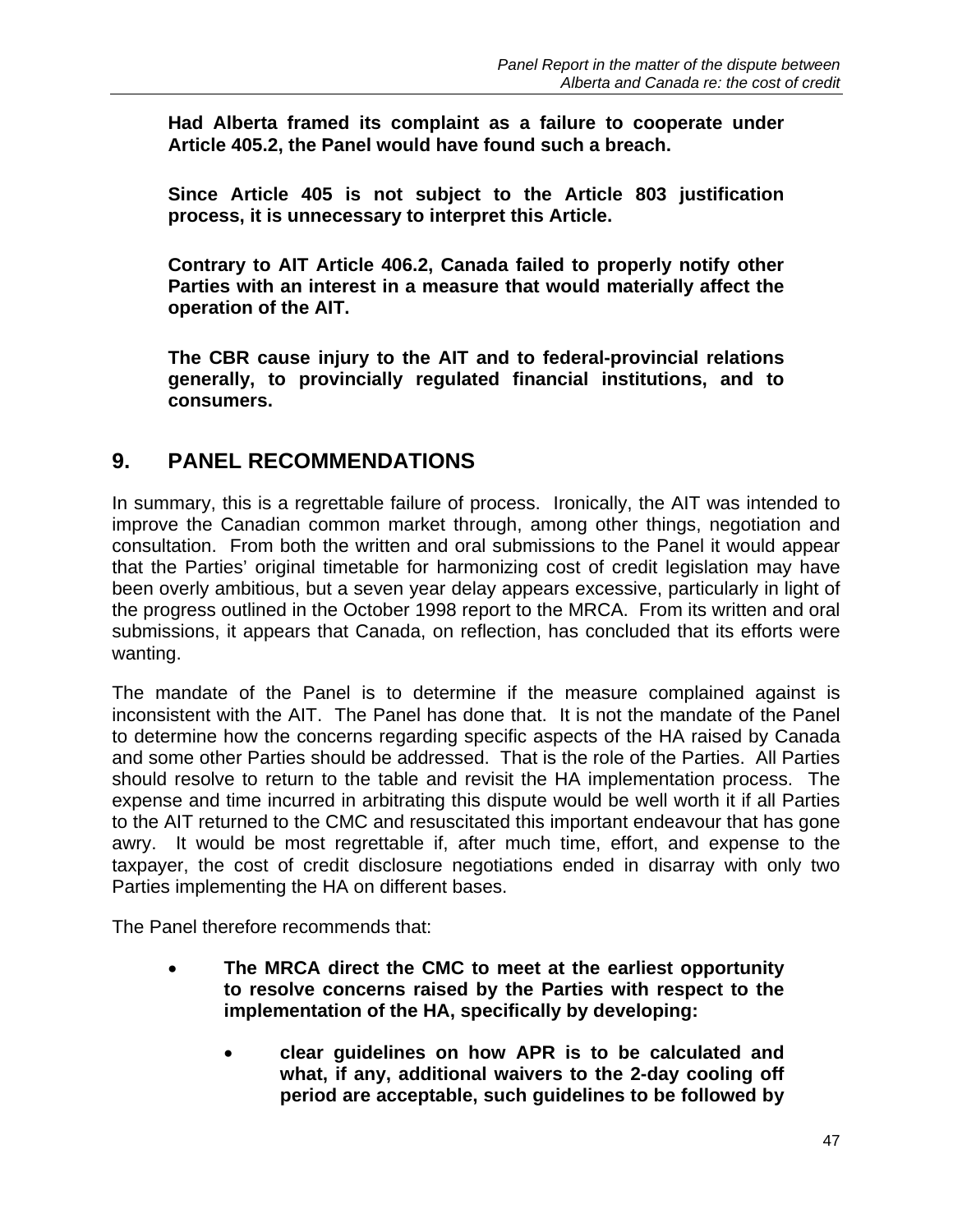**all jurisdictions in drafting their cost of credit legislation;** 

- **an interpretation of subsection 1(4) of the HA that clarifies the limits of flexibility afforded to the Parties in implementing the HA; and**
- **a clear process for notification of deviations and the resolution of any issues that may result from such deviations.**
- **In view of the length of the original negotiation of the HA and the length of this dispute, the CMC initiate negotiations on the above issues on an urgent basis and complete negotiations by October 15, 2004.**

## **10. ALLOCATION OF COSTS**

Rule 53 of Annex 1706.1 (Panel Rules of Procedure) of the AIT gives a Panel the discretion to allocate a portion of the operational costs of a panel to the intervenors in a dispute resolution process.

The Panel considers a fair allocation of operational costs to be:

- 50% to Canada;
- 40% to Alberta;
- 5% to Québec; and
- 5% to British Columbia.